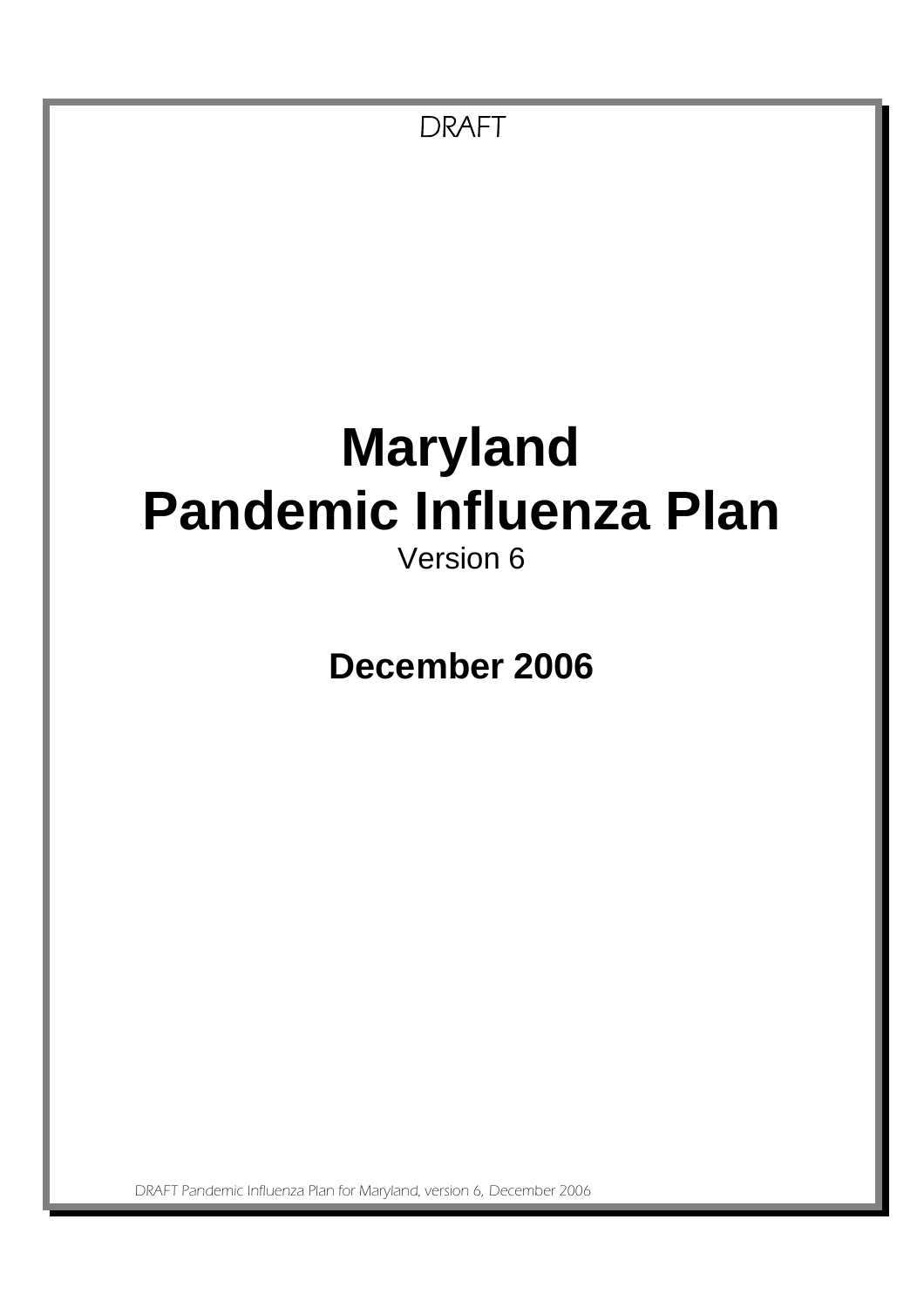### **ACKNOWLEDGEMENTS**

The Maryland Pandemic Influenza Plan, version 6 was developed in consultation with Maryland state agencies and departments, local health departments, and representatives from private and volunteer organizations. It incorporates new guidance from the United States Federal Government and the World Health Organization.

This Plan was written by the:

Office of Preparedness and Response Office of the Deputy Secretary of Public Health Maryland Department of Health and Mental Hygiene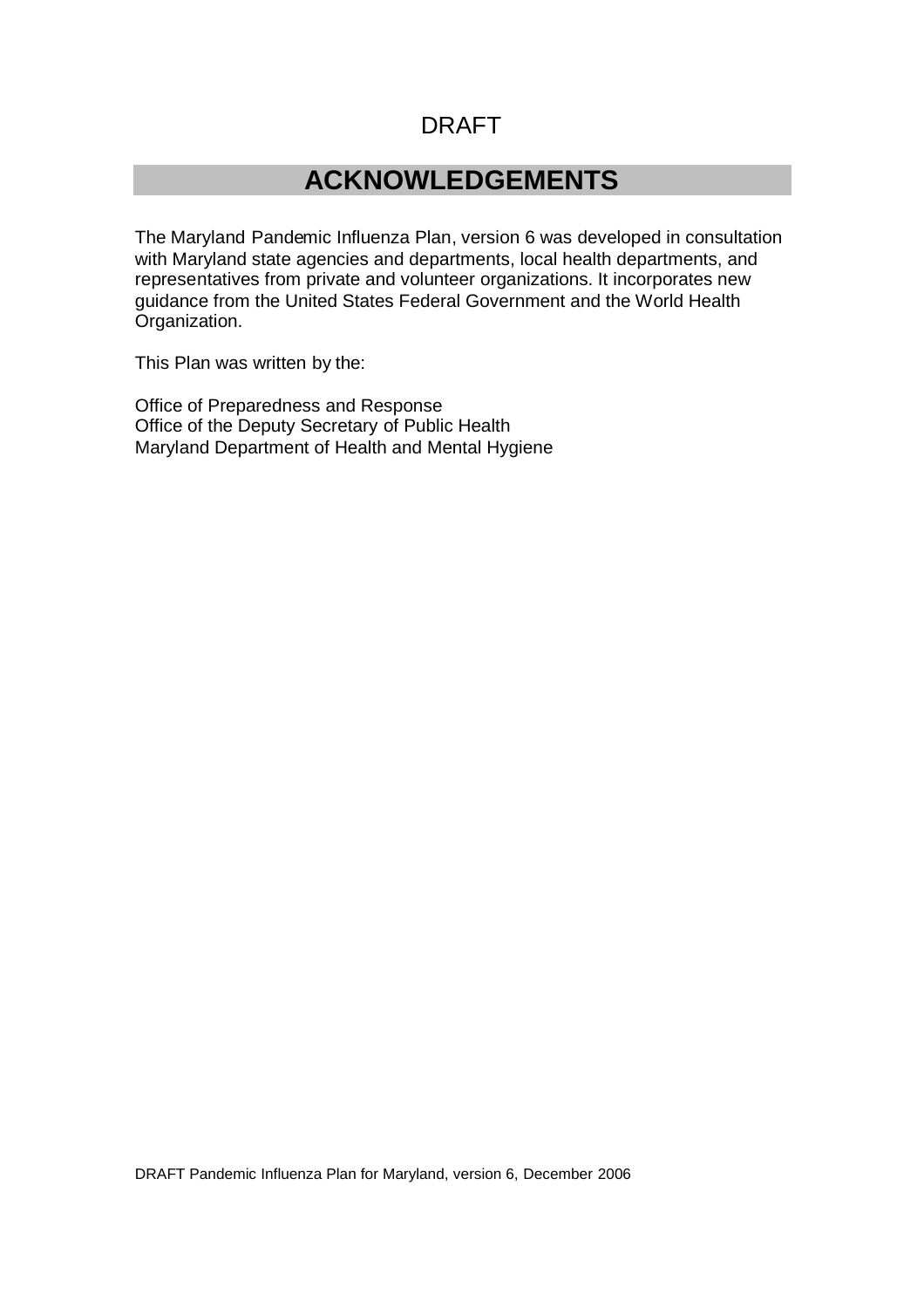| <b>MARYLAND PANDEMIC INFLUENZA PLAN</b> |
|-----------------------------------------|
| <b>TABLE OF CONTENTS</b>                |

|                                                                                                    | 1<br>$\boldsymbol{2}$<br>3 |
|----------------------------------------------------------------------------------------------------|----------------------------|
| 1. MARYLAND STRATEGY FOR PANDEMIC INFLUENZA                                                        |                            |
| 1.1. Introduction                                                                                  | $\overline{7}$             |
| 1.2. The Threat of Pandemic Influenza                                                              | 7                          |
| Avian Influenza<br><b>The Current Threat</b><br><b>Features of a Pandemic</b>                      |                            |
| 1.3.<br><b>Planning for Pandemic Influenza</b>                                                     | 9                          |
| Purpose<br>Goals<br><b>Objectives</b><br><b>WHO Pandemic Phases</b><br><b>Planning Assumptions</b> |                            |
| 1.4.<br><b>Roles and Responsibilities</b>                                                          | 13                         |
| <b>Incident Management and Command</b><br><b>Continuity of Operations</b>                          |                            |

Roles and Responsibilities of Maryland Agencies and Departments Roles and Responsibilities of Non-Government Organizations Planning Checklists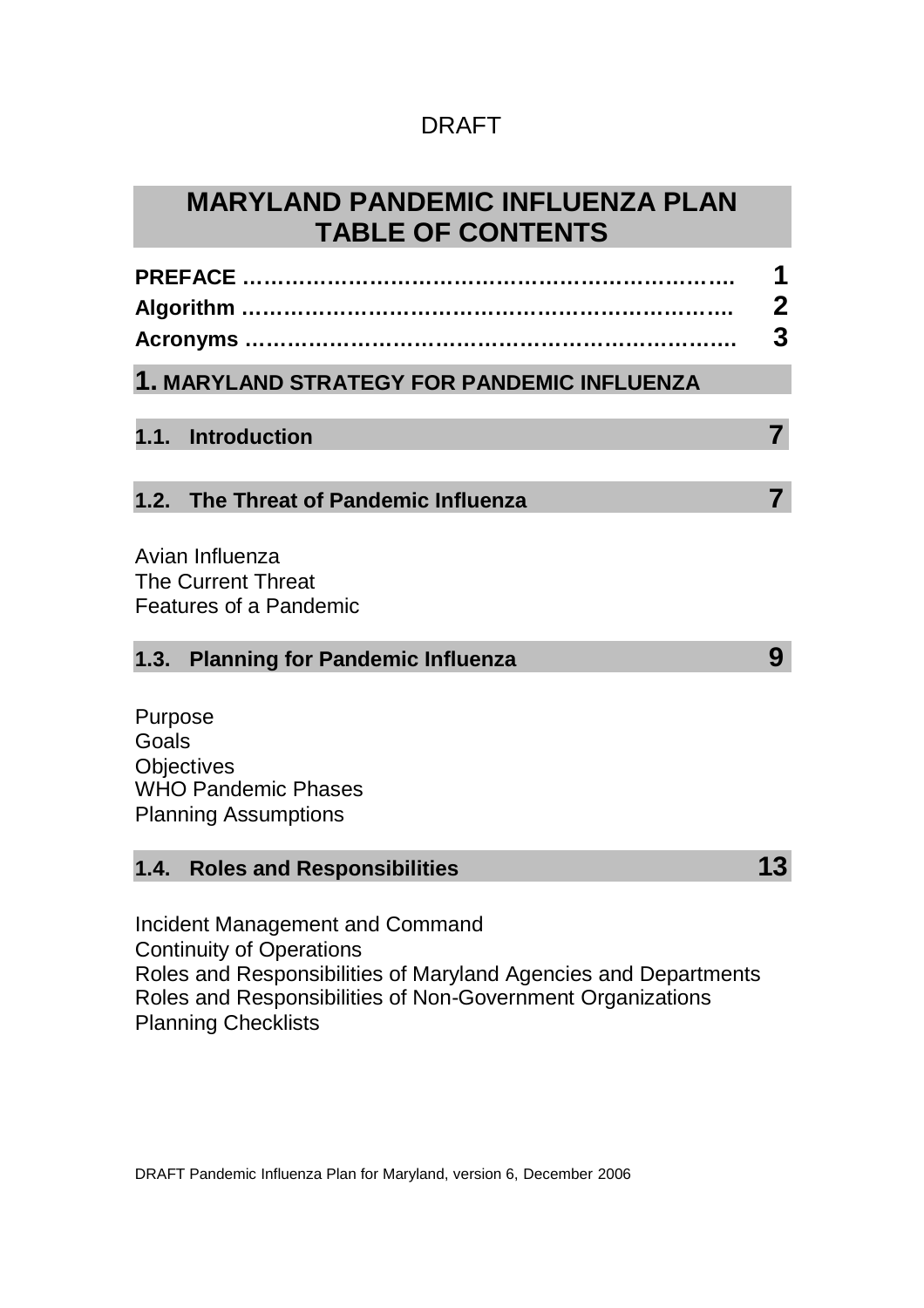|                                                                           | 46                                                                                                                                                                                                                                                                                                                                                                                                                                                 |
|---------------------------------------------------------------------------|----------------------------------------------------------------------------------------------------------------------------------------------------------------------------------------------------------------------------------------------------------------------------------------------------------------------------------------------------------------------------------------------------------------------------------------------------|
|                                                                           |                                                                                                                                                                                                                                                                                                                                                                                                                                                    |
|                                                                           | 46                                                                                                                                                                                                                                                                                                                                                                                                                                                 |
| DHMH Roles and Responsibilities in Statewide Preparedness<br>and Response |                                                                                                                                                                                                                                                                                                                                                                                                                                                    |
|                                                                           | 49                                                                                                                                                                                                                                                                                                                                                                                                                                                 |
|                                                                           | 58                                                                                                                                                                                                                                                                                                                                                                                                                                                 |
|                                                                           | 58<br>61<br>99<br>128<br>156<br>202<br>211<br>223<br>242<br>257                                                                                                                                                                                                                                                                                                                                                                                    |
|                                                                           | 2. DHMH OPERATIONAL PLAN FOR PANDEMIC<br><b>INFLUENZA</b><br>2.1. Overview<br>2.2. Legal Authorities<br>2.3. Pandemic Influenza Functional Area Guidance<br>5. Clinical Guidelines<br>6. Vaccine Procurement, Distribution, and Use ________________<br>7. Antiviral Drug Procurement, Distribution, and Use _________<br>8. Travel-Related Disease Control and Community Prevention __<br>9. Communications<br>10. Psychosocial Workforce Support |

# **3. ADDENDUMS 260**

| 1. Definition of Terms         | 261 |
|--------------------------------|-----|
| 2. Resources and References    | 268 |
| 3. Emergency Points of Contact | 270 |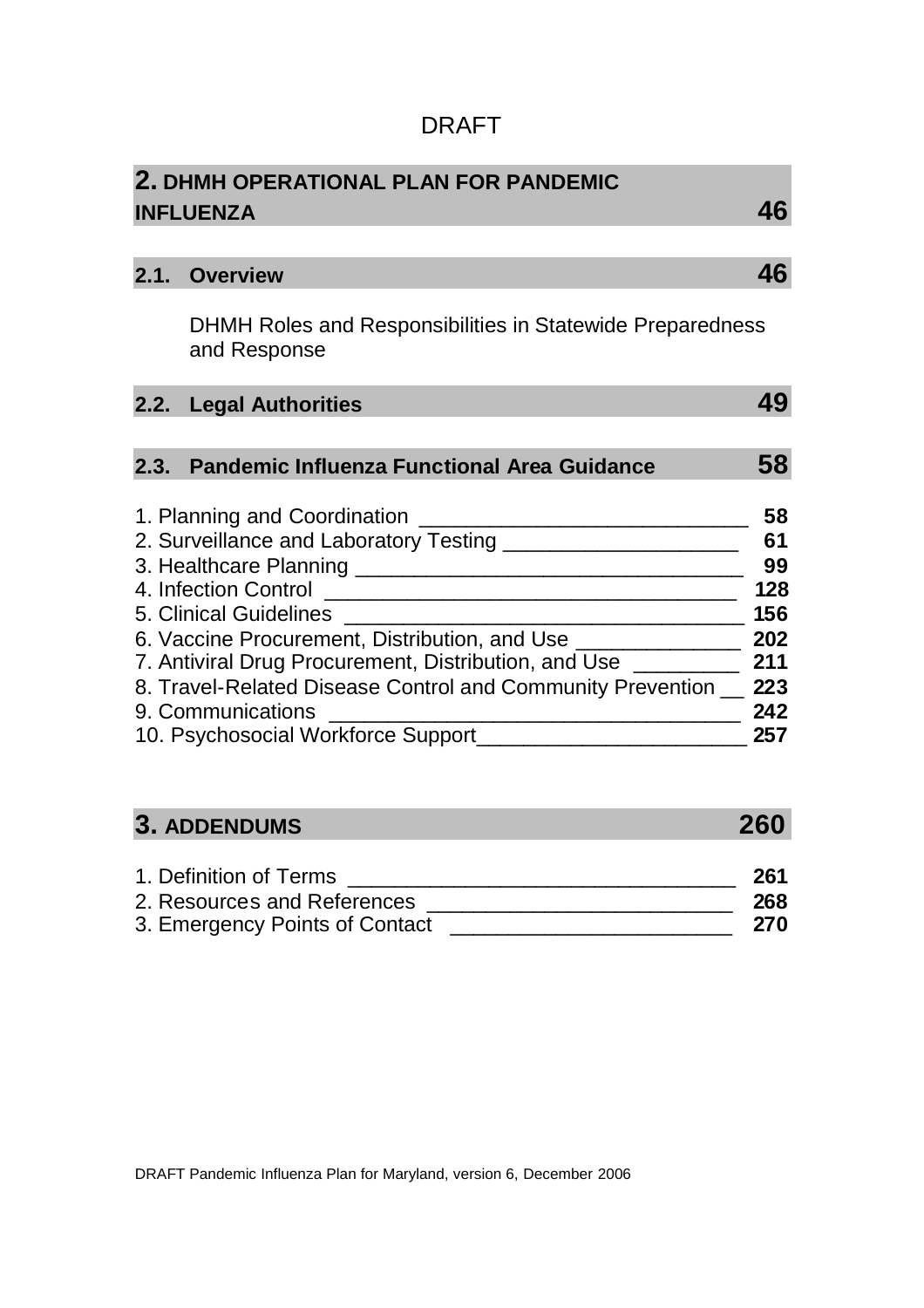### **PREFACE**

This document is an update to the Pandemic Influenza Plan for Maryland, version 5. It incorporates new guidance from the United States Federal Government and the World Health Organization. In particular, this Plan is based on the following documents:

- U.S. National Strategy for Pandemic Influenza
- **Pandemic Influenza Implementation Plan for the National Strategy**
- **Health and Human Services Pandemic Influenza Plan**
- **National Incident Management System**
- **National Response Plan**

This Plan is a living document; it will be updated as appropriate to reflect changes in the threat of pandemic influenza and the state of relevant response capabilities and technologies.

This Plan is broken into two parts: the Maryland Strategy for Pandemic Influenza and the DHMH Operational Plan for Pandemic Influenza. Both parts of the Plan are written in accordance with the National Response Plan (NRP) and the National Incident Management System (NIMS). The Plan coordinates specifically with Emergency Support Function (ESF) 8, Health and Medical Services.

The Maryland Strategy for Pandemic Influenza describes the State's purpose, goals, objectives, and planning assumptions. It also defines the threat of pandemic influenza and the revised World Health Organization (WHO) pandemic phases. It lists the roles and responsibilities of Maryland departments and agencies and charges these organizations with planning their departmental Operational Plans. The DHMH Operational Plan for Pandemic Influenza describes the actions necessary for DHMH to prepare and respond to a pandemic.

Finally, some sensitive information will be incorporated in those versions for official use only but will not be disclosed to the public due to safety and security precautions.

An influenza pandemic will require a "pan-societal" response. All levels of government and all segments of society must be actively engaged and fully involved for an effective response. Ultimately, however, the actions of an individual and the collective response of individuals will be key to mitigating the health, social, and economic effects of a pandemic.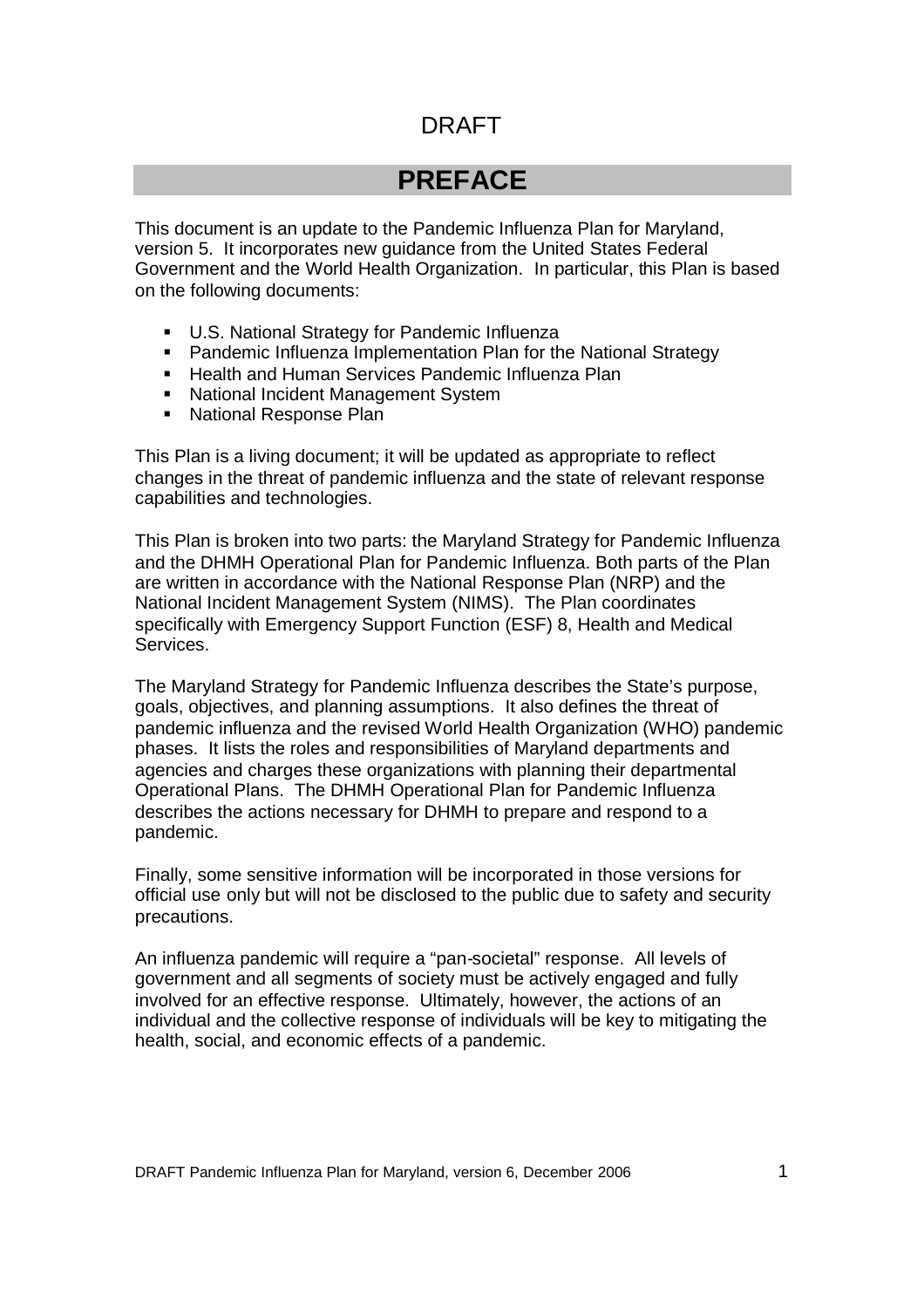

DRAFT Pandemic Influenza Plan for Maryland, version 6, December 2006 2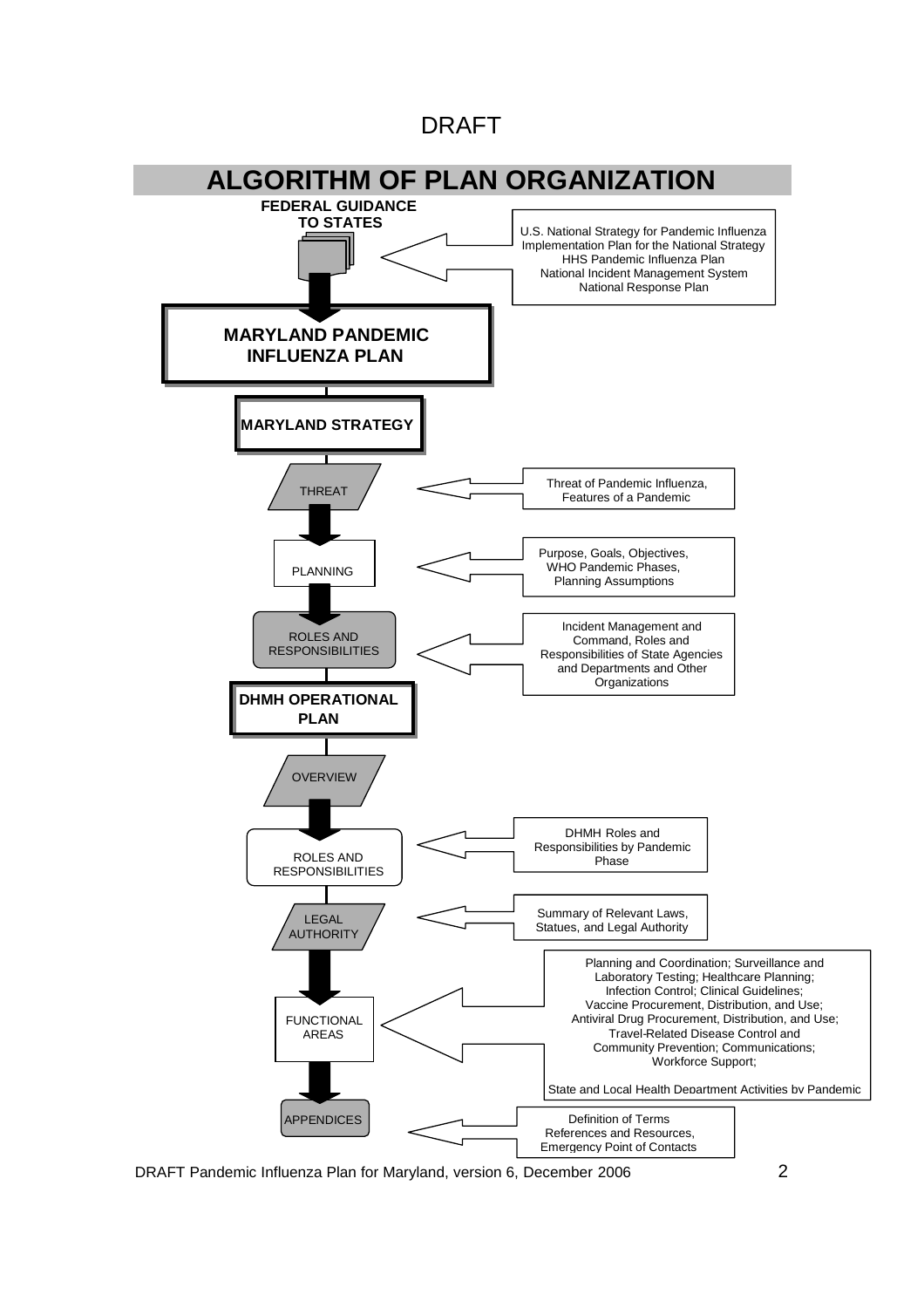# **ACRONYMS**

| AЕ                         | <b>Adverse Events</b>                                                                      |  |  |
|----------------------------|--------------------------------------------------------------------------------------------|--|--|
| <b>ACIP</b>                | <b>Advisory Committee on Immunization Practices</b>                                        |  |  |
| <b>AERS</b>                | <b>Adverse Events Reporting System</b>                                                     |  |  |
| <b>AHIC</b>                | American Health Information Community                                                      |  |  |
| <b>AIIR</b>                | Airborne Infection Isolation Room                                                          |  |  |
| <b>APHL</b>                | <b>Association of Public Health Laboratories</b>                                           |  |  |
| <b>APIC</b>                | Association for Professionals in Infection Control and Epidemiology                        |  |  |
| <b>ARDS</b>                | <b>Acute Respiratory Distress Syndrome</b>                                                 |  |  |
| <b>ASM</b>                 | <b>American Society for Microbiology</b>                                                   |  |  |
| <b>ATS</b>                 | <b>American Thoracic Society</b>                                                           |  |  |
| <b>BMBL</b>                | Biosafety in Microbiological and Biomedical Laboratories                                   |  |  |
| <b>BSL</b>                 | <b>Bio-safety Level</b>                                                                    |  |  |
| <b>CAPD</b>                | <b>Chronic Ambulatory Peritoneal Dialysis</b>                                              |  |  |
| <b>CBC</b>                 | <b>Complete Blood Count</b>                                                                |  |  |
| <b>CBO</b>                 | <b>Community Based Organization</b>                                                        |  |  |
| <b>CBRE</b>                | Chemical, Biological, Radiological, and Explosive                                          |  |  |
| <b>CDC</b>                 | <b>Centers for Disease Control and Prevention</b>                                          |  |  |
| <b>CDESS</b>               | Communicable Disease Electronic Surveillance System                                        |  |  |
| <b>CDMS</b>                | <b>Clinic Data Management System</b>                                                       |  |  |
| <b>cDNA</b>                | <b>Complementary DNA</b>                                                                   |  |  |
| <b>CERC</b>                | <b>Crisis Emergency Risk Communication</b>                                                 |  |  |
| <b>CHA</b>                 | <b>Community Health Administration</b>                                                     |  |  |
| <b>CHE</b>                 | Catastrophic Health Emergency                                                              |  |  |
| <b>CIDRAP</b>              | Center for Infectious Disease Research and Policy                                          |  |  |
| <b>CISD</b>                | <b>Critical Incident Stress Debriefing</b>                                                 |  |  |
| <b>CLIA</b>                | <b>Clinical Laboratory Improvement Amendments</b>                                          |  |  |
| <b>CLIMS</b>               | Clinical Laboratory Information Management System                                          |  |  |
| <b>CMRTS</b>               | <b>Counter Measure Resource Tracking Systems</b>                                           |  |  |
| <b>COMAR</b>               | Code of Maryland                                                                           |  |  |
| <b>CONOPS</b>              | <b>Concept of Operations</b>                                                               |  |  |
| <b>COOP</b>                | <b>Continuity of Operations Plan</b>                                                       |  |  |
| <b>COPD</b>                | <b>Chronic Obstructive Pulmonary Disease</b>                                               |  |  |
| <b>CPE</b>                 | Cytopathogenic Effect                                                                      |  |  |
| DAV                        | Data Analysis and Visualization                                                            |  |  |
| <b>DBAM</b><br><b>DBED</b> | Department of Budget and Management                                                        |  |  |
|                            | Department of Business and Economic Development                                            |  |  |
| <b>DEOC</b><br><b>DHCD</b> | Director's Emergency Operations Center at CDC                                              |  |  |
| <b>DHHS</b>                | Department of Housing and Community Development<br>Department of Health and Human Services |  |  |
| <b>DHMH</b>                | Department of Health and Mental Hygiene                                                    |  |  |
| <b>DHR</b>                 | Department of Human Resources                                                              |  |  |
| <b>DFA</b>                 | Direct Immunofluorescence                                                                  |  |  |
| <b>DNR</b>                 |                                                                                            |  |  |
| <b>DoD</b>                 | Department of Natural Resources                                                            |  |  |
|                            | Department of Defense                                                                      |  |  |
| <b>DSPHS</b>               | Deputy Secretary for Public Health Service                                                 |  |  |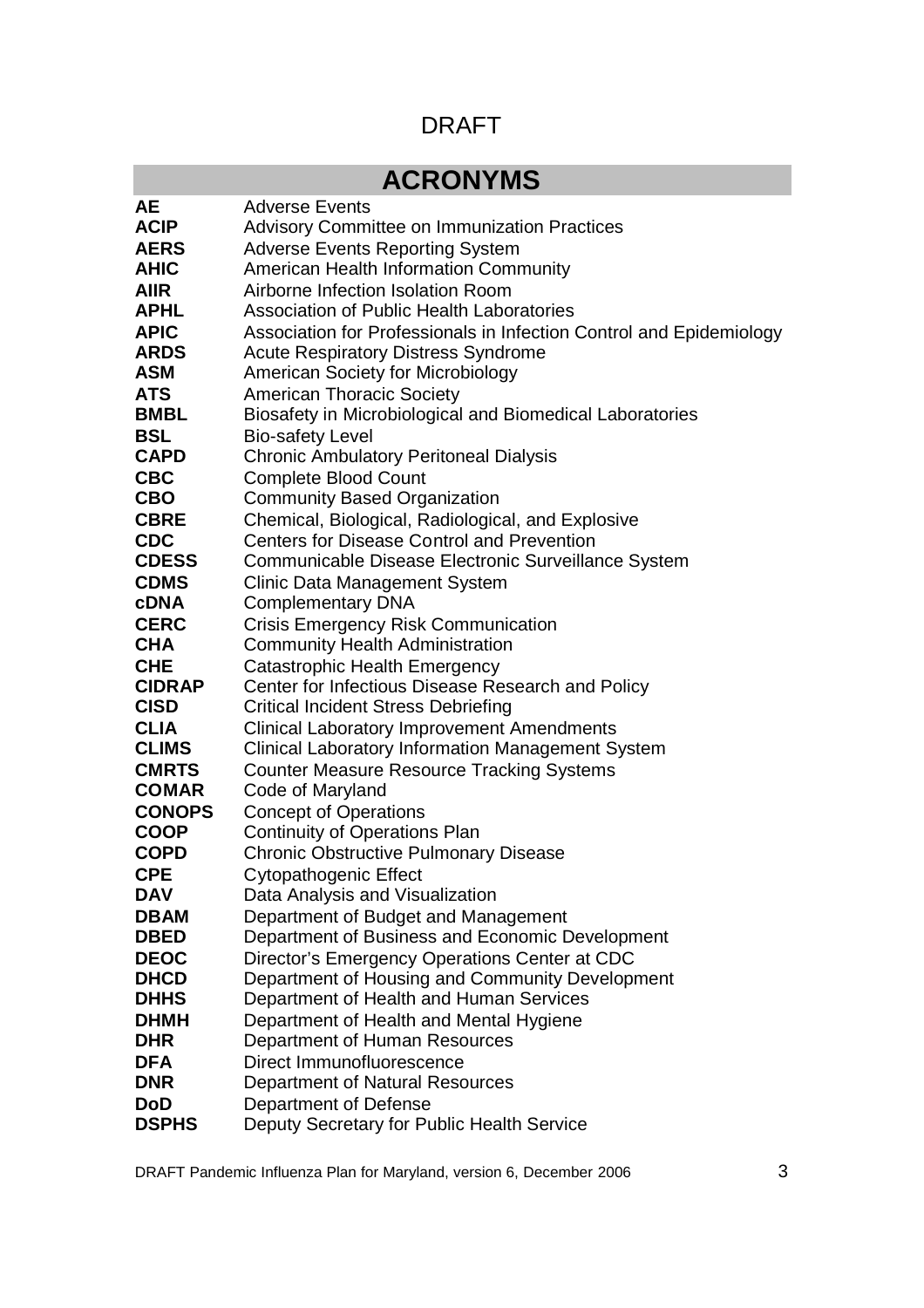| <b>EAS</b>                 | <b>Emergency Alert System</b>                                         |  |  |
|----------------------------|-----------------------------------------------------------------------|--|--|
| ED                         | <b>Emergency Department</b>                                           |  |  |
| <b>EDCP</b>                | Epidemiology and Disease Control Program                              |  |  |
| <b>EIA</b>                 | Enzyme-linked Immunoassay                                             |  |  |
| <b>EIP</b>                 | <b>Emerging Infections Program</b>                                    |  |  |
| <b>EMS</b>                 | <b>Emergency Medical Services</b>                                     |  |  |
| <b>EOC</b>                 | <b>Emergency Operations Center</b>                                    |  |  |
| <b>EPA</b>                 | <b>Environmental Protection Agency</b>                                |  |  |
| EP&R                       | <b>Emergency Preparedness and Response</b>                            |  |  |
| <b>ESAR-VHP</b>            | Emergency System for the Advance Registration of Volunteer            |  |  |
|                            | <b>Health Professionals</b>                                           |  |  |
| <b>ESF</b>                 | <b>Emergency Support Function</b>                                     |  |  |
| <b>FBO</b>                 | <b>Faith Based Organization</b>                                       |  |  |
| <b>FDA</b>                 | Food and Drug Administration                                          |  |  |
| <b>FEMA</b>                | <b>Federal Emergency Management Agency</b>                            |  |  |
| <b>FRED</b>                | <b>Facilities Resource Emergency Database</b>                         |  |  |
| <b>GIS</b>                 | Geographical Information System                                       |  |  |
| <b>GOC</b>                 | Governor's Office of Communications                                   |  |  |
| <b>GOHS</b>                | Governor's Office of Homeland Security                                |  |  |
| HAI                        | Hemagglutination Inhibition                                           |  |  |
| <b>HAN</b>                 | <b>Health Alert Network</b>                                           |  |  |
| <b>HCW</b>                 | <b>Health Care Worker</b>                                             |  |  |
| <b>HEPA</b>                | High-Efficiency Particulate Air filter                                |  |  |
| <b>HERDS</b>               | Healthcare Emergency Response Data System                             |  |  |
| <b>H5N1</b>                | A subtype of the Influenza A virus that is capable of causing illness |  |  |
|                            | in many animal species, including humans                              |  |  |
| HHA                        | Home Health Agency                                                    |  |  |
| <b>HHS</b>                 | U.S. Department of Health and Human Services                          |  |  |
| <b>HPAI</b>                | Highly Pathogenic Avian Influenza                                     |  |  |
| <b>HPBC</b>                | <b>Health Professional Boards and Commission</b>                      |  |  |
| <b>HPN</b>                 | <b>Health Provider Network</b>                                        |  |  |
| <b>ICP</b>                 | Infection Control Professional or Incident Command Post               |  |  |
| <b>ICS</b>                 | <b>Incident Command System</b>                                        |  |  |
| <b>IDSA</b>                | Infectious Diseases Society of America                                |  |  |
| <b>IFA</b>                 | Indirect Immunofluorescence                                           |  |  |
| <b>IHANS</b><br><b>IHC</b> | Integrated Health Alerting and Notification System                    |  |  |
|                            | Immunohistochemistry                                                  |  |  |
| ILI.<br><b>IMS</b>         | Influenza-like illness                                                |  |  |
|                            | Public Health and Health Care Incident Management System              |  |  |
| <b>IND</b><br><b>IRB</b>   | <b>Investigational New Drug</b><br><b>Institutional Review Board</b>  |  |  |
| <b>IRMA</b>                | <b>Information Resources Management Agency</b>                        |  |  |
| IT                         | <b>Information Technology</b>                                         |  |  |
| <b>IVR</b>                 | <b>Interactive Voice Response</b>                                     |  |  |
| <b>JIC</b>                 | <b>Joint Information Center</b>                                       |  |  |
| LA                         | Laboratories Administration                                           |  |  |
|                            |                                                                       |  |  |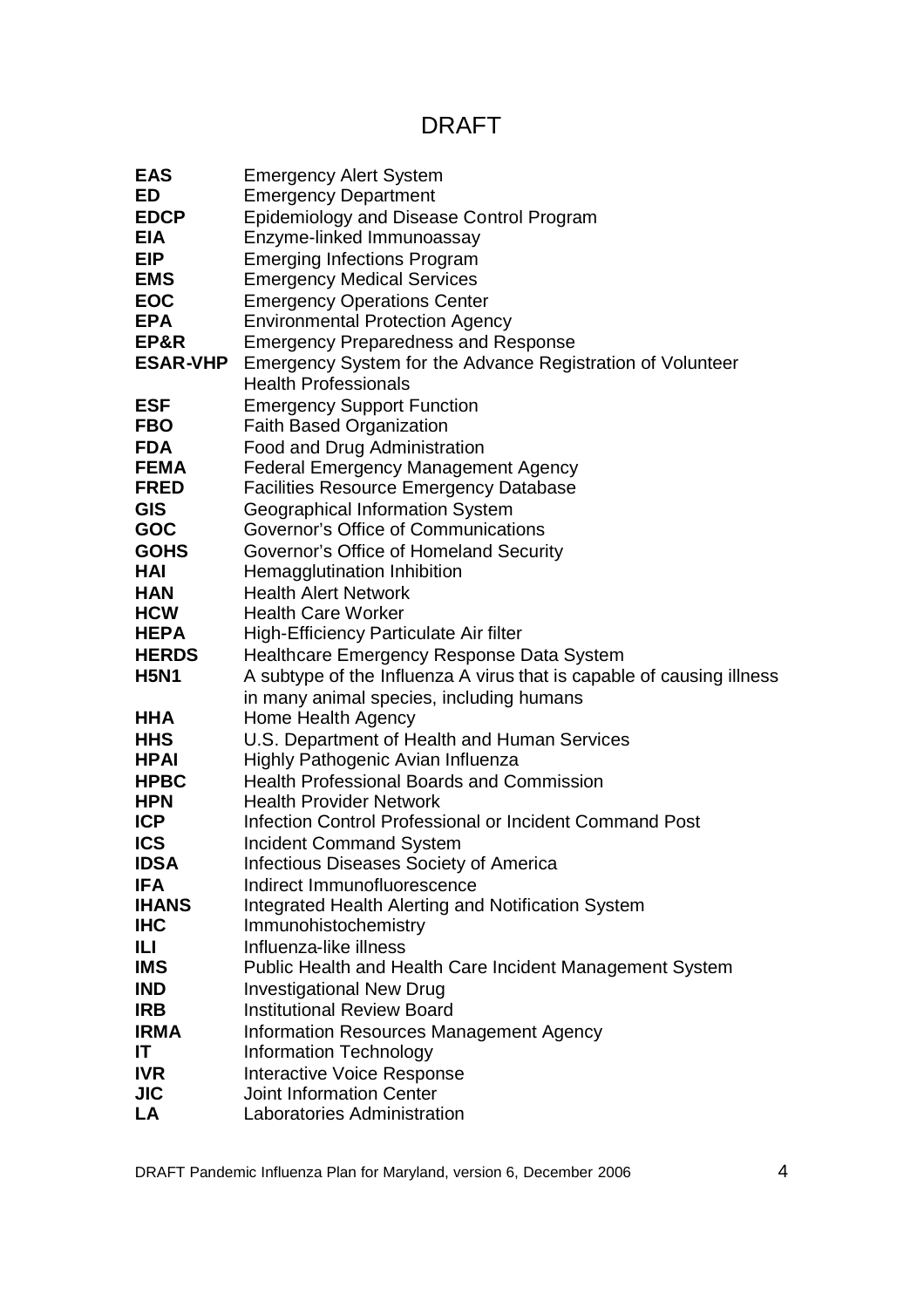| <b>LAIV</b>                  | Live Attenuated Influenza Vaccine                                                                |
|------------------------------|--------------------------------------------------------------------------------------------------|
| <b>LHD</b>                   | <b>Local Health Department</b>                                                                   |
| <b>LMP</b>                   | <b>Licensed Medical Professional</b>                                                             |
| <b>LPAI</b>                  | Low Pathogenic Avian Influenza                                                                   |
| <b>LRN</b>                   | <b>Laboratory Response Network</b>                                                               |
| <b>LTCF</b>                  | Long Term Care Facility                                                                          |
| <b>MAA</b>                   | Mutual Aid Agreement                                                                             |
| <b>MCE</b>                   | <b>Multi-agency Coordination Entity</b>                                                          |
| <b>MDA</b>                   | Maryland Department of Agriculture                                                               |
| <b>MDCK</b>                  | Madin Darbin Canine Kidney                                                                       |
| <b>MDOD</b>                  | Maryland Department on Disability                                                                |
| <b>MDOT</b>                  | Maryland Department of Transportation                                                            |
| <b>MEMA</b>                  | Maryland Emergency Management Agency                                                             |
| <b>MHA</b>                   | <b>Maryland Hospital Association</b>                                                             |
| <b>MIEMSS</b><br><b>MMWR</b> | Maryland Institute of Emergency Medical Services System<br>Morbidity and Mortality Weekly Report |
| <b>MOA</b>                   | Memoranda of Agreement                                                                           |
| <b>MOU</b>                   | Memoranda of Understanding                                                                       |
| <b>MRC</b>                   | <b>Medical Reserve Corps</b>                                                                     |
| <b>MRSA</b>                  | Methicillin-Resistant S. aureus                                                                  |
| <b>MSDE</b>                  | Maryland State Department of Education                                                           |
| <b>MSP</b>                   | <b>Maryland State Police</b>                                                                     |
| <b>NEJM</b>                  | New England Journal of Medicine                                                                  |
| <b>NHSN</b>                  | <b>National Healthcare Safety Network</b>                                                        |
| <b>NIH</b>                   | National Institutes of Health                                                                    |
| <b>NIMS</b>                  | National Incident Management System                                                              |
| <b>NIOSH</b>                 | National Institute of Occupational Safety and Health                                             |
| <b>NORA</b><br><b>NPV</b>    | Nosocomial Outbreak and Reporting Application                                                    |
| <b>NREVSS</b>                | <b>Negative-Predictive Value</b>                                                                 |
| <b>NRP</b>                   | National Respiratory and Enteric Virus Surveillance System<br>National Response Plan             |
| <b>NVAC</b>                  | <b>National Vaccine Advisory Committee</b>                                                       |
| <b>OAG</b>                   | Office of the Attorney General                                                                   |
| OCME                         | Office of the Chief Medical Examiner                                                             |
| <b>OGA</b>                   | <b>Office of Governmental Affairs</b>                                                            |
| <b>OHCQ</b>                  | <b>Office of Health Care Quality</b>                                                             |
| <b>OIE</b>                   | World Organisation for Animal Health                                                             |
| <b>OPHPR</b>                 | Office of Public Health Preparedness and Response                                                |
| <b>OPR</b>                   | <b>Office of Public Relations</b>                                                                |
| <b>OSHA</b>                  | Occupational Safety and Health Administration                                                    |
| <b>PAPR</b>                  | Powered Air-Purifying Respirator                                                                 |
| <b>PCR</b>                   | Polymerase-Chain-Reaction Test to Detect DNA                                                     |
| <b>PHL</b>                   | <b>Public Health Law</b>                                                                         |
| <b>PHPP</b>                  | Public Health Preparedness Program                                                               |
| <b>PICC</b>                  | Pandemic Influenza Coordinating Committee                                                        |
| <b>PIO</b>                   | <b>Public Information Office</b>                                                                 |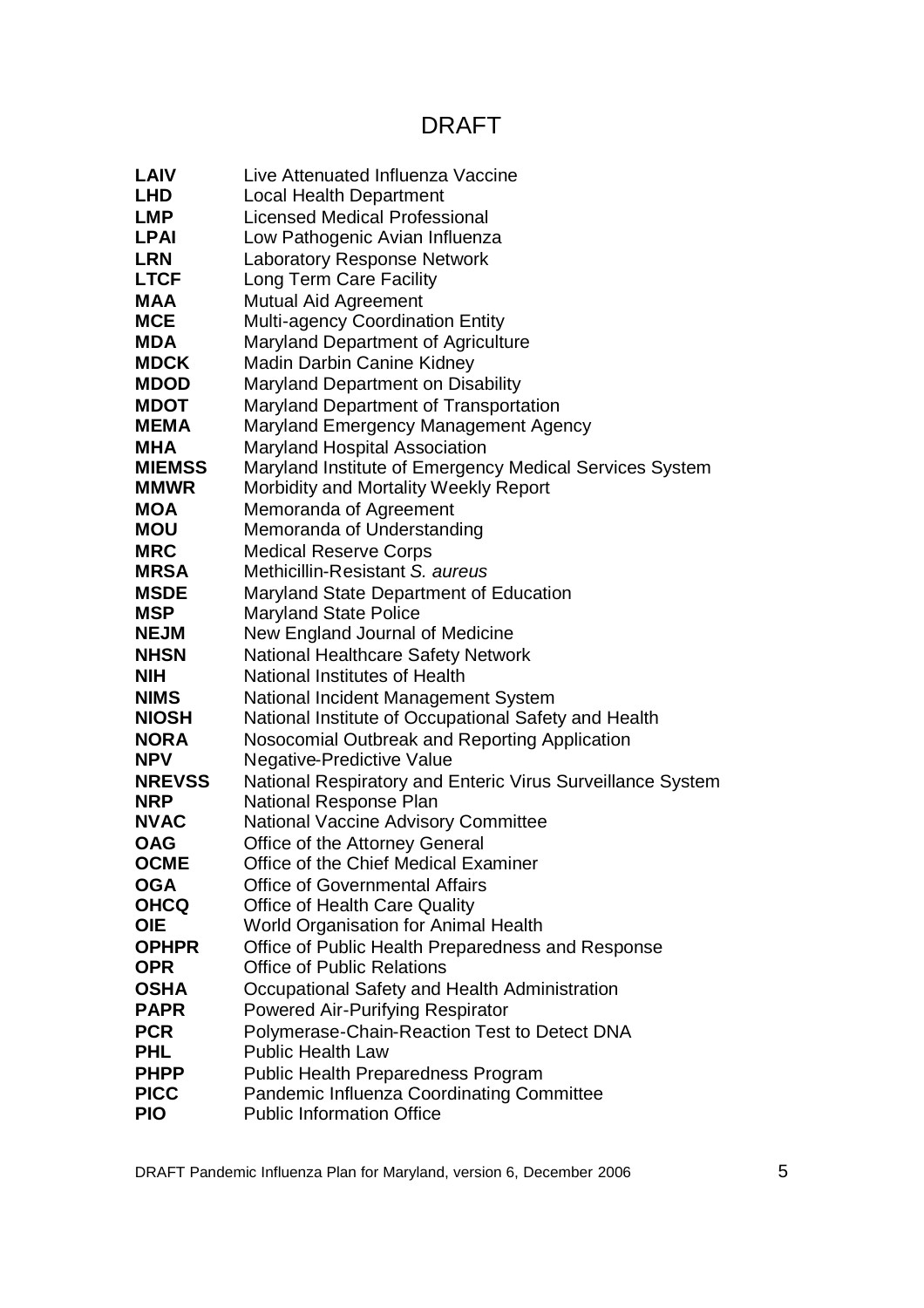| <b>POD</b>     | Point of Dispensing                                |
|----------------|----------------------------------------------------|
| <b>POD SOG</b> | Point of Dispensing Standard Operations Guide      |
| <b>PPE</b>     | <b>Personal Protective Equipment</b>               |
| <b>PPV</b>     | Positive-Predictive Value                          |
| <b>PSA</b>     | <b>Public Service Announcement</b>                 |
| <b>PSI</b>     | <b>Pneumonia PORT Severity Index</b>               |
| <b>RSS</b>     | Receipt, Storage, and Staging site                 |
| <b>RSV</b>     | <b>Respiratory Syncytial Virus</b>                 |
| <b>RT-PCR</b>  | Reverse Transcriptasepolymerase Chain Reaction     |
| <b>SARS</b>    | Severe Acute Respiratory Syndrome                  |
| <b>SCO</b>     | <b>State Coordinating Officer</b>                  |
| <b>SEOC</b>    | <b>State Emergency Operations Center</b>           |
| <b>SNP</b>     | <b>Special Needs Population</b>                    |
| <b>SNS</b>     | <b>Strategic National Stockpile</b>                |
| <b>SO</b>      | <b>Surveillance Officer</b>                        |
| <b>SPN</b>     | United States Influenza Sentinel Provider Network  |
| <b>TEFAP</b>   | The Emergency Food Assistance Program              |
| <b>USDA</b>    | United States Department of Agriculture            |
| <b>USGS</b>    | U.S. Geological Survey                             |
| <b>VAERS</b>   | Vaccine Adverse Events Reporting System            |
| <b>VIS</b>     | <b>Vaccine Information Statement</b>               |
| <b>VOAD</b>    | <b>Voluntary Organizations Active in Disasters</b> |
| <b>WHO</b>     | <b>World Health Organization</b>                   |
|                |                                                    |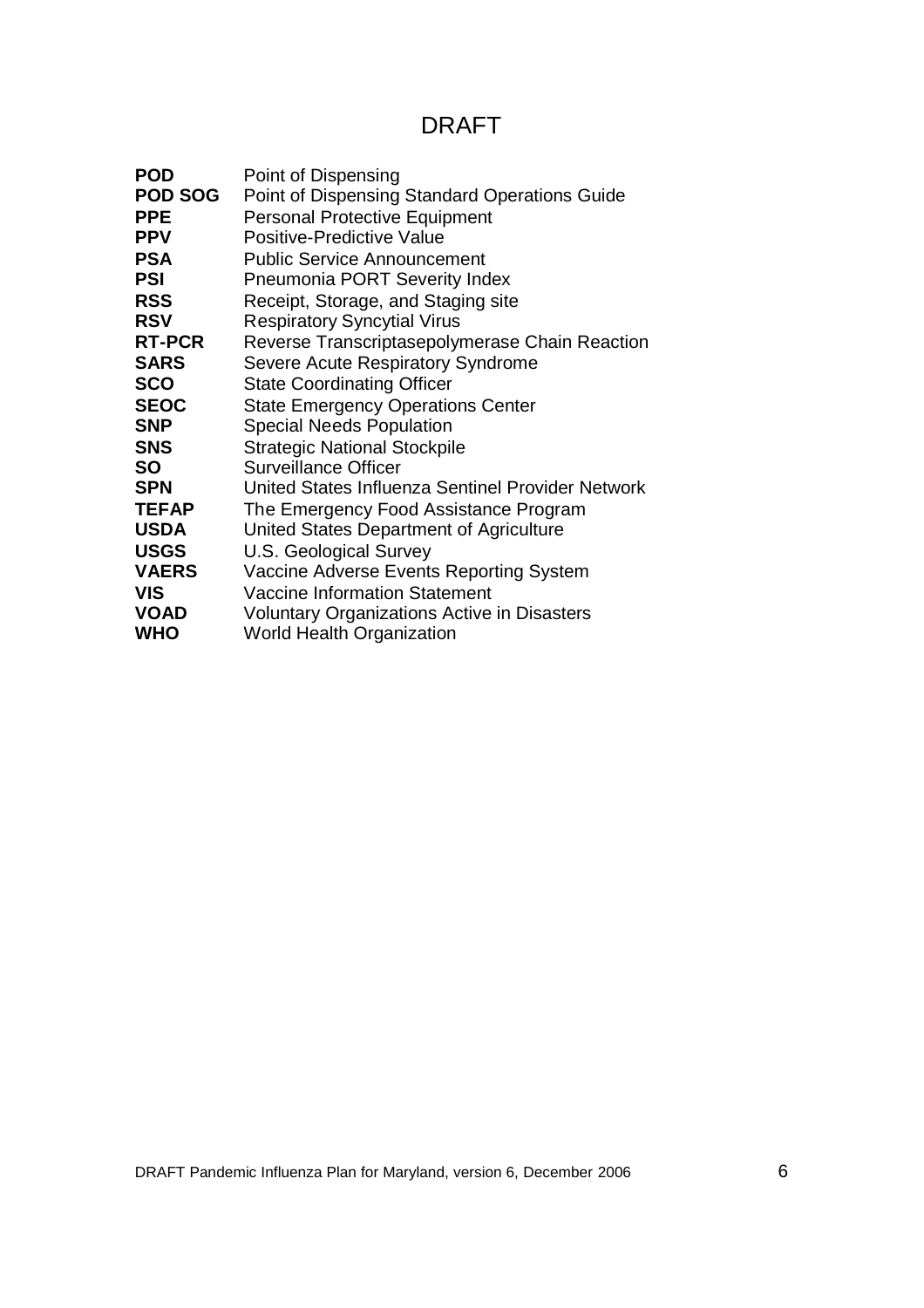## **MARYLAND STRATEGY FOR PANDEMIC INFLUENZA**

### **1.1. Introduction**

This section of the Maryland Pandemic Influenza Plan outlines the goals and strategies that Maryland state government and other key stakeholders should take to mitigate the threat of an influenza pandemic. This Plan reflects the guidance of the United States Federal government and the recommendations of the World Health Organization. This guidance is subject to change as a result of the evolution of the threat of a pandemic and changes in the state of relevant response capabilities and technologies. Also, as the public health community continues to study the effectiveness of control measures in countries experiencing influenza infection in birds, animals, and humans, this data will enhance both our strategic and operational plans.

#### **1.2. The Threat of Pandemic Influenza**

**Avian Influenza:** There are multiple avian influenza, or bird flu, viruses that occur naturally among wild birds. Such viruses circulate primarily in birds, both wild and domestic. Wild birds generally do not become sick, but domestic birds are very susceptible to illness and death from avian influenza. Some avian influenza viruses can infect other animals and humans. Human populations have virtually no protective immunity against avian influenza.

In the event that an influenza virus that is novel to humans spreads from person to person and causes serious illness, a pandemic, or worldwide outbreak of disease, can ensue. Three such pandemics occurred in the  $20<sup>th</sup>$  centurv and globally killed an estimated 40 million in 1918, 2 million in 1957 and 1 million people in 1968. Two of these viruses continue to circulate and contribute to the majority of influenza cases annually. In fact, the U.S. National Strategy for Pandemic Influenza, November 2005, estimates that:

"the U.S. faces a burden of influenza that results in approximately 36,000 deaths and more than 200,000 hospitalizations each year. In addition to this human toll, influenza is annually responsible for a total cost of over \$10 billion in the U.S." *National Strategy for Pandemic Influenza, Homeland Security Council, November 2005, page 1.*

**The Current Threat:** The current threat of a pandemic stems from an unprecedented outbreak of influenza in birds caused by the avian influenza type A (H5N1) virus that has spread across birds populating Asia, Africa, and Europe.

DRAFT Pandemic Influenza Plan for Maryland, version 6, December 2006 7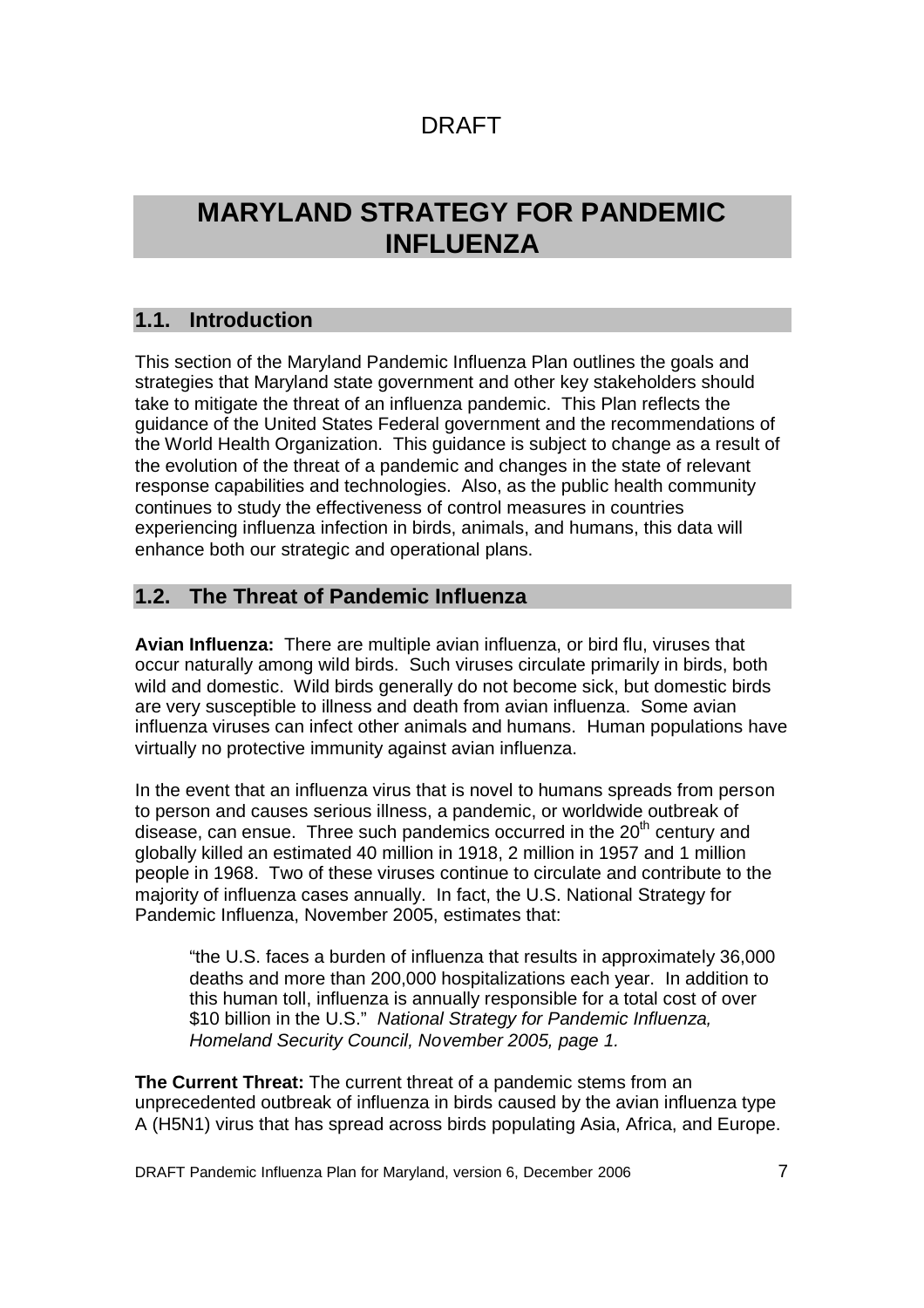The virus has shown the ability to infect multiple species, including birds, pigs, cats, and humans. As of May 2006, H5N1 has infected 224 humans, 127 (57%) of whom have died. These human cases have come from 10 countries. (Source: World Health Organization Latest Information, http://www.who.int/csr/disease/avian\_influenza/en/index.html).

Most of these human cases are attributed to exposure to infected poultry or contaminated surfaces. Examples include virus transmission during the trade or smuggling of, working or playing with, or consumption of infected poultry. Illegal trade of poultry and poultry products and the prevalence of backyard farms have hampered mitigation efforts.

The H5N1 avian influenza virus would cause a pandemic if it adapts to spread easily from person to person. Already, there are some indications of human-tohuman transmission among close contacts (see New England Journal of Medicine 353;13, WWW.NEJM.ORG, September 29, 2005, *Avian Influenza A (H5N1) Infection in Humans*, page 1375). For example, in Thailand in 2004, a child transmitted H5N1 to her mother and aunt. In May 2006, six of seven family members infected with H5N1 in Indonesia died following contact with an eighth family member (who died and was buried without being tested for avian influenza). Although research continues in the Indonesia cases, a twogeneration, or person to person to person, transmission is suspected (CIDRAP, 5/24/06, (www.cidrap.umn.edu/cidrap/content/influenza/avianflu/news/may2406cluster.html ).

Also of concern is the failure of culling (i.e. depopulation of birds) to slow the spread of H5N1. Migratory birds continue to import the virus into new countries and over longer distances faster than expected. The virus has moved west all the way to France and east through Russia. It is impossible to predict whether H5N1 will lead to a pandemic. However, history suggests that if it does not, another novel influenza virus will emerge and threaten an unprotected human population.

**Features of a Pandemic:** An influenza pandemic is unlike any public health emergency or natural disaster. A pandemic will be widespread, with outbreaks expected to occur simultaneously throughout the U.S., thereby preventing the shifting of resources.

A pandemic not only causes people throughout the world to become sick and possibly die, but also could cripple countries' economies as millions of people are unable or refuse to go to work. Governments, militaries, and industries could suffer high absenteeism (up to 40%) and productivity could slow to a crawl. The public health and healthcare systems could be overwhelmed by both the ill and the worried well. Furthermore, disruptions are expected to occur for 6 to 8 weeks.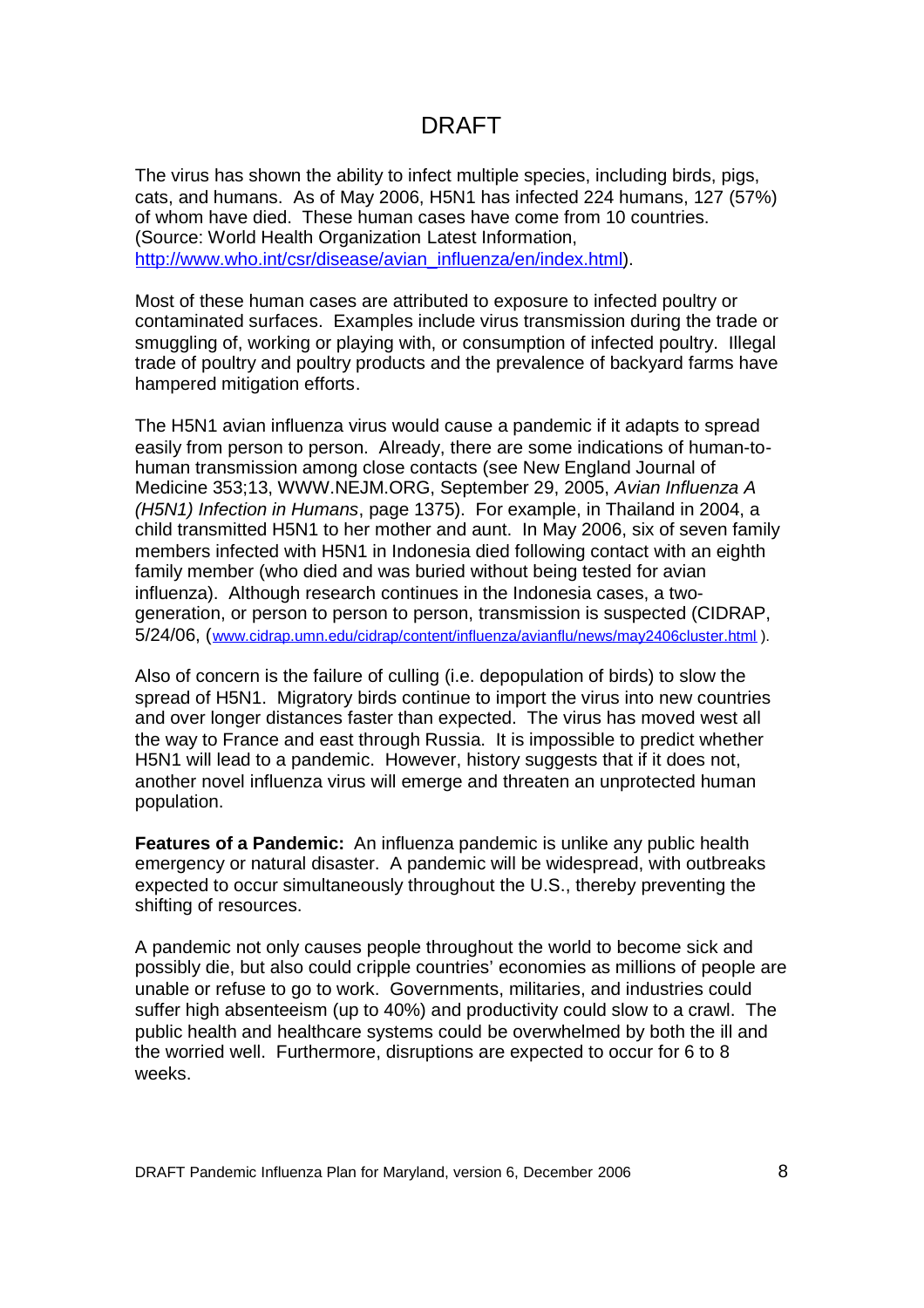In the U.S., a pandemic could cause 20 to 45 million people to become ill, resulting in 100 to 200 thousand deaths. Between 300 and 700 thousand people could be hospitalized and over 20 million people would seek outpatient care. Costs could total over \$100 billion.

The following chart shows the estimated health impact on Maryland of a moderate and severe influenza pandemic. Based on historical data, about 30% of the population will become sick, half of who will seek outpatient care for their illness. The number of hospitalizations and deaths will vary depending on the virulence of the pandemic virus.

| <b>Impact on Maryland of a</b><br><b>Moderate and Severe Influenza Pandemic*</b> |                                                                                                                                                                                                                 |                 |  |
|----------------------------------------------------------------------------------|-----------------------------------------------------------------------------------------------------------------------------------------------------------------------------------------------------------------|-----------------|--|
|                                                                                  | Characteristic Moderate (1957-like) Severe (1918-like)                                                                                                                                                          |                 |  |
| <b>Illness</b>                                                                   | 1,667,400 (30%)                                                                                                                                                                                                 | 1,667,400 (30%) |  |
| <b>Outpatient Care</b>                                                           | 833,700                                                                                                                                                                                                         | 833,700         |  |
| <b>Hospitalization</b>                                                           | 16,000                                                                                                                                                                                                          | 183,400         |  |
| <b>Death</b>                                                                     | 3,900                                                                                                                                                                                                           | 35,300          |  |
|                                                                                  | * Estimates based on extrapolation from past pandemics in the United States. Note that these estimates do not include the<br>potential impact of interventions not available during the 20th century pandemics. |                 |  |

#### **1.3. Planning for Pandemic Influenza**

**Purpose:** This Plan was designed to supplement existing all-hazards emergency operations plans with goals, objectives and actions for Maryland state agencies and community partners in order to ensure a coordinated response in the event of pandemic influenza.

**Goals:** Maryland's Strategic Goals correspond to those of the *U.S. National Strategy for Pandemic Influenza, November 2005*:

 Stopping, slowing of otherwise limiting the spread of a pandemic to the State;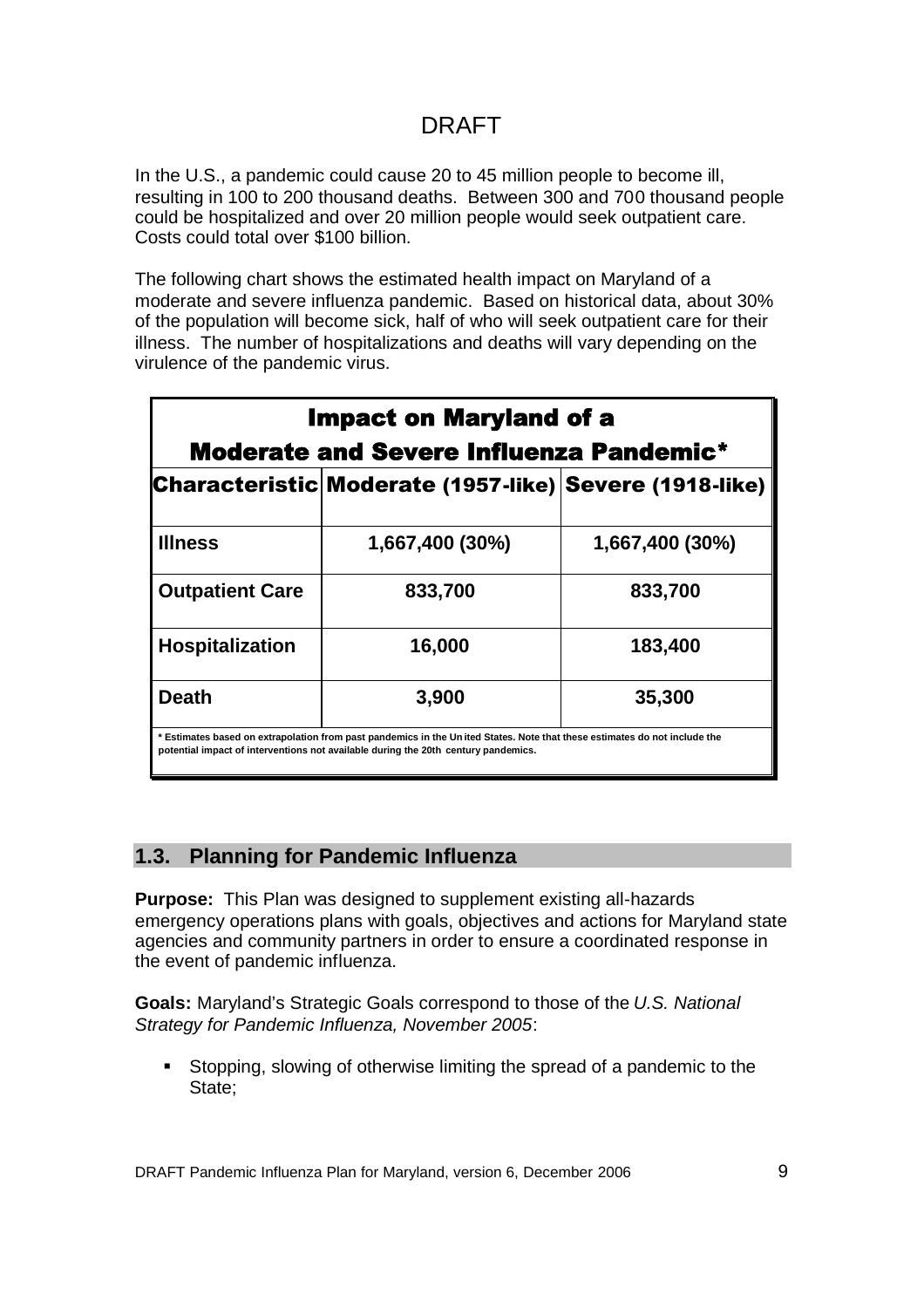- Limiting the spread of a pandemic, and mitigating disease, suffering and death;
- Sustaining infrastructure and mitigating impact to the economy and the functioning of society.

**Objectives:** The state of Maryland will achieve these goals through the following objectives from the guidance to *State and Localities* in the *U.S. National Strategy for Pandemic Influenza, November 2005*:

- Ensure that all reasonable measures are taken to limit the spread of an outbreak within the State's borders;
- **Establish comprehensive and credible preparedness and response plans** that are exercised on a regular basis;
- Integrate non-health entities in planning for a pandemic, including law enforcement, utilities, political leadership, businesses, schools, and others;
- Establish state and local stockpiles of supplies and distribution systems to support a pandemic response;
- **If Identify key spokespersons and ensure a coordinated crisis** communications plans;
- **Provide public education campaigns on pandemic influenza and public** and private interventions.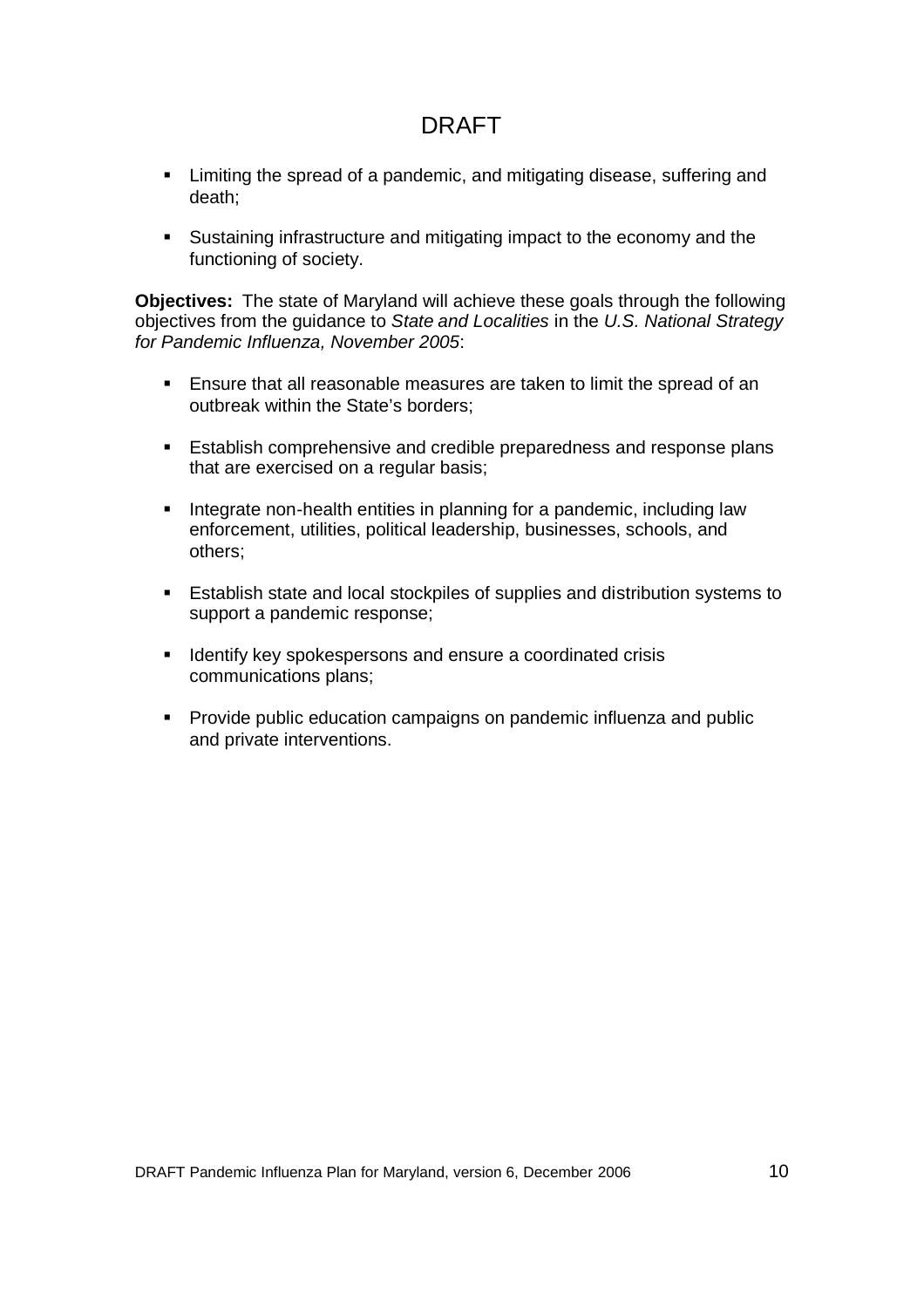**WHO Pandemic Phases:** The World Health Organization has revised the pandemic phases as a result of the continued evolution of the avian influenza (H5N1) virus and advances in technology and biology. At the time this document was drafted, we are in Phase 3, Pandemic Alert. The table below illustrates the phase names and the criteria for each phase.

| <b>PANDEMIC PHASES</b>                 |         |                                                                                                                                                                                                                               |
|----------------------------------------|---------|-------------------------------------------------------------------------------------------------------------------------------------------------------------------------------------------------------------------------------|
| Interpandemic<br><b>Period</b>         | Phase 1 | No new influenza virus subtypes in humans. An<br>influenza virus subtype that has caused human<br>infection may be present in animals. If present in<br>animals, the risk of human infection or disease is<br>considered low. |
|                                        | Phase 2 | No new influenza virus subtypes have been<br>detected in humans. However, a circulating animal<br>influenza virus subtype poses a substantial risk of<br>human disease.                                                       |
| <b>Pandemic</b><br><b>Alert Period</b> | Phase 3 | Human infection(s) with a new subtype, but no<br>human-to-human spread, or at most rare instances<br>of spread to a close contact.                                                                                            |
|                                        | Phase 4 | Small cluster(s) with limited human-to-human<br>transmission but spread is highly localized,<br>suggesting that the virus is not well adapted to<br>humans.                                                                   |
|                                        | Phase 5 | Larger cluster(s) but human-to-human spread is<br>still localized, suggesting that the virus is becoming<br>increasingly better adapted to humans, but may not<br>yet be fully transmissible (substantial pandemic<br>risk).  |
| <b>Pandemic</b><br><b>Period</b>       | Phase 6 | Pandemic phase; increased and sustained<br>transmission in general population.                                                                                                                                                |

**Planning Assumptions:** The Pandemic Influenza Plan for Maryland is based on the following assumptions from the *U.S. National Strategy for Pandemic Influenza Implementation Plan, May 2006*:

- Susceptibility to the pandemic influenza virus will be universal.
- **Efficient and sustained person-to-person transmission signals an imminent** pandemic.
- The clinical disease attack rate will be 30 percent in the overall population during the pandemic. Illness rates will be highest among school-aged children (about 40 percent) and decline with age. Among working adults, an average of 20 percent will become ill during a community outbreak.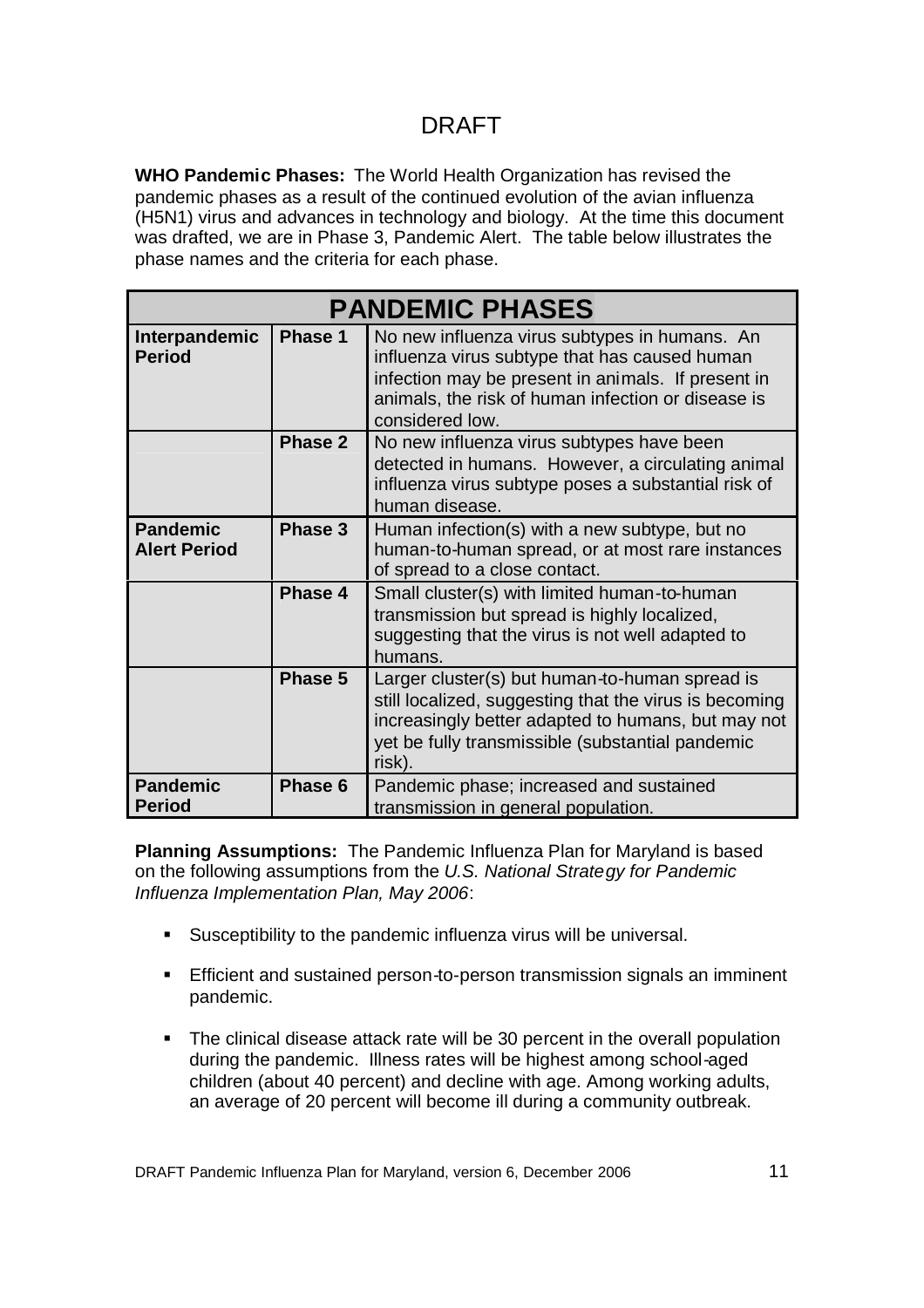- Some persons will become infected but not develop clinically significant symptoms. Asymptomatic or minimally symptomatic individuals can transmit infection and develop immunity to subsequent infection.
- While the number of patients seeking medical care cannot be predicted with certainty, in previous pandemics about half of those who became ill sought care. With the availability of effective antiviral medications for treatment, this proportion may be higher in the next pandemic.
- Rates of serious illness, hospitalization, and deaths will depend on the virulence of the pandemic virus and differ by an order of magnitude between more and less severe scenarios. Risk groups for severe and fatal infection cannot be predicted with certainty but are likely to include infants, the elderly, pregnant women, and persons with chronic or immunosuppressive medical conditions.
- Rates of absenteeism will depend on the severity of the pandemic. In a severe pandemic, absenteeism attributable to illness, the need to care for ill family members, and fear of infection may reach 40 percent during the peak weeks of a community outbreak, with lower rates of absenteeism during the weeks before and after the peak. Certain public health measures (closing schools, quarantining household contacts of infected individuals, "snow days") are likely to increase rates of absenteeism.
- The typical incubation period (interval between infection and onset of symptoms) for influenza is approximately 2 days.
- Persons who become ill may shed virus and can transmit infection for onehalf to one day before the onset of illness. Viral shedding and the risk of transmission will be greatest during the first 2 days of illness. Children will play a major role in transmission of infection as their illness rates are likely to be higher, they shed more virus over a longer period of time, and they control their secretions less well.
- On average, infected persons will transmit infection to approximately two other people.
- **Epidemics will last 6 to 8 weeks in affected communities.**
- Multiple waves (periods during which community outbreaks occur across the country) of illness are likely to occur with each wave lasting 2 to 3 months. Historically, the largest waves have occurred in the fall and winter, but the seasonality of a pandemic cannot be predicted with certainty.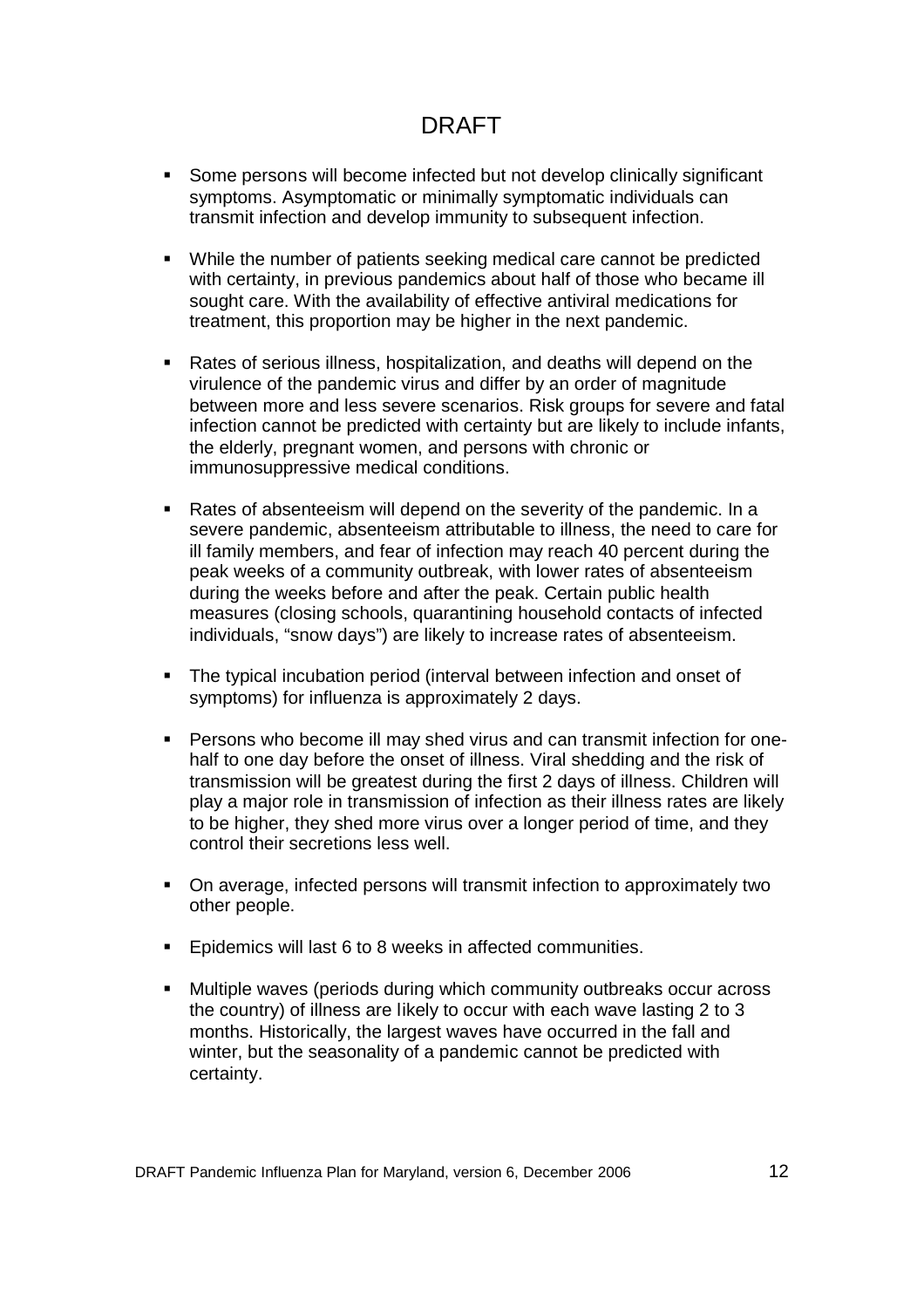#### **1.4. Roles and Responsibilities**

Global pandemic preparedness and response efforts are coordinated by the World Health Organization. Domestic response activities will be carried out under the broad all-hazards blueprint for a coordinated federal, state, and local response laid out in the National Response Plan (NRP) and the National Incident Management System (NIMS) by the U.S. Department of Homeland Security. Responsibilities for specified activities (e.g., transportation, energy, public works, etc.) are set out in 15 Emergency Support Functions (ESF). When the NRP is activated, the U.S. Secretary of Homeland Security serves as the overall lead for a coordinated federal response, while the U.S. Secretary of Health and Human Services serves as the lead for ESF #8, Public Health and Medical Services. While public health and medical activities may comprise a significant portion of the response to a pandemic, other ESF authorities may likely be involved to sustain infrastructure affected by absenteeism or supply chain disruptions. (In a pandemic, ESF 8 has relevance to the following branches: response, human needs, intelligence, services and support, recovery, and logistics.) Disaster assistance is triggered by Presidential emergency or disaster declarations under the Stafford Act, including the provision of emergency funds and supplies to stricken households as well as aid in clearing and rebuilding damaged infrastructure.

In Maryland, the Health Emergency Powers Act provides the Governor with the legal authority to address a catastrophic health emergency, including pandemic influenza. (See Legal Authorities, section 2.2.) During a pandemic influenza response, Maryland agencies and departments will operate under the National Incident Management System (NIMS). The standard structure, functions, and common language of NIMS enhance the state's ability to respond efficiently and cooperatively.

#### **INCIDENT MANAGEMENT AND COMMAND**

During an influenza pandemic, DHMH will act as the overall lead agency for ESF 8 Health and Medical Services. In this capacity, DHMH will coordinate and lead state agencies in the overall response effort. DHMH will provide overall health and medical leadership capability in conjunction with the Office of the Governor, the Adjutant General, and the SEOC. DHMH will coordinate the provision of emergency response (e.g., pre-hospital, hospital, and other) at the state level during a pandemic while addressing the public health ramifications associated with the pandemic including the restoration of public health functions, defining the epidemiology of the pandemic, the administration of vaccinations and antiviral agents, among other public health issues.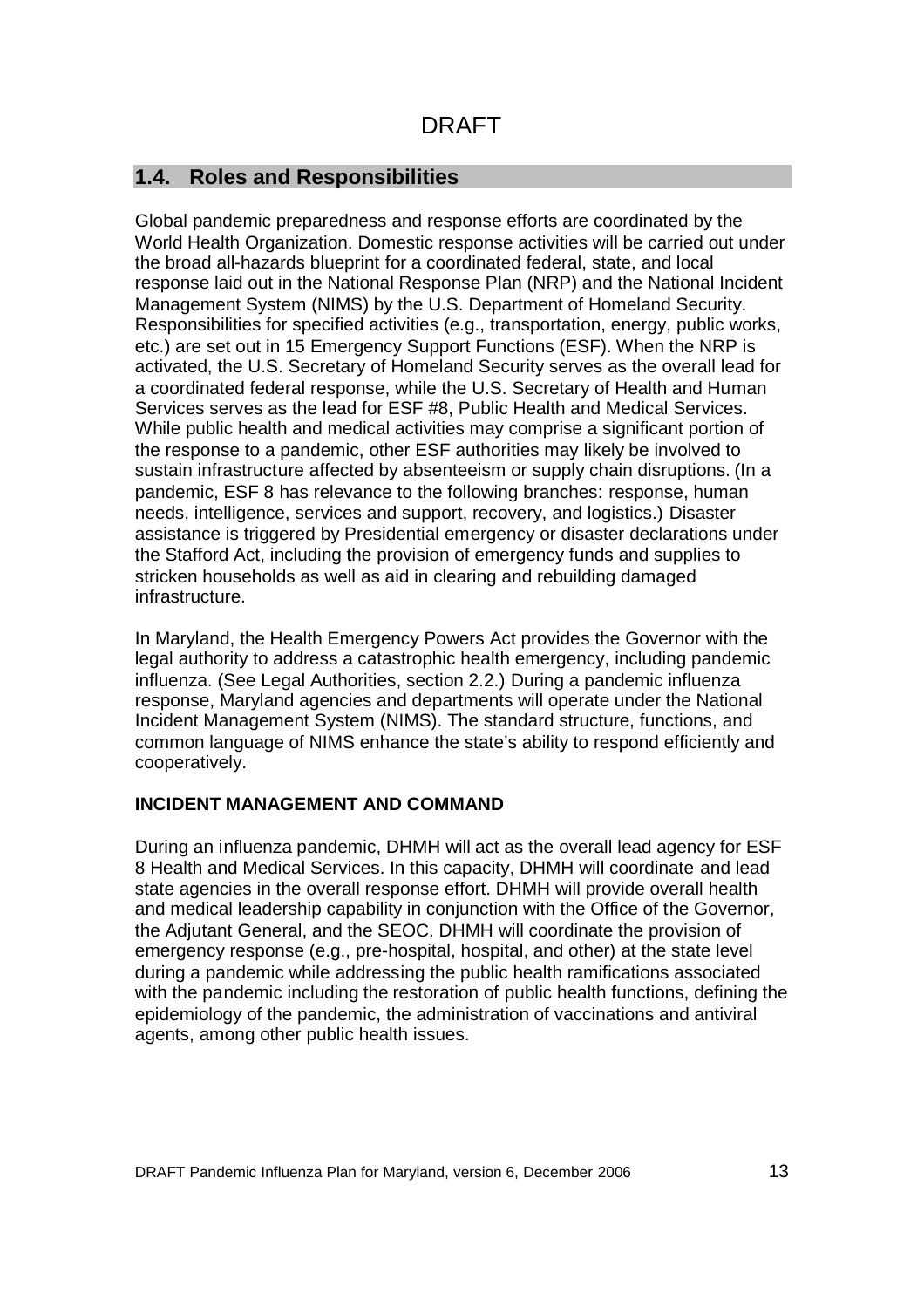#### **State Emergency Operations Center (SEOC):**

The Maryland Emergency Management Agency coordinates the state response to an emergency. The Director of MEMA will activate the SEOC for Pandemic Influenza response based on the recommendation of the Governor or the Secretary of the Department of Health and Mental Hygiene.

The SEOC will operate under the National Incident Management System (NIMS) in conjunction with the National Response Plan. Principals or representatives from State (and maybe Federal) departments and agencies will report to the SEOC to liaison with each other and their respective departments. The SEOC has several roles, including:

- Coordinate regional, state, and federal resources, aid, and response;
- Coordinate public information;
- **EXECT** Liaison with state elected officials and local EOCs and agencies.

**Local EOCs:** Local EOCs act much as the State EOC, but they also provide central locations where local governments can provide inter-agency coordination and decision-making for managing the overall response.

The local EOC may also function as a multi-agency coordination entity (MCE) especially since a pandemic would cross-disciplinary and jurisdictional boundaries and would require a complex response. As an MCE, a local EOC would fulfill the following functions:

- Ensure that Incident Command Posts (ICPs) are providing accurate and timely situation and resource status information,
- **Establish priorities between incidents and area commands,**
- Acquire or allocate resources in accordance with the priorities,
- Anticipate and identify future resource needs,
- **Coordinate and resolve policy issues, and**
- **Provide strategic coordination.**

**Local Incident Command:** NIMS recommends that local Incident Command Posts operate under Unified Area Command during a public health emergency like pandemic influenza that:

- Is large-scale, non-site specific, and geographically dispersed;
- Would evolve and continue over a long period of time;
- Would also be multi-jurisdictional and multi-agency, requiring coordination among several government organizations.

Unified area command allows each jurisdiction to have representation in the command structure in order to manage a very large incident. The unified command cell includes two or more agencies, such as Fire, Law Enforcement,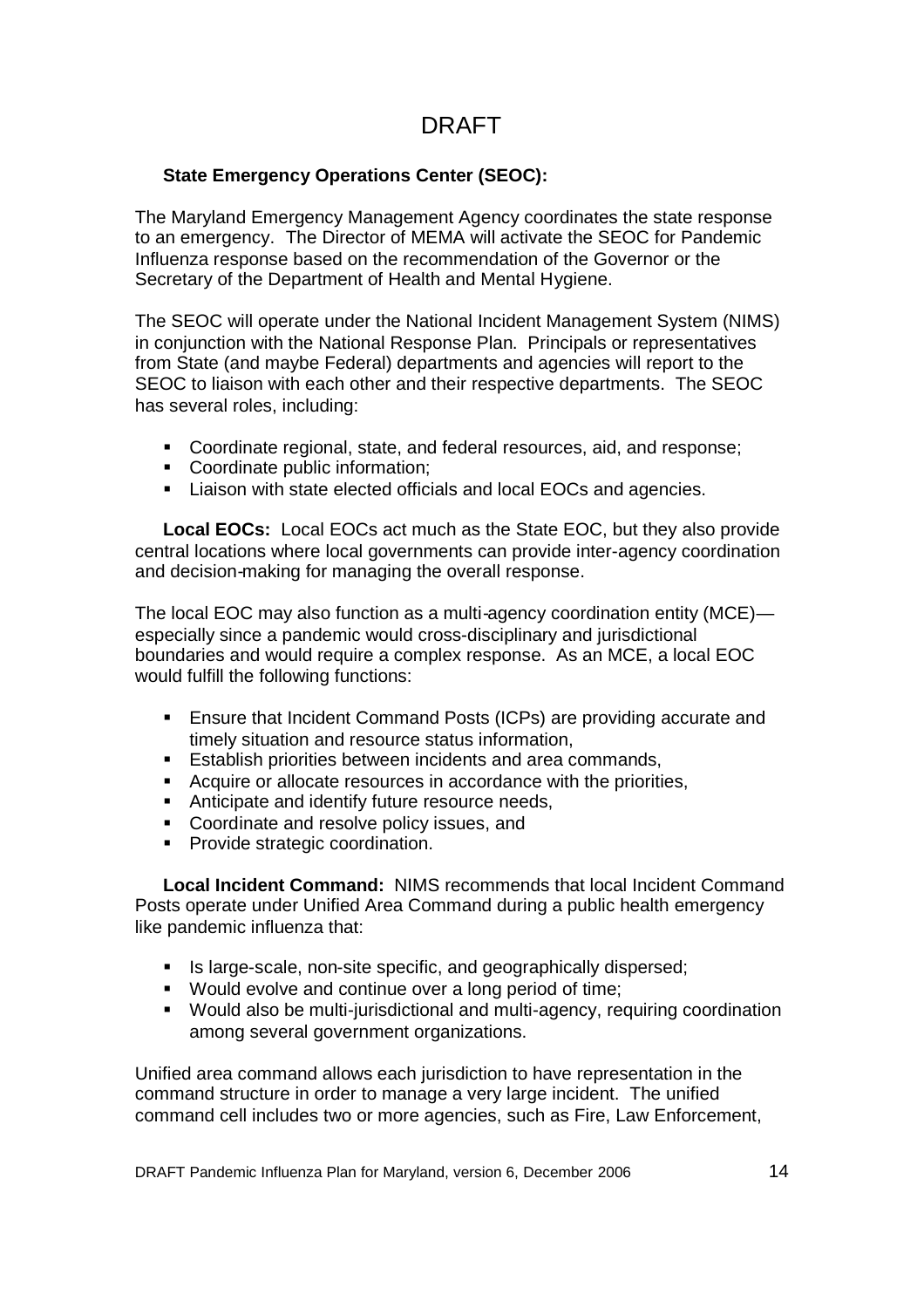Public Health, and Emergency Management. A jurisdiction may choose to designate a lead agency or a single incident commander within the unified command cell in order to improve efficiency and decision-making. Local planners may choose to designate lead agencies or commanders, based on the type of incident, in their Emergency Operations Plans.

#### **CONTINUITY OF OPERATIONS**

Each Maryland state agency and department, as well as private organizations should prepare an operational plan for preparing for and responding to an influenza pandemic. The plan should be written in compliance with NIMS and satisfying the requirements of the Emergency Support Function (ESF) that is applicable to their organization. In addition, each Maryland state agency and department, as well as private organizations should develop a continuity of operations plan (COOP) with procedures for maintaining and staffing essential services during an influenza pandemic. The following list provides important considerations when writing a COOP.

- **Develop or update reliable emergency communication plans to reach** personnel outside of work by multiple means if possible. This plan should include identification of key contacts, chain of communications, and processes for tracking and communicating personnel and operations status.
- **IDENTIFY IDENTIFY Alternate locations and means of transportation and distribution for** sustaining operations.
- I dentify resources that can be used by other departments or agencies.
- **Update or complete Memorandums of Understanding or Agreement** completed for facilities, resources, or support during an emergency.
- Ensure personnel are cross-trained in essential staff and executive leadership positions.
- **If identify legal policies that govern the organization, especially during an** emergency.
- **Establish and exercise the incident command structure.**
- Develop procedures to suspend non-essential services suspended and inform the public.
- **If all identify additional security measures required during an influenza** pandemic, if any.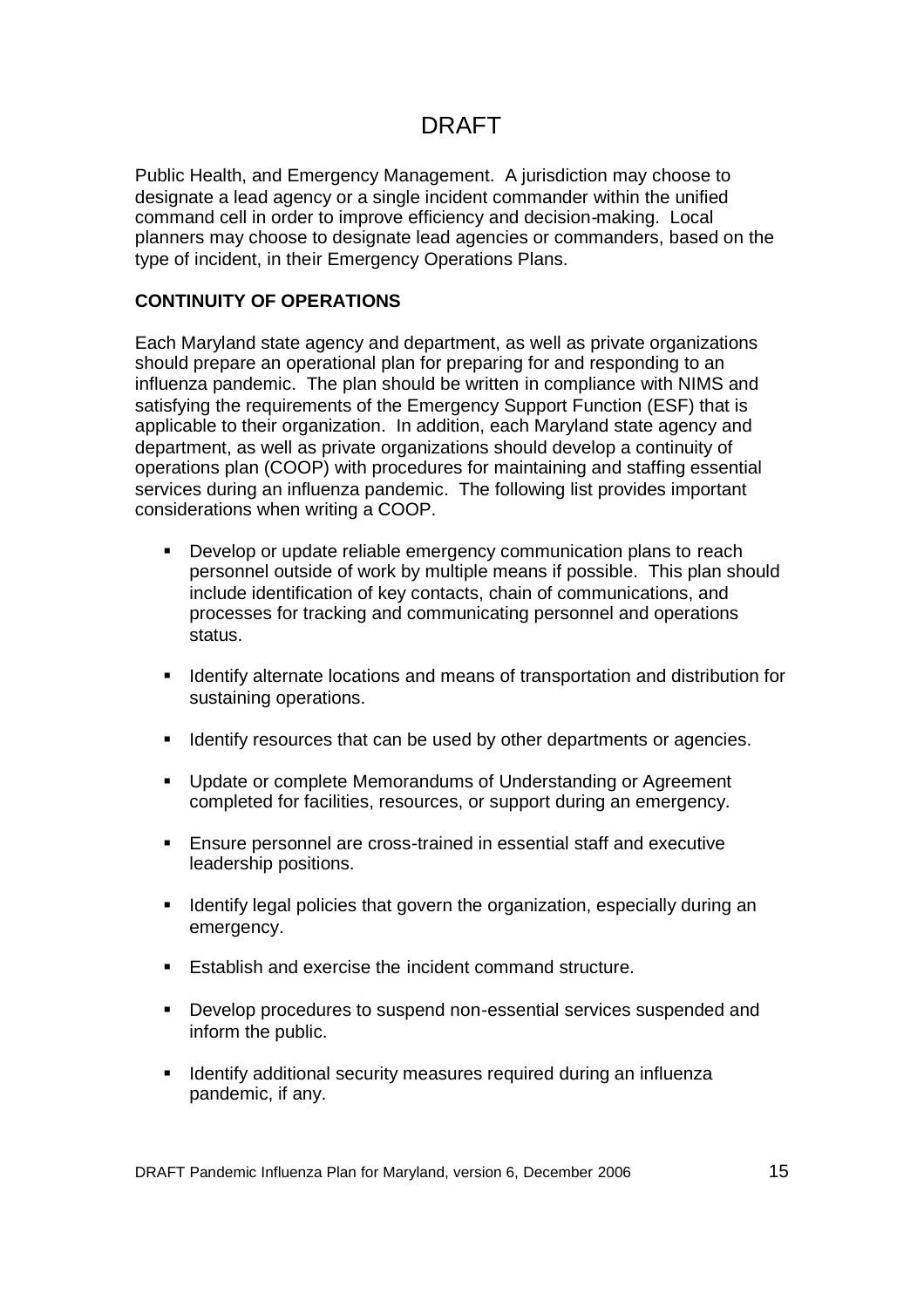- **Ensure that the organization documents expenditures and losses during** emergencies using federal and state forms.
- **Coordinate emergency plans and procedures with other state** organizations if necessary.
- **IDENTIFY IDENTIFY IDENTIFY** reporting requirements during emergencies.
- **IDENTIFY** special clearances, credentials or identification required of volunteers, temporary staff or personnel detailed from other state agencies and departments.
- Encourage and track annual flu vaccination for employees and encourage personnel identified in high-risk groups to receive pneumococcal vaccine.
- **IMPLEMENT IMPLEMENT IMPLEM** Implement and type of face-to-face contact (e.g. hand-shaking, seating in meetings, office layout, shared workstations).
- **Provide sufficient and accessible infection control supplies in all locations.**
- **Enhance interoperable communications and information technology** infrastructure as needed to support employee telecommuting.
- **Expand on-line and self-service options for employees, customers, and** business partners.
- Review and revise, if necessary, sick leave policies so that during emergency circumstances such as during a pandemic, employees are not penalized for taking more sick leave days than they have earned.
- **Establish policies for flexible worksite (e.g. telecommuting) and flexible** work hours (e.g. staggered shifts) for use during a pandemic.
- **Develop recovery plans and procedures for downgrading emergency** response and returning to normal operations.

#### **ROLES AND RESPONSIBILITIES OF STATE AGENCIES AND DEPARTMENTS**

Roles and responsibilities of the following state departments and agencies are listed in this section. Following this section are roles and responsibilities of nongovernment organizations including faith-based and community-based organizations, healthcare facilities, private-sector organizations, and businesses.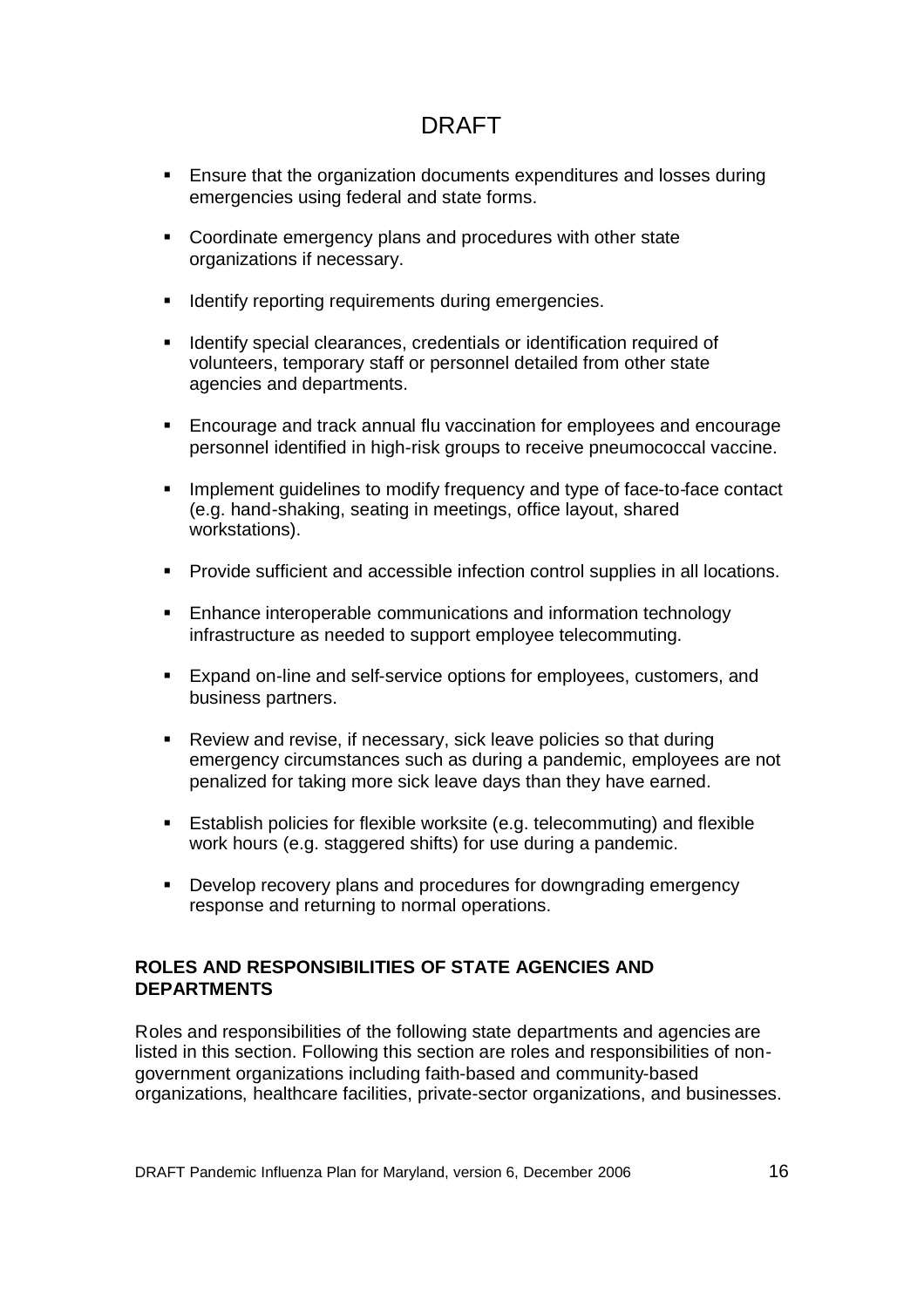- **-** Department of Health and Mental Hygiene
- **-** Department of Agriculture
- **Department of Natural Resources**
- **Emergency Management Agency**
- **Office of Homeland Security**
- **Office of the Attorney General**
- **Office of the Judiciary**
- **-** Comptroller of Maryland
- Department of Aging
- **Department of Budget and Management**
- Department of Business and Economic Development
- **-** Department of Disabilities
- **-** Department of Education
- **Department of the Environment**
- **-** Department of General Services
- Department of Housing and Community Development
- **Department of Human Resources**
- **-** Department of Juvenile Services
- **Department of Labor, Licensing and Regulation**
- Department of Planning
- **-** Department of Public Safety and Corrections
- **Department of Transportation**
- **-** Department of Veterans Affairs
- **Institute for Emergency Medical Services System**
- **Office of the Chief Medical Examiner**
- **State Colleges and Universities**
- Military Department -- Maryland National Guard and State Defense Force
- **State Police**

#### **Maryland Department of Health and Mental Hygiene shall:**

- Act as overall ESF 8 (health and medical services) lead agency.
- **Coordinate and lead state agencies in response capacities.**
- Assure and provide overall health and medical leadership capability in conjunction with Office of Governor, Adjunct General, and SEOC.
- Bear catastrophic health emergency powers responsibilities.
- **Provide technical quidance to local health departments, public health** workers, hospitals, businesses, schools, long-term care facilities, clinics, providers, pharmacies and others.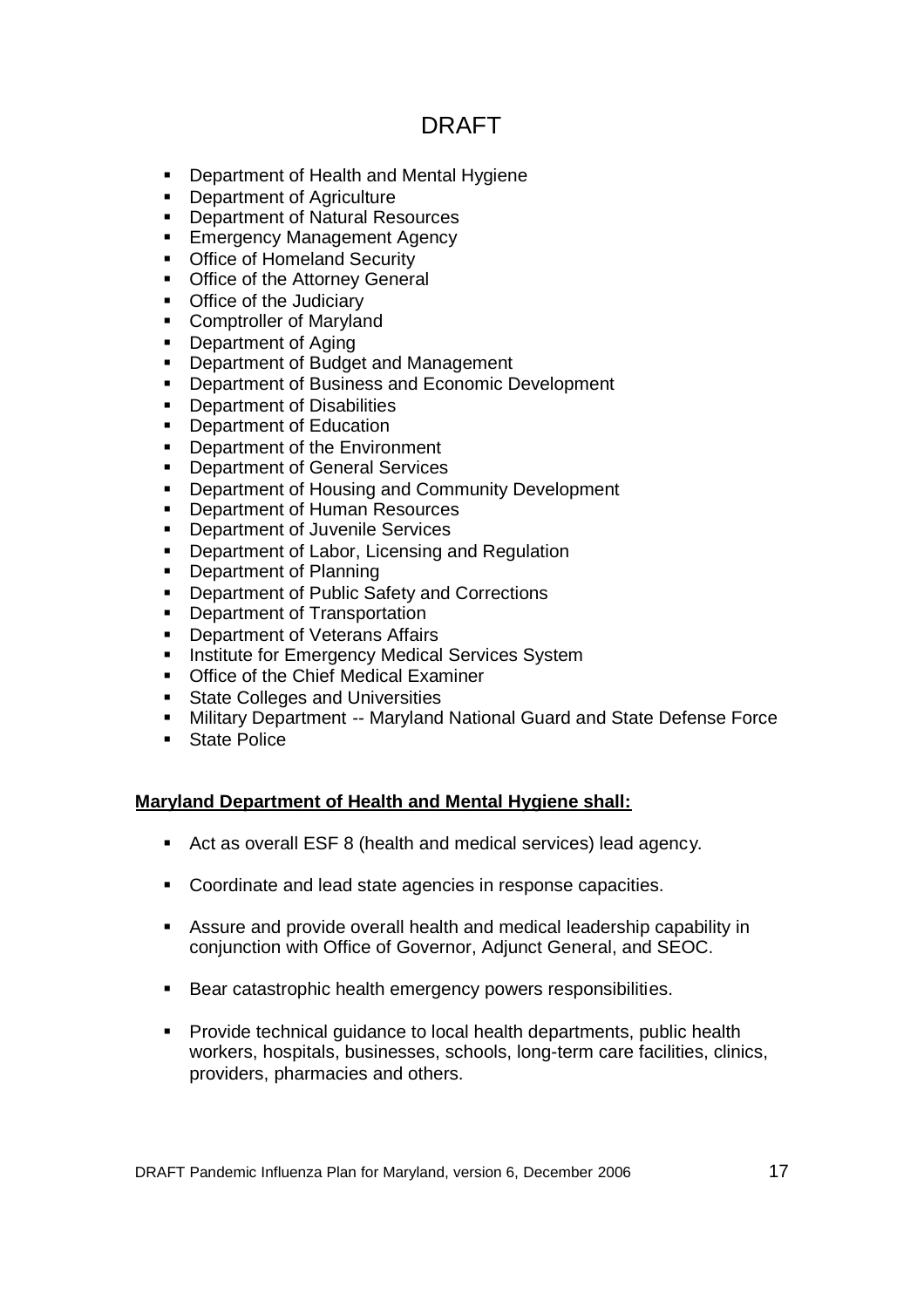- Develop, maintain, exercise, improve and activate plans and procedures for: disease surveillance, control and prevention, including protocols for quarantine and isolation, and mass vaccination.
- **Enhance disease surveillance to ensure early detection of the first cases** of pandemic influenza in our iurisdictions.
- Foster coordination and participation among private and public sector partners in planning and response process.
- Distribute public stocks of antiviral drugs and vaccines and provide local physicians and hospital administrators with updated guidance on clinical management and infection control as the situation unfolds.
- Mitigate disease transmission using a range of containment strategies.
- Provide ongoing communication with the public (about the response effort, including the purpose and duration of containment measures).
- **Facilitate provision of psychological and social support services to** emergency field workers and other responders.
- Assess response capabilities and identify measures for resolving any gaps.
- Review protocols for securing needed healthcare services, alternate care sites, and supplies both through and independently of the federal government during a public health emergency.
- **If Identify sources, assess availability of, and outline a process to recruit and** train medical volunteers for provision of care and vaccine administration.
- Examine current legal authorities and recommend revisions if required.
- **IDENTIFY 19** Identify authority responsible for officially activating pandemic influenza plan during a pandemic and ensure that state elected and local officials as well as state agencies are familiar with pandemic influenza roles and responsibilities.
- Conduct enhanced surveillance activities and monitoring for human cases. Be prepared to provide reports more frequently to the CDC.
- **IMPROVE VITOLOGIC SUITELLANCE CAPABILITIES, including the ability to isolate** and to subtype influenza viruses, at levels sufficient to meet anticipated demand for such testing services during an influenza pandemic.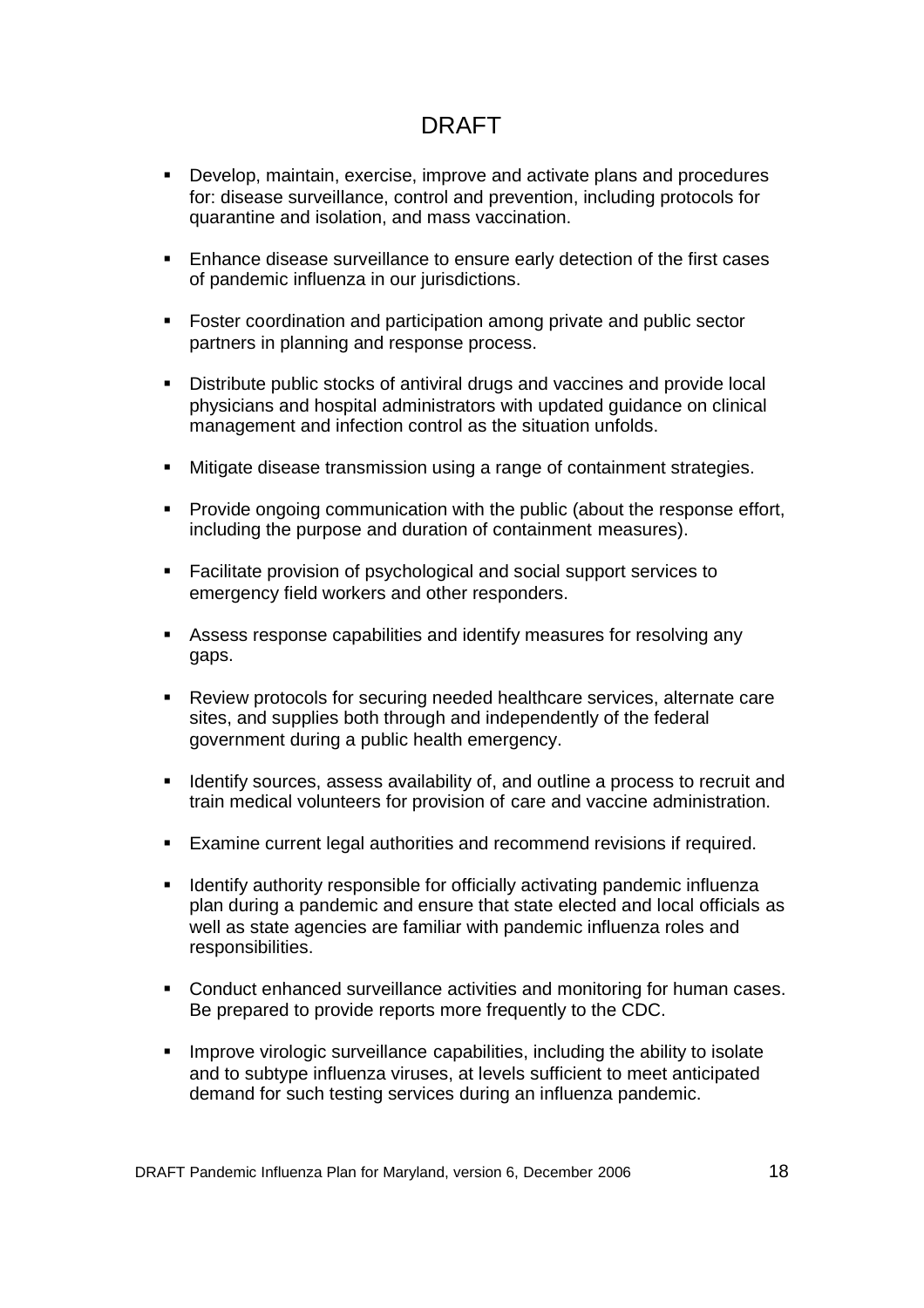- **Ensure that the state public health laboratory coordinates plans with** clinical laboratories and provides training on use of rapid influenza tests.
- Assess and document the progress of both immunization and spread of disease throughout the population.
- Recommend or develop training and procedures for health sector employees.
- **Provide the public with information about symptoms to watch for, how to** limit interactions with ill persons, infection control precautions, and how to provide care of the ill at home in accordance with Federal guidelines.
- Monitor bulletins and other pandemic information from Centers for Disease Control and Prevention (CDC) and the World Health Organization (WHO) sources, especially to detect alerts about new virus variants and for changes in current recommendations for prevention and control of pandemic influenza.
- Coordinate pandemic influenza planning and response activities with other State planning, training, and response efforts.
- Coordinate with State and Local government and private sector partners to develop emergency communication protocols with various types of media, private industry, academic, and nonprofit organizations.
- Secure formal or informal agreements with state's healthcare insurers, Medicaid, and healthcare product/service providers for cooperation with public health recommendations during a pandemic or other sustained public health emergency.
- Revise antiviral and vaccine priority groups as necessary based on new guidance from the CDC or WHO. Develop plans to provide vaccines and antiviral medications based on availability of supplies and priority groups.
- Ensure that state's annual vaccine program addresses at-risk/hard to reach populations and establish infrastructure to implement this program.
- Keep healthcare systems and other partners and stakeholders informed of the status of the pandemic.
- Select and train a primary public spokesperson during a pandemic.
- Establish plans to coordinate state, local, and federal public messages and ensure they are consistent and timely.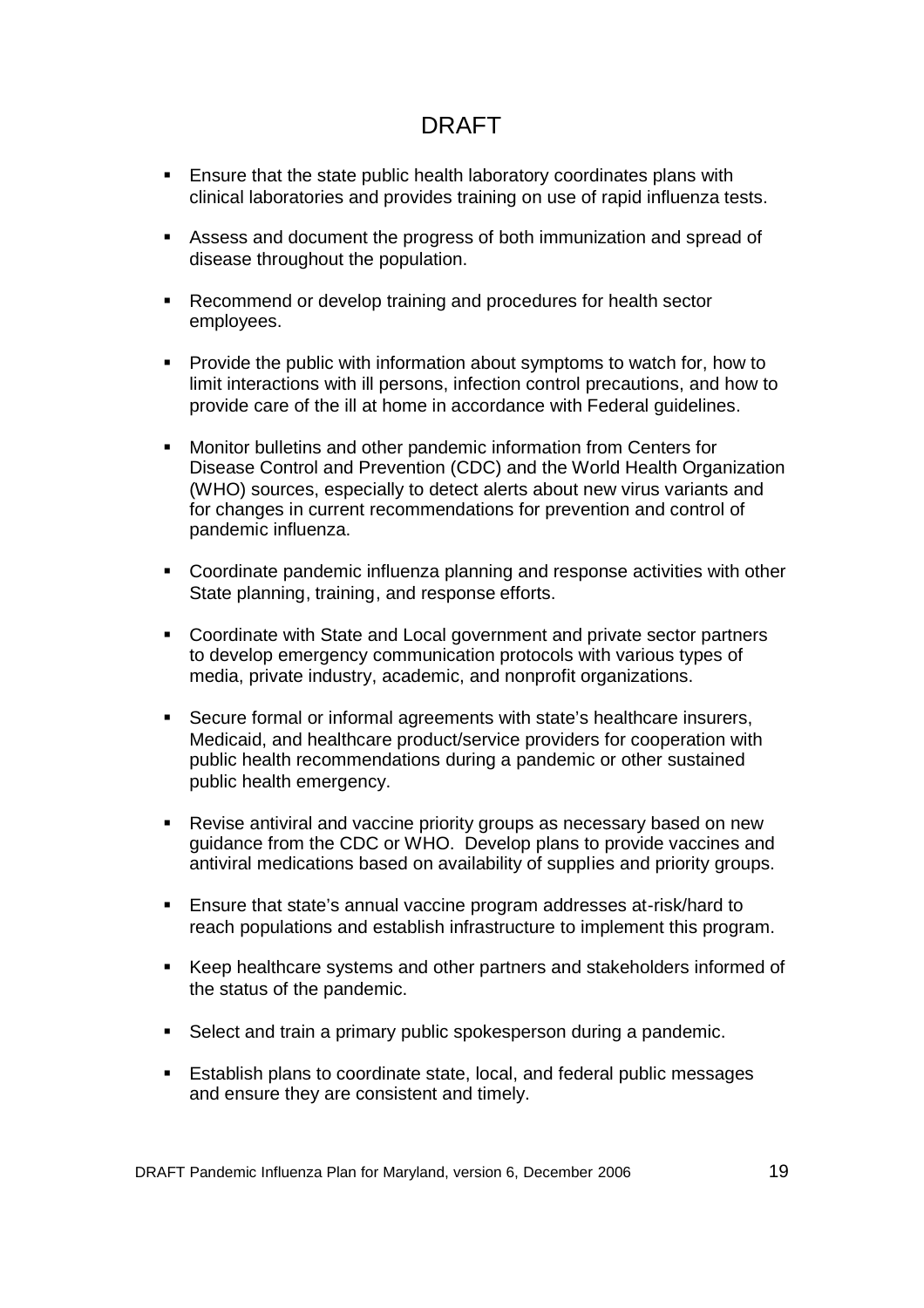- As needed, monitor visitors from affected countries and quarantine as necessary.
- Provide assistance to local officials, in conjunction with the local health agency, to ensure the safety of food and water for human consumption during, and immediately following, a pandemic outbreak.

The DHMH Operational Plan expands on the roles and responsibilities of DHMH and organizes them by Pandemic Phase.

#### **Maryland Department of Agriculture shall:**

- **Conduct surveillance of poultry for avian influenza.**
- **IMPLEMENT IMPLEM** Implement procedures for responding to animal health emergencies.
- **Provide leadership and technical expertise to local, state and federal** authorities in the event of an outbreak of avian influenza.
- Review authorities and protocols for infected animal population containment measures.
- Develop fact sheets and provide other animal disease-related information to the public during an avian influenza outbreak.
- Provide information to producers and workers about protective measures during an avian influenza outbreak.
- Advise and assist local and state officials concerning methods of carcass disposal to control the spread of avian influenza.
- **Provide laboratory support, when requested.**
- **Ensure culling or depopulation control measures are conducted properly.**

#### **Department of Natural Resources shall:**

- Provide personnel and equipment support, in emergency law enforcement, evacuation or sheltering in-place, traffic control and public alerting operations, when requested by MEMA.
- Coordinate with the State Police and the Department of Transportation for air operations and air transportation services.
- Conduct surveillance of wild birds.

DRAFT Pandemic Influenza Plan for Maryland, version 6, December 2006 20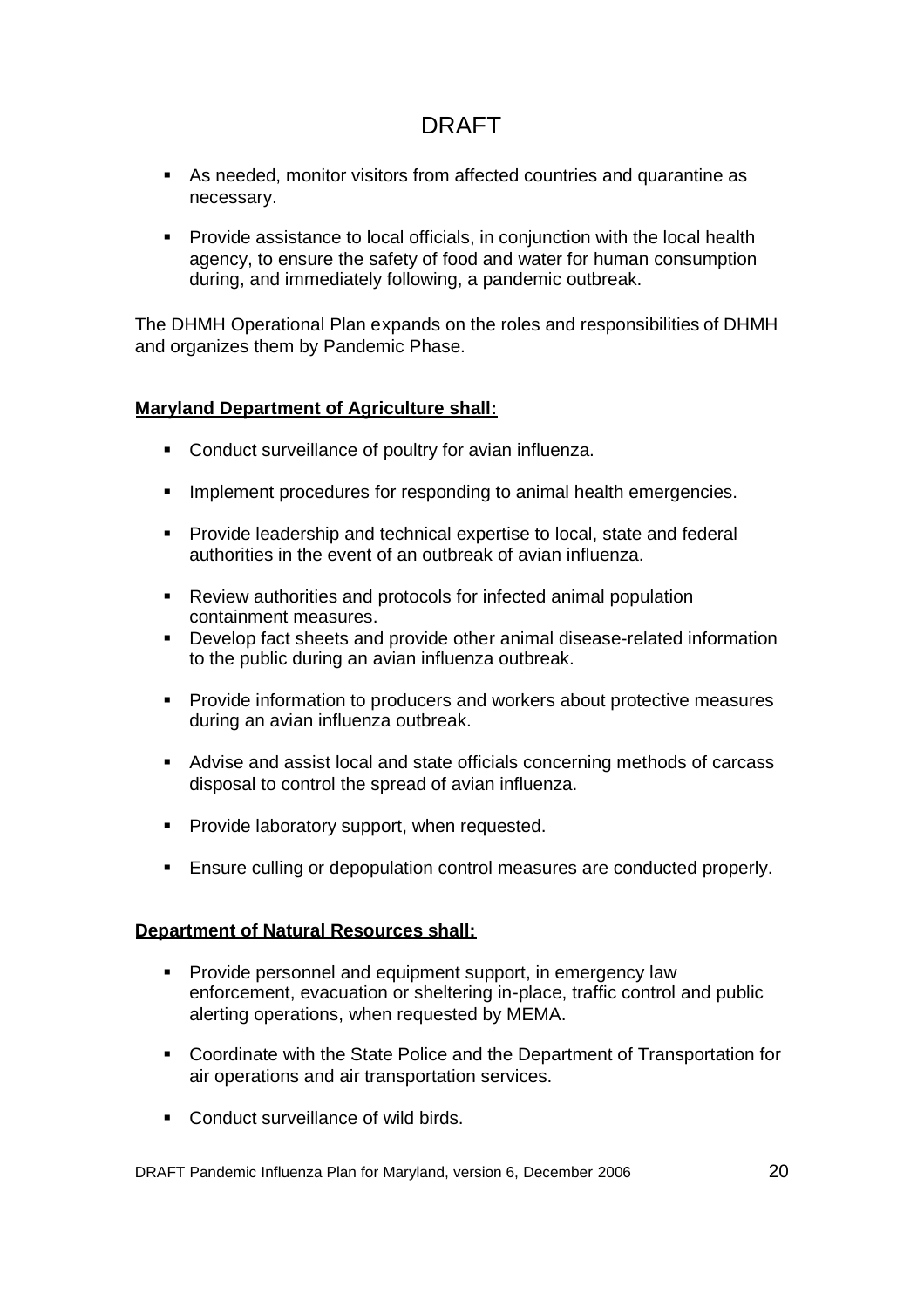- Evaluate potential impacts of adjusting hunting regulations or seasons in affected wildlife areas.
- **Provide recommendations to hunters and others who handle wildlife.**
- Work with the U.S. Fish and Wildlife Service to designate at risk areas.

#### **Maryland Emergency Management Agency:**

- Coordinate the overall emergency planning, preparedness and response of all state agencies in a pandemic.
- The Director of the Maryland Emergency Management Agency shall serve as the State Coordinating Officer (SCO).
- Maintain communication with DHMH regarding imminence or status of a pandemic influenza in Maryland. Coordinate the activation of the State Emergency Operations Plan in accordance with guidance from DHMH.
- Has overall responsibility for supporting both local government and state agency emergency operations pre-pandemic planning. Ensure that fire, public works and emergency management organizations complete pandemic influenza plans, especially taking into account absenteeism, employee protective measures, and maintaining services.
- Coordinate pandemic emergency preparedness drills and exercises, involving multiple Maryland state agencies.
- Activate appropriate support agencies during a pandemic.
- **Provide guidance and direction for Continuity of Operation planning for** both public and private sectors.
- Coordinate and ensure the development of a public information campaign regarding a pandemic.
- Coordinate with Voluntary Organizations Active in Disaster (VOAD) through the Maryland Volunteer Coordinator.
- Monitor all forms of communication [i.e. statewide 800 systems, etc.]and coordinate any actions necessary to maintain regional interoperability and redundancy.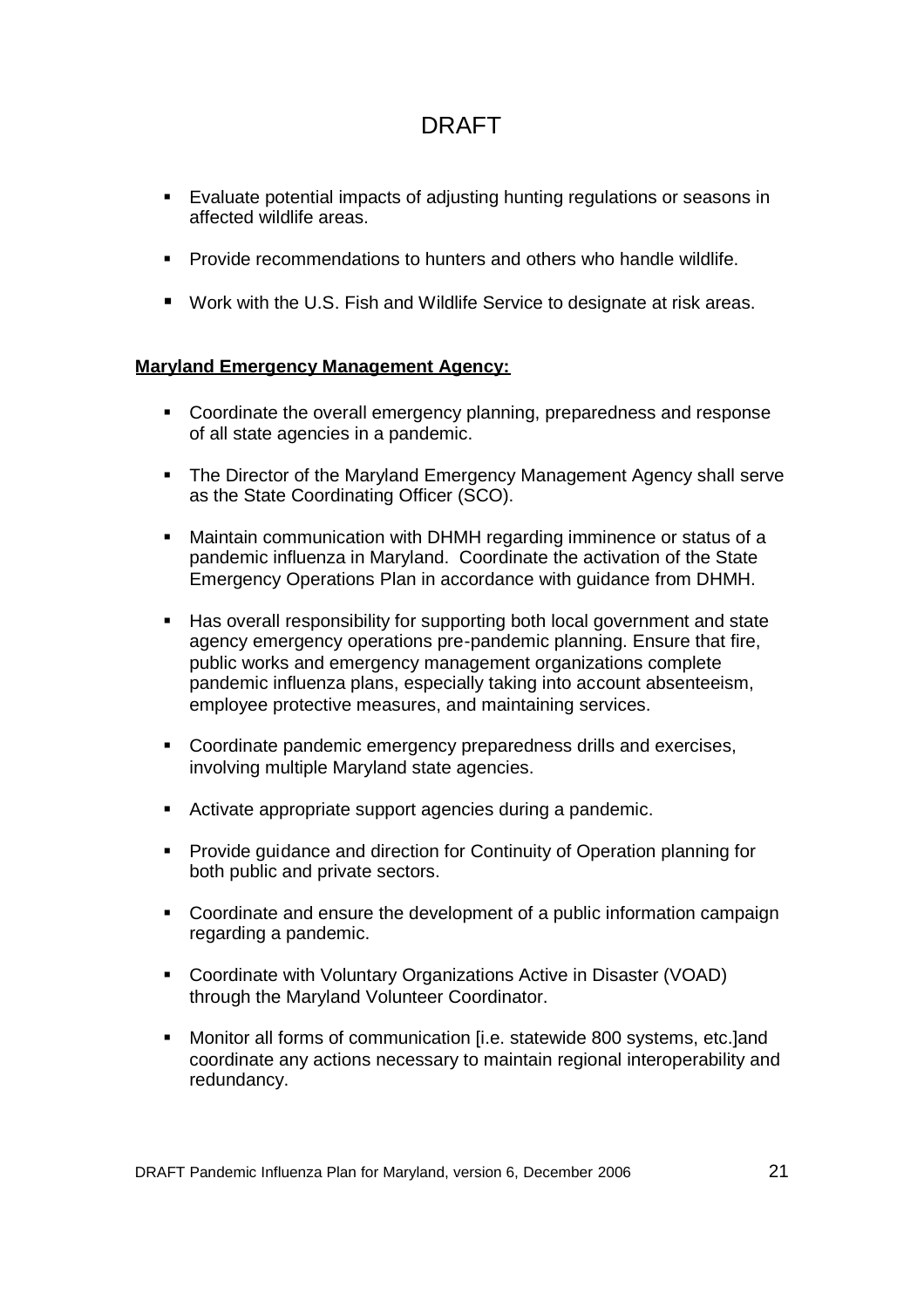- **Inform the Governor, the Superintendent of the Maryland State Police,** Executive Council, and the Legislature, as appropriate, of pandemic emergency operations.
- Provide guidance and information sufficient to allow local government to request assistance under the provisions of Maryland Statutes.
- Facilitate the request for a presidential disaster declaration as appropriate.
- **Coversee communications with the media.**
- Coordinate continuity of operations planning and standards for state agencies and provide emergency support.

#### **Office of Homeland Security shall:**

- Coordinate with MEMA and DHMH to ensure timely situational updates regarding a pandemic. Provide these to the Governor's Office.
- Monitor the progress of pandemic emergency preparedness planning and exercising in state agencies.
- **EXECT** Liaison with the Federal Department of Homeland Security regarding the state's pandemic influenza preparedness.
- **Review and exercise information sharing protocols.**
- **IDENTIFY 19** Identify the risks to the state's critical infrastructure during a pandemic. Work with state and local agencies to coordinate plans to mitigate this risk.
- Review existing information sharing systems in the state and continue to improve as necessary.
- Review federal aid and grant expenditures related to pandemic influenza preparedness and response.
- **Provide oversight to MEMA during pandemic influenza preparedness and** response.

#### **Office of the Attorney General shall:**

**Provide legal advice and opinions in support of state emergency** operations to include preparing and reviewing proclamations and special regulations issued by the governor.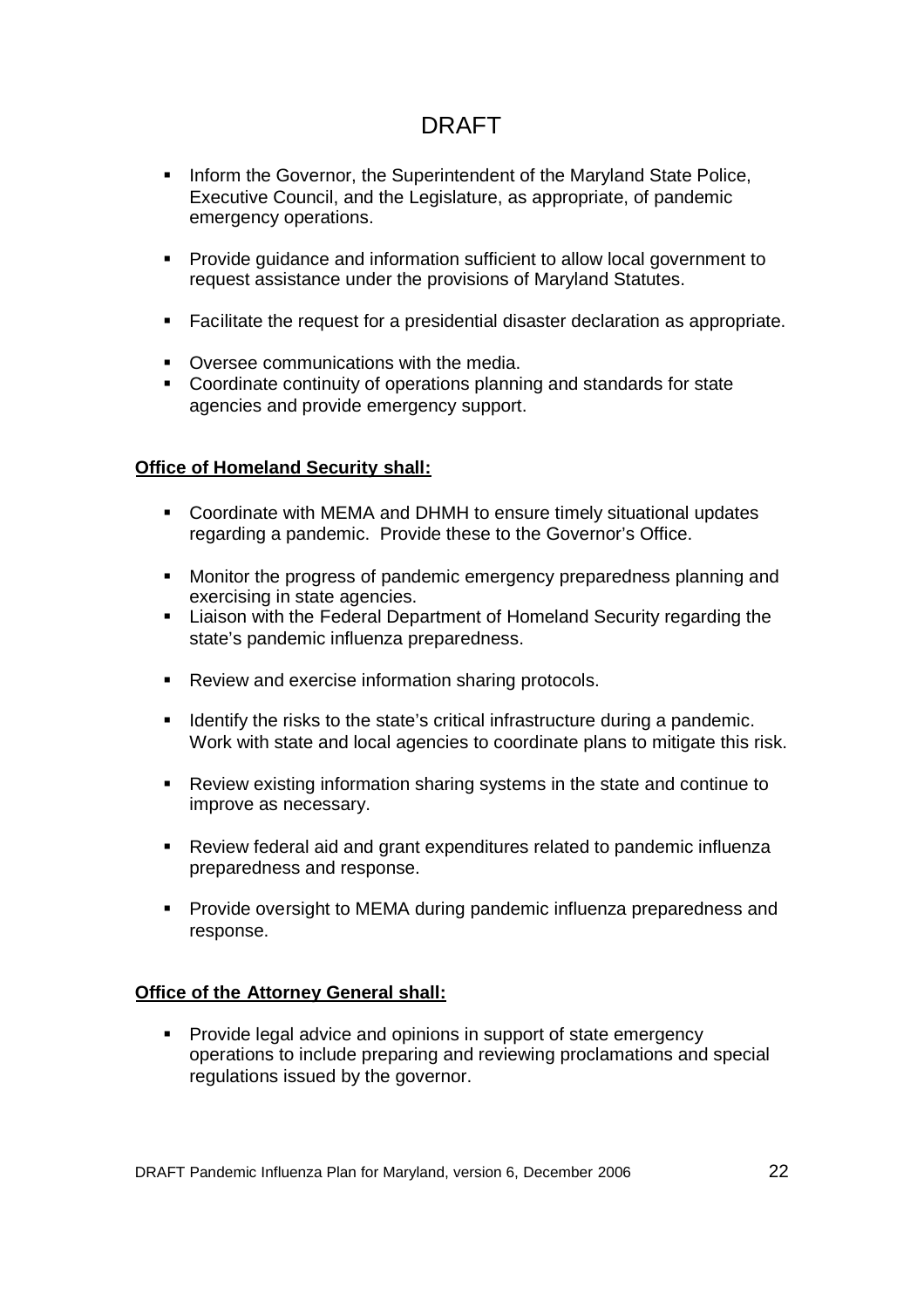• Represent the state on legal issues for isolation and quarantine and other public health measures.

#### **Office of the Judiciary shall:**

- **Establish policies regarding justice system continuity during and after a** pandemic influenza. In particular, address modification of court schedules and operations such as jury duty due to social distancing techniques or high absenteeism.
- **Provide quidance regarding civil rights and statutory issues.**
- **Ensure the maintenance of civil and criminal court systems.**

#### **Comptroller of Maryland shall:**

- Coordinate and arrange for emergency funds to assist in the overall pandemic response effort.
- Assist state and local governments determine value of losses sustained as a result of a pandemic.
- Assign personnel to assist with the compliance activities associated with the economic stabilization function.

#### **Department of Aging shall:**

- **If Identify at-risk groups of elderly citizens and coordinate with DHMH to** ensure plans account for their special needs.
- Assess geographical areas with high elderly populations that might require assistance with transport to vaccination or antiviral dispensing sites.

#### **Department of Budget and Management shall:**

- **IMPLEMENT IMPLEMENT IMPLEM** 1 Implement procedures and provide the necessary staff at the State Emergency Operations Center (SEOC) to support the state's responsibility in emergency banking and fiscal matters of an economic stabilization program.
- Coordinate with other state agencies in supporting the utility restoration by the gas and electric utilities.

DRAFT Pandemic Influenza Plan for Maryland, version 6, December 2006 23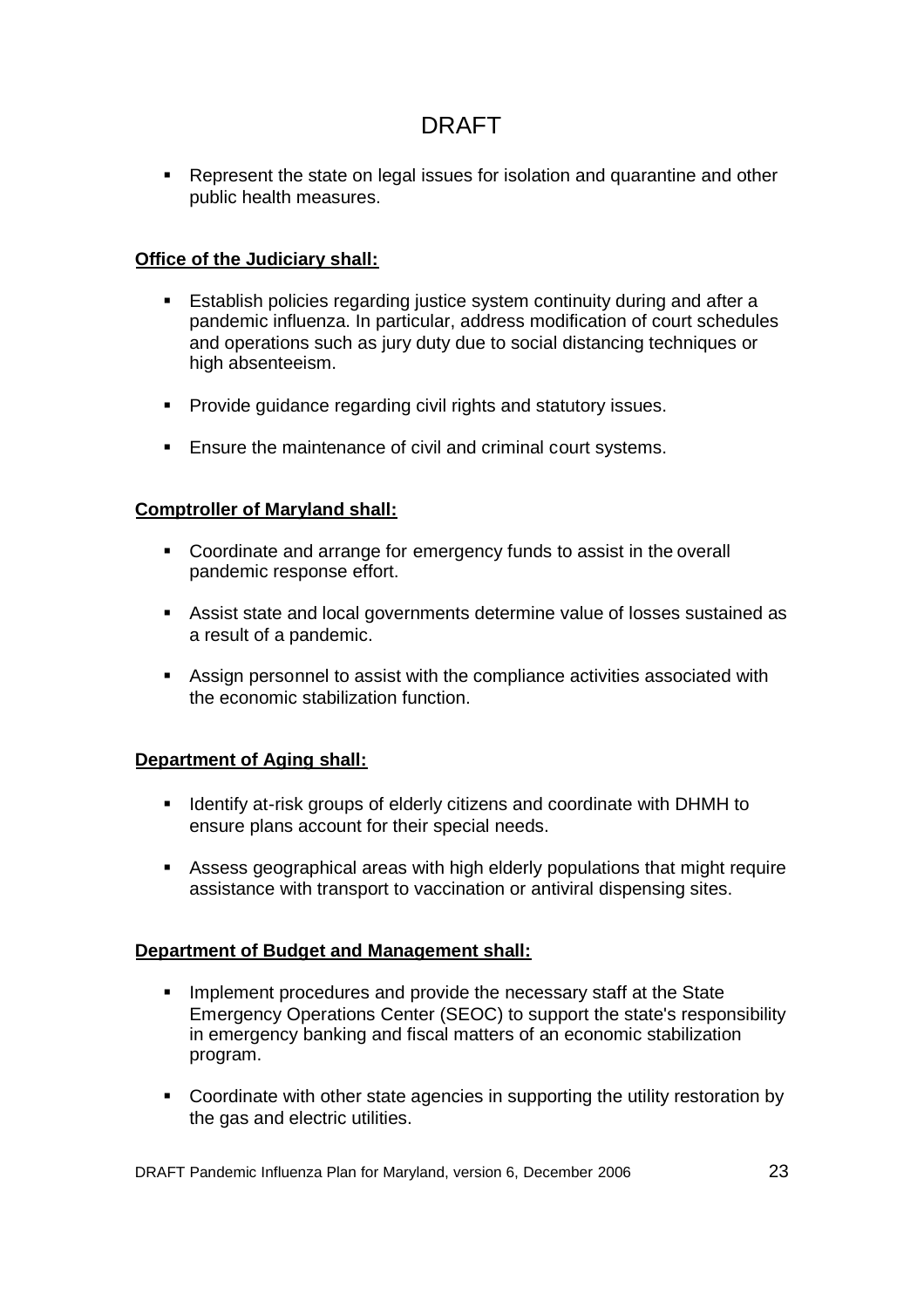- **If Identify resources and assist vulnerable individuals and families, through** the energy assistance program, during and after a pandemic.
- Assist state and local government with damage assessment of private or individual dwellings and businesses, which may include seeking cooperation of insurance underwriters' adjustment resources, as requested by the Maryland Emergency Management Agency.
- **Develop and make available consumer fact sheets about disaster** assistance and insurance regulations.
- Develop procedures for streamlined fiscal management of the state during a pandemic.
- Assist state agencies in identifying potential additional costs associated with supporting local agencies during emergencies, and accompanying strategies to request appropriation authority for such additional costs.

#### **Department of Business and Economic Development shall:**

- Develop procedures to provide unemployment assistance to eligible individuals whose unemployment results from a declared disaster. It will also arrange for payment of benefits, under regular unemployment compensation laws, to eligible individuals in cases where a disaster has not been declared.
- **Provide an estimate of the immediate economic impact of either a** pandemic or an avian influenza outbreak, as requested by the Maryland Emergency Management Agency. Where possible and applicable, the department shall provide estimated projections of long-range effects of each instance including: residents, businesses, and local, state, and federal agencies.

#### **Department of Disabilities shall:**

- **If Identify at-risk groups of disable citizens and coordinate with DHMH to** ensure plans account for their special needs.
- Assess the need for assistance such as transport for the disabled to vaccination or antiviral dispensing sites.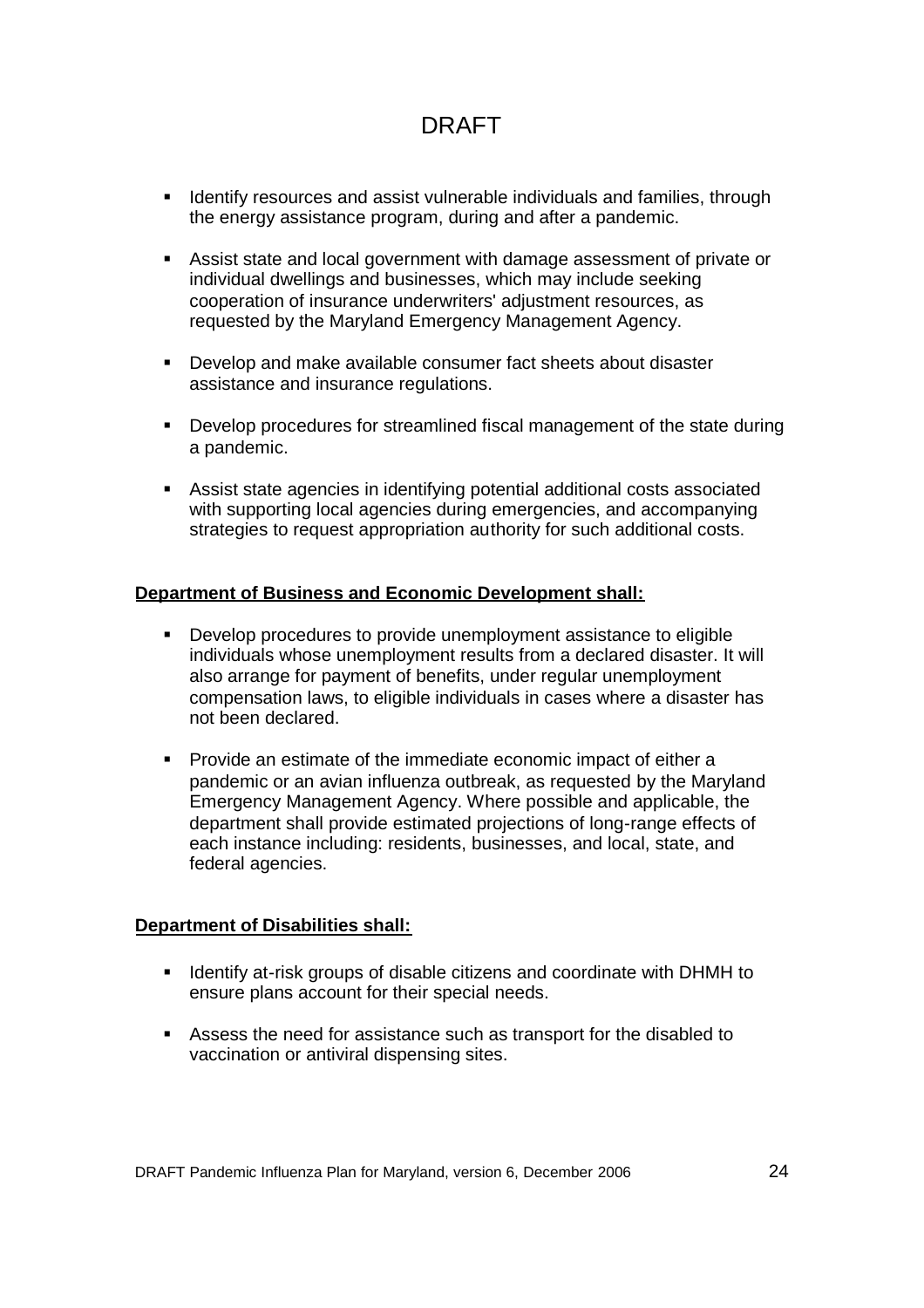- Coordinate pandemic influenza plans with communities and organizations that provide services for the disabled to ensure that they receive care during an influenza pandemic.
- **If all identify any shortfalls in current public information modes in order to** provide accessible information to disabled persons.

#### **Department of Education shall:**

- Coordinate with the Maryland Emergency Management Agency (MEMA) concerning the development and updating, as required, of emergency plan guidance to be provided to local schools. Such guidance shall be designed to assist schools in developing an emergency plan that provides for the protection of children in the event of a pandemic. The department shall be responsible for the distribution of such planning guidance to local school districts.
- **Encourage local school jurisdictions to prepare and test pandemic** influenza plans, promote awareness, and train personnel on their roles and responsibilities.
- Encourage local school jurisdictions to develop and test communications protocols for alerts, notifications, and message exchange with staff, students, and parents.
- Coordinate with DHMH to develop a communication protocol between school systems and public health at the state and local level. This protocol should identify triggers, formats, and routes of communication. It should consider current and planned communication infrastructure.
- Coordinate with DHMH to develop protocols for closing and opening schools; canceling or suspending school activities; repurposing of school facilities, equipment, and vehicles; reassignment of non-school system employees (e.g. school nurses); screening of students and staff; and recommendations regarding vaccines and antivirals for staff and students.
- **Promote and provide supplies for infection control procedures such as** hand washing and cough etiquette. Establish policies for staff, students, and workers to stay away from school when sick.
- Work with schools to develop school-specific, all-hazard emergency plans, which include guidance on pandemic planning, that are compatible with local, county, state and federal all-hazard plans.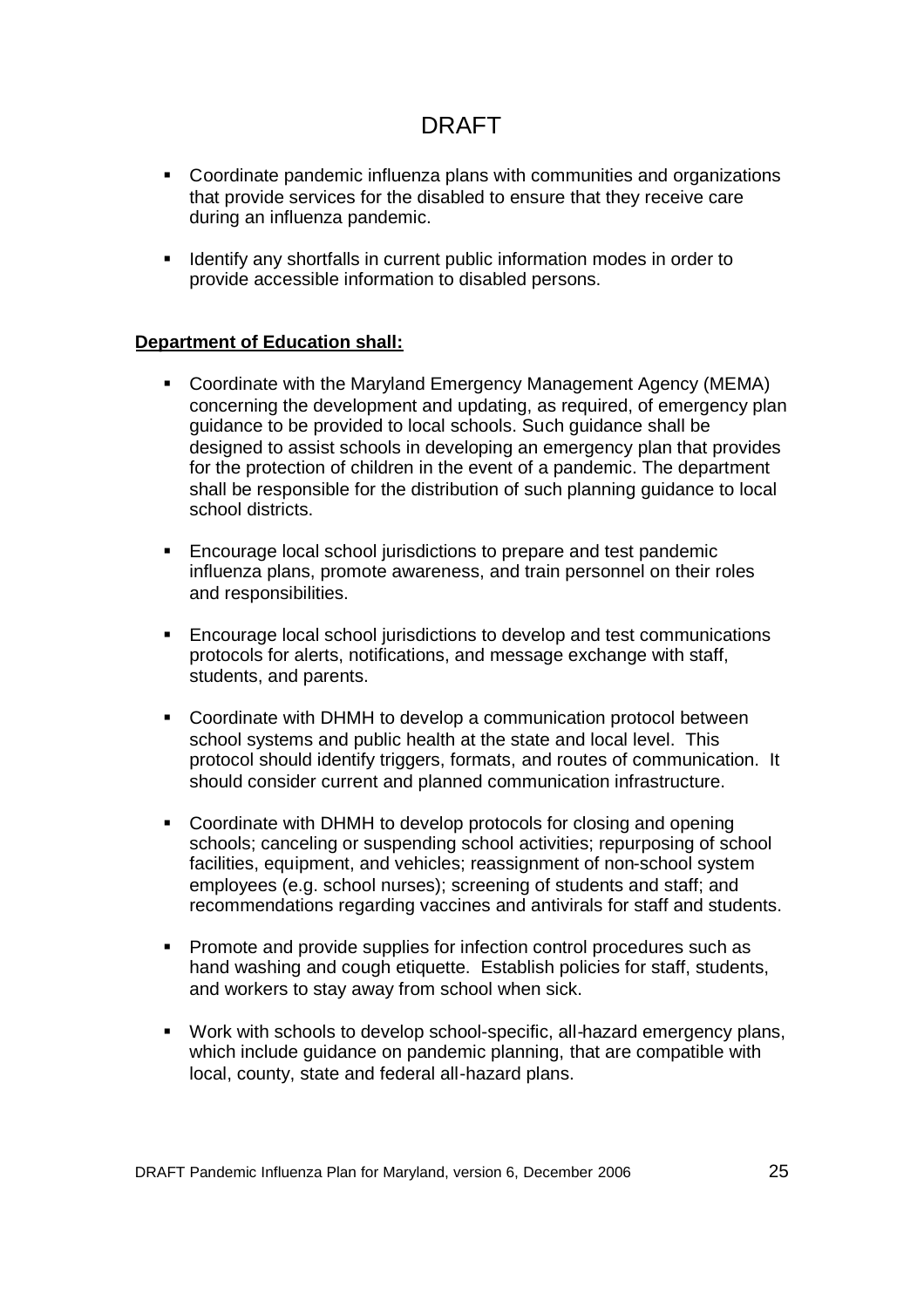Assist local school districts in preparing and submitting a request for financial assistance from the federal government during and after a pandemic outbreak.

#### **Department of the Environment shall:**

- Waive, modify or suspend enforcement of environmental rules if necessary.
- **Provide personnel to serve on an Interagency Hazard Mitigation** Team/Hazard Mitigation Survey Team, following a presidential declaration of disaster or when requested.
- **Provide guidance to assist authorities to manage and dispose of medical** waste from vaccination or other healthcare measures during a pandemic.

#### **Department of General Services shall:**

- I dentify any services that can be suspended during a pandemic.
- **Ensure that information regarding service suspensions is provided to the** public.
- **If Identify any services, personnel, equipment, supplies, or buildings that** could be useful resources to other departments, agencies, or organizations.
- **Establish procedures for giving organizations access and use of services,** personnel, equipment, supplies, or buildings.

#### **Department of Housing and Community Development shall:**

 Upon the declaration of Phase 4: Pandemic Influenza in Maryland shall immediately inventory the availability of rental property suitable for temporary or long-term housing.

#### **Department of Human Resources shall:**

**Coordinate the Disaster Food Stamp Program for pandemic victims.**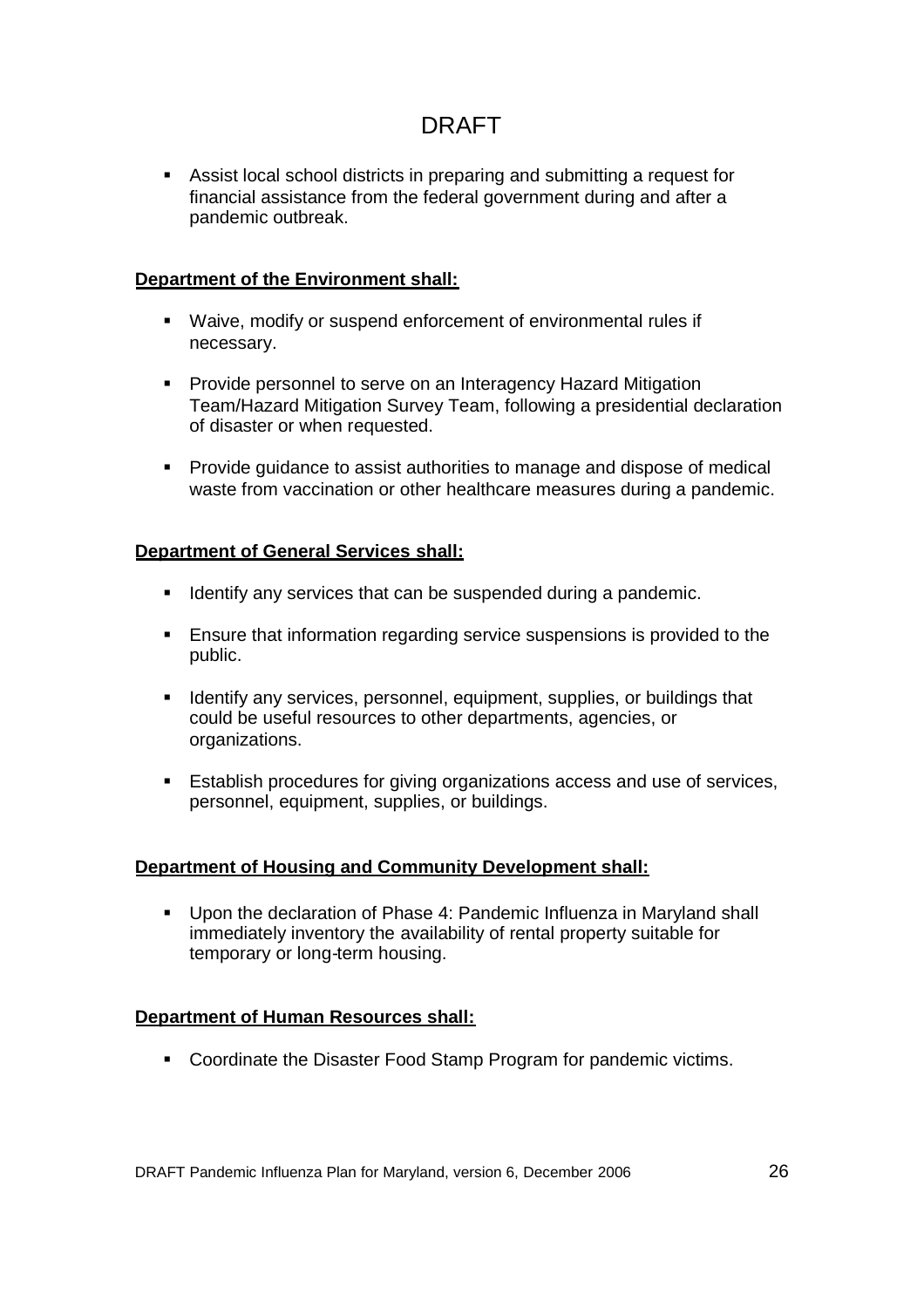- **Provide USDA donated food to disaster relief agencies and emergency** feeding programs, and assist with its distribution and storage through the Emergency Food Assistance Program (TEFAP).
- Coordinate with county social service agencies, to meet the childcare needs of pandemic victims unable to care for their children.
- Coordinate with county social service agencies to meet the needs of pandemic victims (food, shelter, clothing, and medical care), through state and federal income maintenance programs.
- Coordinate the delivery of emergency human services with local government, voluntary agencies, and other human service agencies, following a disaster, through state and/or regional emergency operations centers.
- Ensure mass care and sheltering are provided during a pandemic.
- **Provide personnel to assist the state in delivering individual assistance** following a presidential disaster declaration, as requested by the Maryland Emergency Management Agency.
- In accordance with a directive from the HHS Office of Refugee Resettlement, develop and translate materials in key refugee languages to reach out to those immigrants who have arrived in the U.S. with refugee status or have been granted asylum in the U.S.

#### **Department of Juvenile Services shall:**

- **If Identify at-risk groups and coordinate with DHMH to ensure plans account** for their special needs.
- Assess the need for assistance such as transport from juvenile centers or facilities to vaccination or antiviral dispensing sites.
- Coordinate pandemic influenza plans with organizations that provide services juveniles to ensure that they receive care during an influenza pandemic.
- If Identify any shortfalls in current public information modes in order to provide accessible information to juveniles and their families, guardians, or supervisors.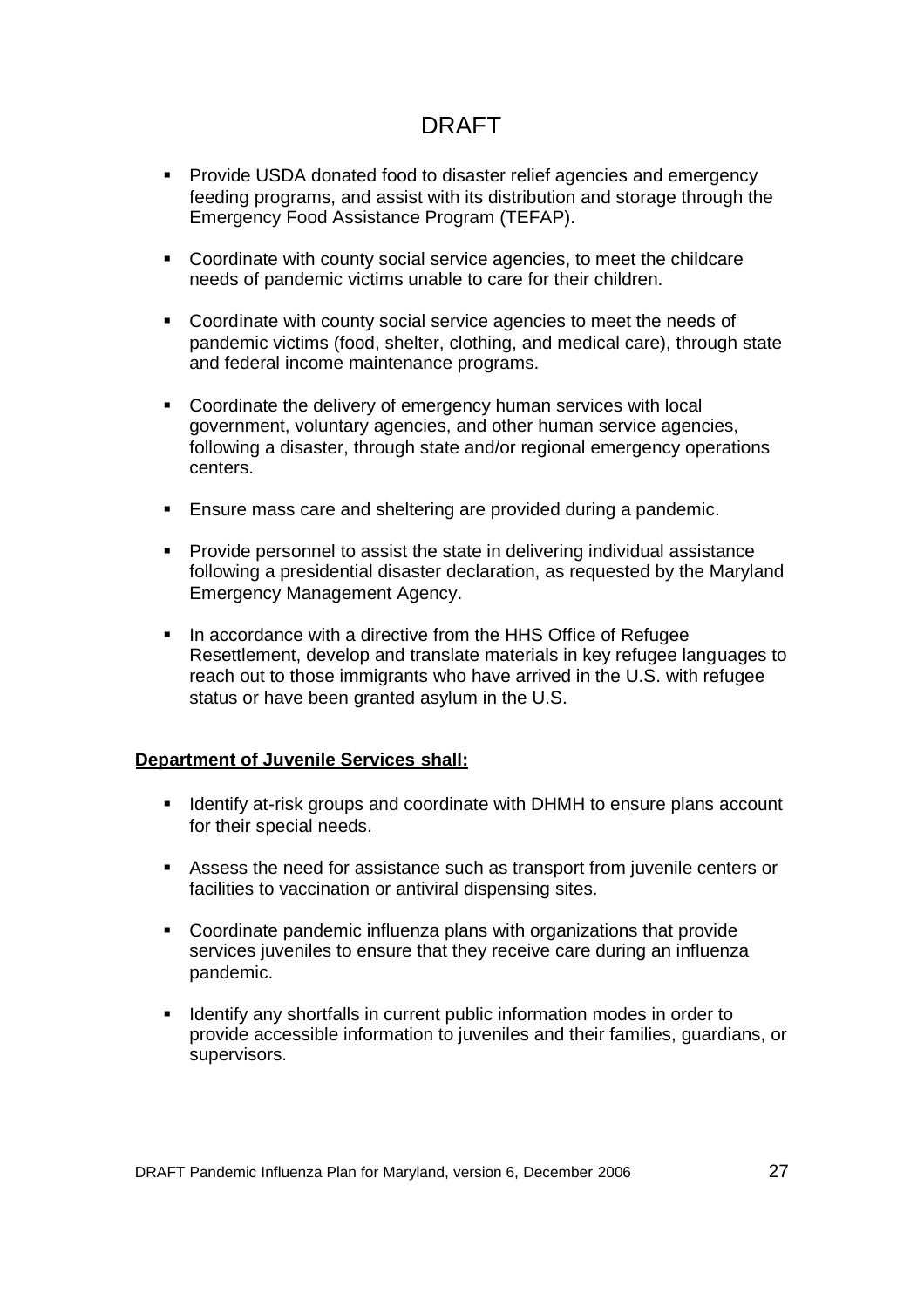#### **Department of Labor, Licensing, and Regulation shall:**

- Support the Department of Business and Economic Development in the management of personnel services at state and regional emergency operations centers during a disaster, and assist in the development of emergency employment utilization procedures.
- Interface with union officials and appropriate representatives to develop strategies for resolving conflicts between labor organizations and state agencies during a pandemic.
- Provide support to state agencies in the management of labor contracts during emergency operations, ensuring fair, uniform and consistent interpretation of contract language.
- Coordinate the re-assignment of state employees between agencies.
- Facilitate and coordinate with the labor bargaining units the procedures and process for changes in state employee scheduling, work locations, and temporary work assignments during declared emergencies.

#### **Department of Planning shall:**

- Advise the SEOC on preservation of Historic Places and the environment during pandemic influenza response.
- **Provide social, economic, and geographic information relating to the State** to the SEOC as necessary.
- **Provide technical services to support the planning and management** capacity of local governments, as related to pandemic influenza preparedness, response, continuity of operations, and recovery, to local governments, business, organizations, and the public.

#### **Department of Public Safety and Corrections shall:**

- Coordinate pandemic plans for correctional facilities, particularly vaccination and antiviral plans.
- **Develop and implement control measures to prevent the introduction and** spread of an influenza pandemic, to include policies and procedures for restricting visitors, encouraging staff absences, and isolation and quarantine.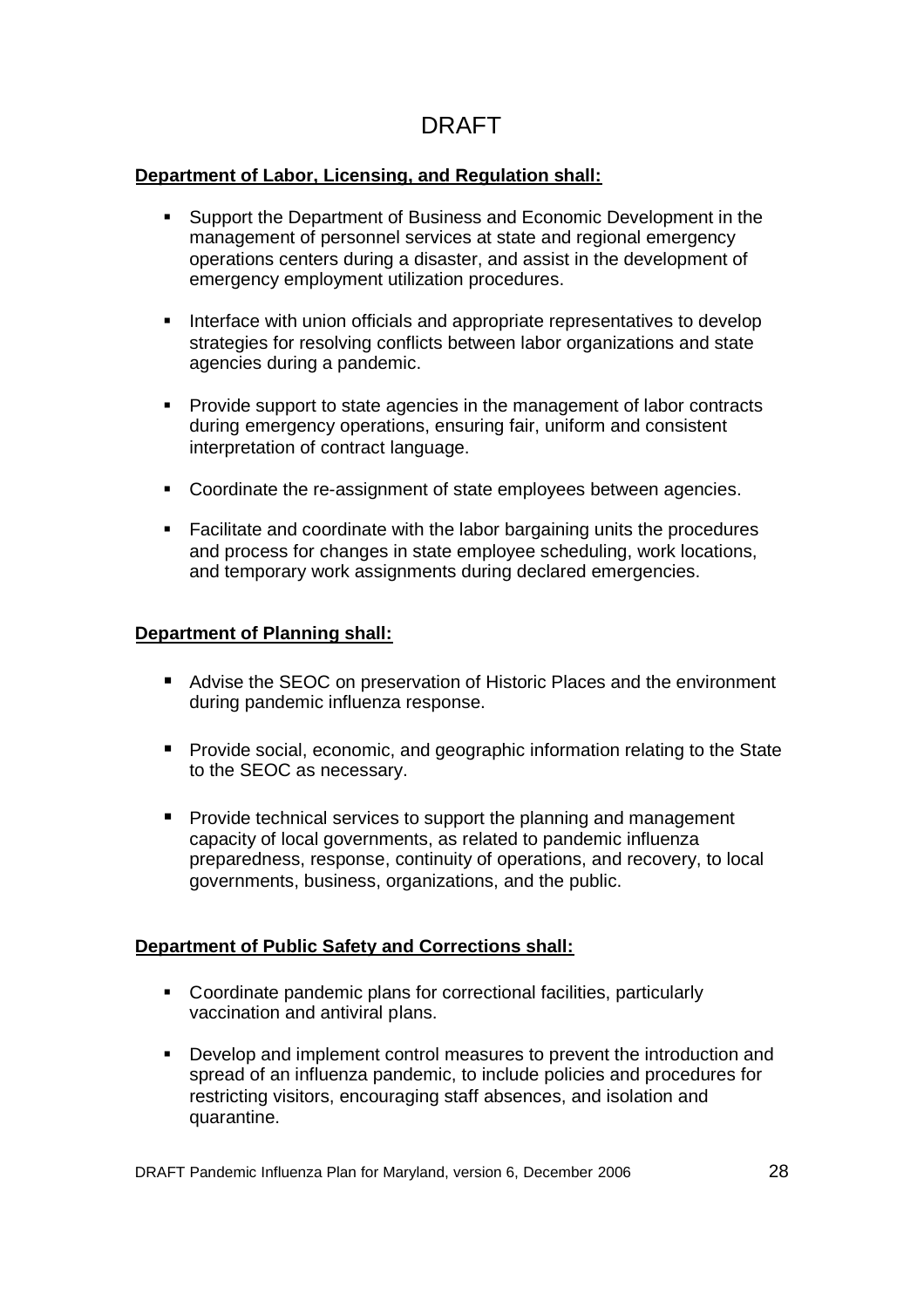Closely monitor all influenza cases and reduce contact between inmates, if possible.

#### **Department of Transportation shall:**

- In coordination with neighboring States and communities, the private sector, transportation providers, and DHMH, develop transportation contingency plans that identify a range of options to respond to different stages of a pandemic, including support for public health containment strategies, maintaining State and community functions, transportation restriction options and consequences, delivery of essential goods and services, and other key regional or local issues.
- **IMPLEMENT IMPLEMENT IN A THE MANUS IMPLEMENT IMPLEMENT IMPLEMENT IMPLEMENT IMPLEMENT IMPLEMENT IMPLEMENT IMPLEMENT IMPLEMENT IMPLEMENT IMPLEMENT IMPLEMENT IMPLEMENT IMPLEMENT IMPLEMENT IMPLEMENT IMPLEMENT IMPLEMENT IMPLEM** regulation of highway travel, as needed.
- Coordinate air transportation and reconnaissance with the FAA, Airports, Military Department, Department of Natural Resources, State Police, and general aviation, as requested.
- Coordinate emergency relief efforts with the motor carrier industry to enlist their assistance in emergency response efforts.
- Assist in preparing emergency executive orders granting relief from the motor carrier safety regulations, including overweight and over-dimension permits, upon instruction from the Governor's Authorized Representative.
- Provide technical radio communications assistance to MEMA and incident commanders, as requested.
- **Provide technical assistance in developing radio capabilities for statewide** emergency preparedness, when multiple state agencies or multiple levels of government need to carry out a coordinated response.
- Maintain the state radio communications systems essential to operations, during an outbreak of avian or pandemic influenza.
- **Provide personnel and equipment support, in emergency law** enforcement, evacuation or sheltering in-place, traffic control and public alerting operations, when requested by MEMA.
- Coordinate and ensure transport of materials from the SNS to Points of Dispensing (PODs) or other destinations with DHMH and the State Police.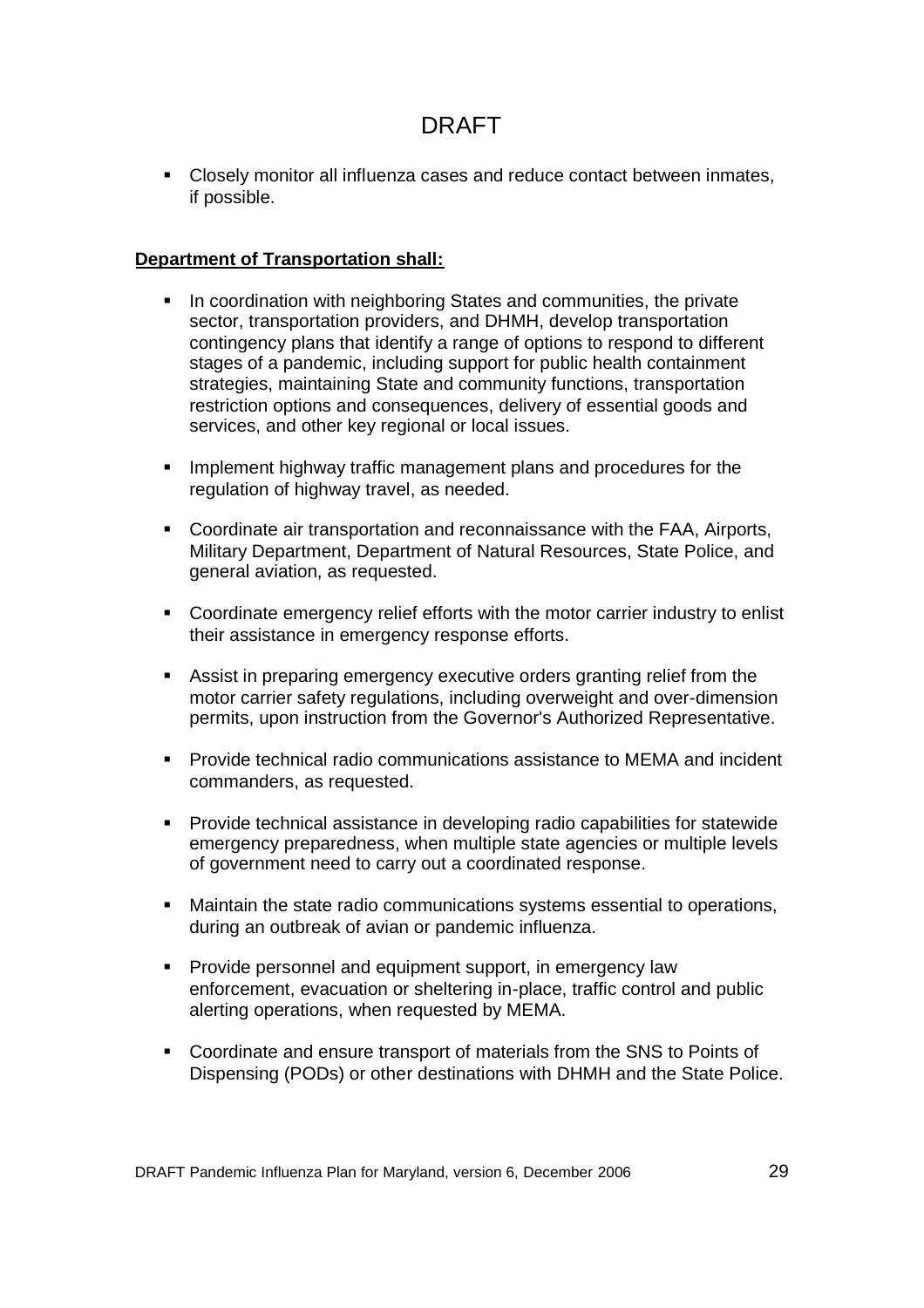#### **Department of Veterans Affairs shall:**

- Coordinate pandemic influenza plans with VA hospitals, Veterans' Organizations such as the VFW, state and local emergency management and DHMH.
- Assess the need for assistance such as transport to vaccination or antiviral dispensing sites.
- I Identify any shortfalls in current public information modes in order to provide accessible information to veterans.

#### **Maryland Institute for Emergency Medical Services System shall:**

- **IMPLEMENT ASSET IMPLEM IMPLEM IMPLEM EMBLEM EMBLEM EMBLEM EMBLEM EMBLEM EMBLEM EMBLEM EMBLEM EMBLEM EMBLEM EMBLEM EMBLEM EMBLEM EMBLEM EMBLEM EMBLEM EMBLEM EMBLEM EMBLEM EMBLEM** plan in the event of a pandemic.
- Notify MIEMSS regional medical directors, jurisdictional and commercial EMS operational programs of status of pandemic phases and when to activate pandemic influenza response plans.
- Work with DHMH to determine medical assistance guidance for local authorities in areas affected by a pandemic in coordination with other state agencies.
- Work with DHMH to improve routine annual vaccination of staff, EMS providers, and other emergency personnel throughout the State prior to Phase 6.
- **Potentially augment vaccination program using EMS providers to** administer vaccines.
- Maintain an updated status of emergency facilities, medical equipment, and pre-hospital resources.
- Apprise DHMH and MEMA of critical gaps in ability to provide emergency medical services.
- **If Identify alternate means for transporting non-critically ill patients to** medical facilities.
- Coordinate resources for local ambulance providers including arranging for transportation and medical services for patients requiring an ambulance, and for the evacuation of health/medical facilities, when requested.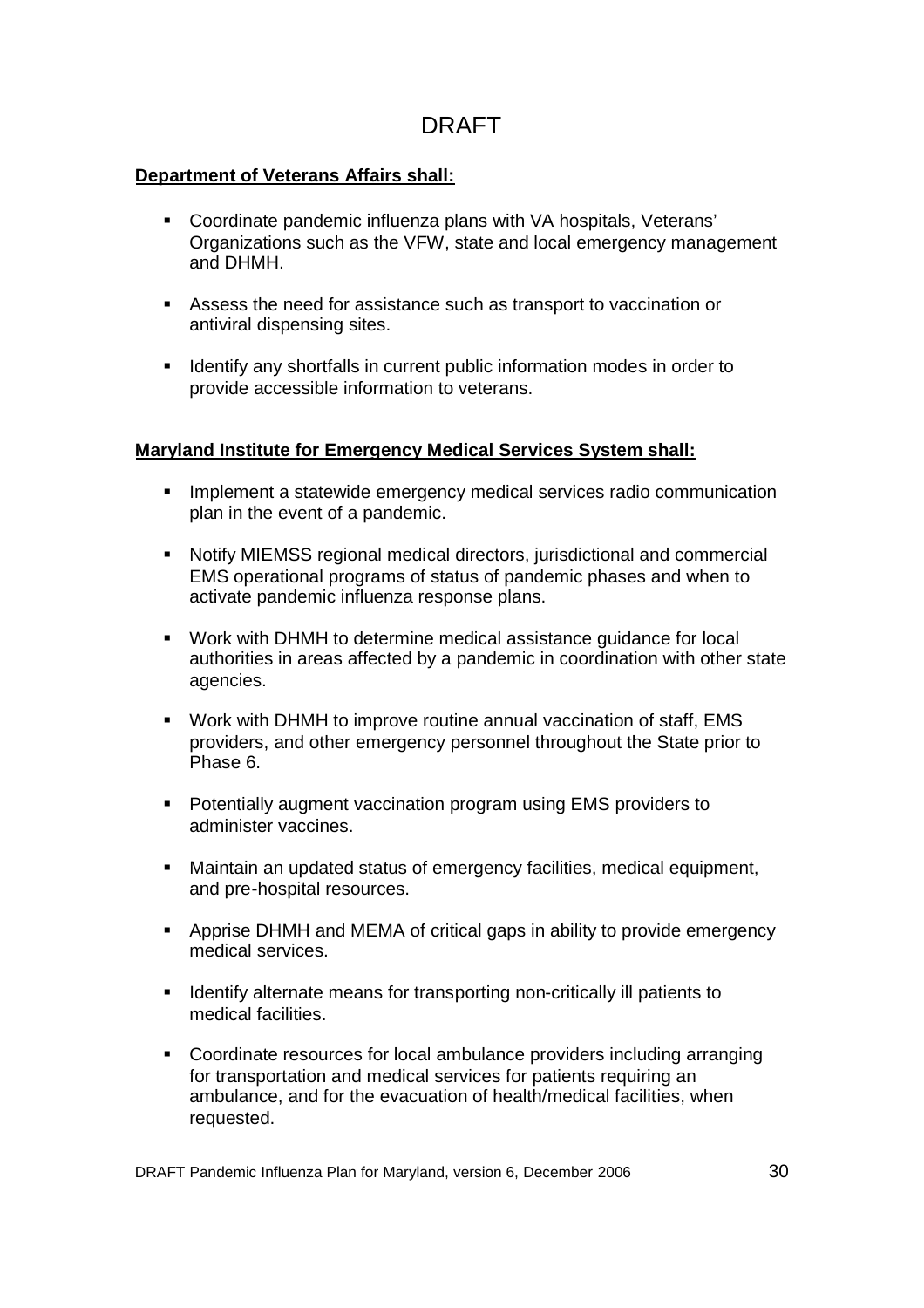- Assign personnel to State, Regional, and local Emergency Operations Centers, for the purpose of coordinating pre-hospital emergency medical services, as necessary.
- Utilize the developed database of critical pre-hospital medical resources located throughout the state as needed to support health care facilities.
- Coordinate Critical Incident Stress Debriefing (CISD) support to fire and rescue personnel as needed.
- Coordinate CISD support teams to be deployed into the areas throughout the state most affected from pandemic.

#### **Office of the Chief Medical Examiner shall:**

- Manage the investigation of deaths in a pandemic.
	- o The Office of the Chief Medical Examiner is an arm of DHMH responsible for investigating deaths. In the event of a mass fatality event, the Office of the Chief Medical Examiner would implement its Mass Fatality Plan that provides for proper identification, forensic procedures, preparation of bodies for burial or cremation, storage of bodies, and interstate transport according to protocols.
	- o In some situations, a medical examiner may be the first to recognize that an incident has occurred or is impending. A medical examiner may be alerted by an unexpected and alarming number of deaths, or by deceased showing signs of a CBRE event or an unusual, exotic, or infectious disease. All suspicious or confirmed information must be reported to DHMH.

#### **State Anatomy Board shall:**

- Develop a plan for dealing with mass mortality, including transportation and the burial of bodies.
	- o The State Anatomy Board is an arm of DHMH responsible for caring for the State's dead.

#### **Maryland State Colleges and Universities shall:**

 Assess facilities within the network for capacity, equipment. Assist state and local government by providing facilities as needed during an influenza pandemic.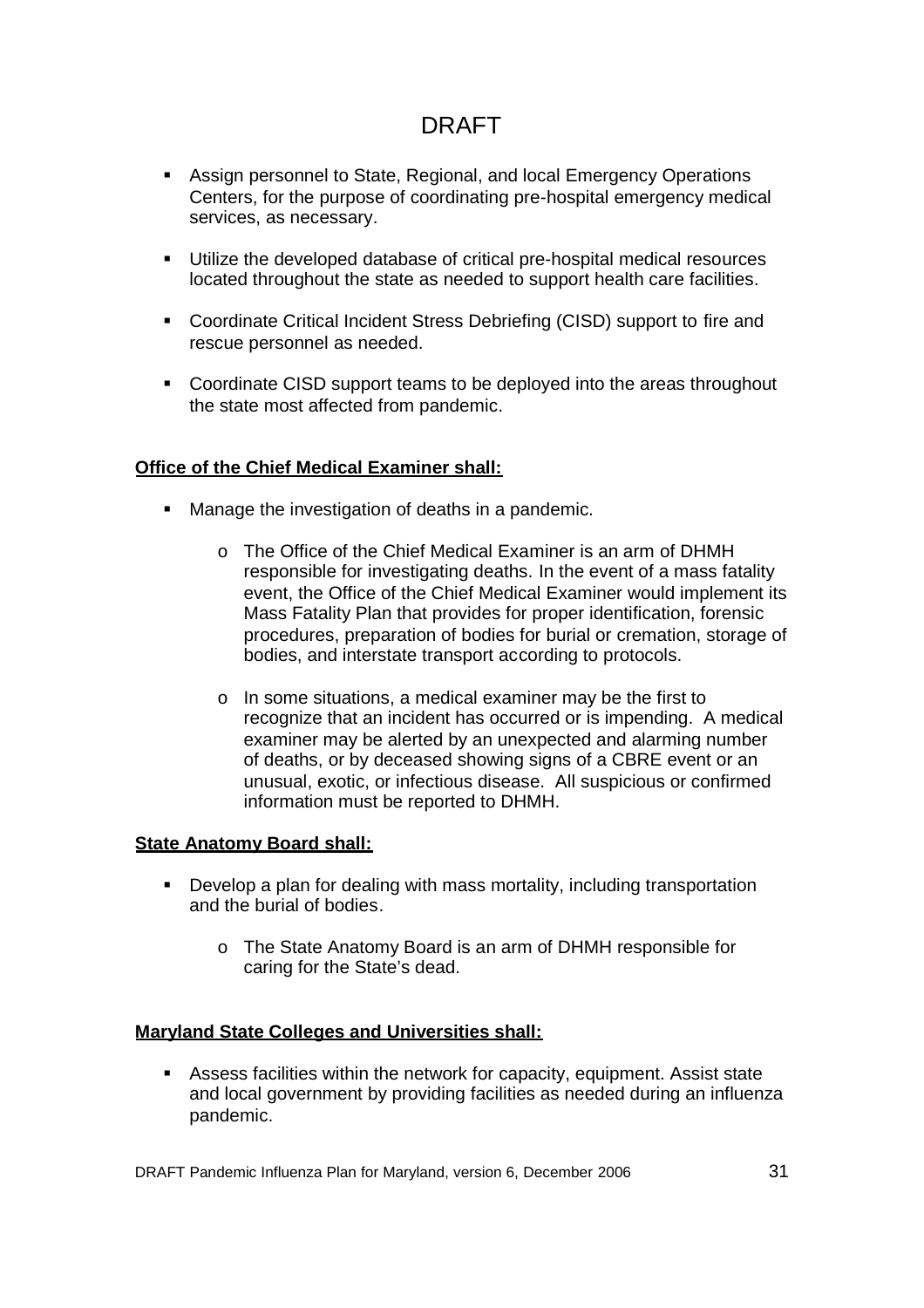- **If Identify a pandemic coordinator and response team (including campus** health services and mental health staff, student housing personnel. security, communications staff, physical plant staff, food services director, academic staff, and student representatives) with defined roles and responsibilities for preparedness, response, and recovery planning.
- Delineate accountability and responsibility as well as resources for key stakeholders engaged in planning and executing specific components of the operational plan. Ensure that the plan includes timelines, deliverables, and performance measures.
- **Incorporate into the pandemic plan scenarios that address** college/university functioning based upon having various levels of illness in students and employees and different types of community containment interventions. Plan for different outbreak scenarios including variations in severity of illness, mode of transmission, and rates of infection in the community.
- Issues to consider include:
	- o Cancellation of classes, sporting events, and/or public events;
	- o Closure of campus, student housing, and/or public transportation;
	- o Assessment of the suitability of student housing for quarantine of exposed and/or ill students;
	- o Contingency plans for students who depend on student housing and food services (e.g., international students or students who live too far away to travel home);
	- o Contingency plans for maintaining research laboratories, particularly those using animals; and
	- o Stockpiling non-perishable food and equipment that may be needed in the case of an influenza pandemic.
- Work with local public health authorities to identify legal authority, decision makers, trigger points, and thresholds to institute community containment measures such as closing (and reopening) the college/university.
- **If Identify and review the college/university's legal responsibilities and** authorities for executing infection control measures, including case identification, reporting information about ill students and employees, isolation, movement restriction, and provision of health care on campus.
- Ensure that pandemic influenza planning is consistent with any existing college/university emergency operations plan, and is coordinated with the pandemic plan of the community and of the State higher education agency.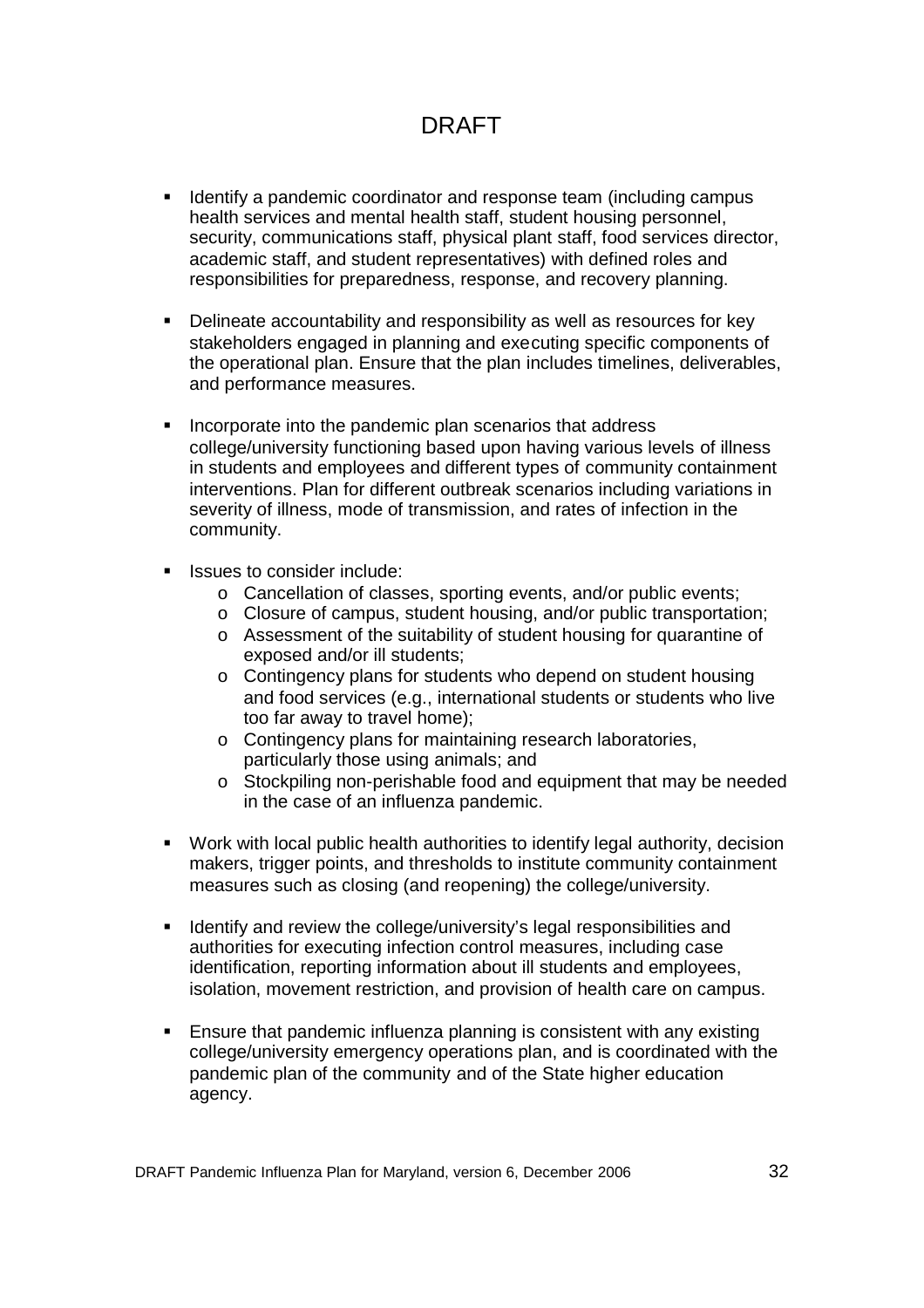- Work with the local health department to discuss an operational plan for surge capacity for health care and other mental health and social services to meet the needs of the college/university and community during and after a pandemic.
- **Establish an emergency communication plan and revise regularly. This** plan should identify key contacts with local and State public health officials as well as the State's higher education officials (including back-ups) and the chain of communications, including alternate mechanisms.
- Test the linkages between the college/university's ICS and the ICS of the local and/or State health department and the State's higher education agency.
- **IMPLEMENT And EXELGE** in the test your plan, and revise it regularly.
- **Participate in exercises of the community's pandemic plan.**
- **Share what you have learned from developing your preparedness and** response plan with other colleges/universities to improve community response efforts.
- Develop and disseminate alternative procedures to ensure continuity of instruction (e.g., web-based distance instruction, telephone trees, mailed lessons and assignments, instruction via local radio or television stations) in the event of college/university closures.
- Develop a continuity of operations plan for maintaining the essential operations of the college/university including payroll; ongoing communication with employees, students and families; security; maintenance; as well as housekeeping and food service for student housing.
- **IMPLEMENT INTEGRATE:** Implement infection control policies and procedures that help limit the spread of influenza on campus (e.g., promotion of hand hygiene, cough/sneeze etiquette). Make good hygiene a habit now in order to help protect employees and students from many infectious diseases such as influenza.
- **Encourage students and staff to get annual influenza vaccine.**
- **Procure, store, and provide sufficient and accessible infection prevention** supplies (e.g., soap, alcohol-based hand hygiene products, tissues and receptacles for their disposal).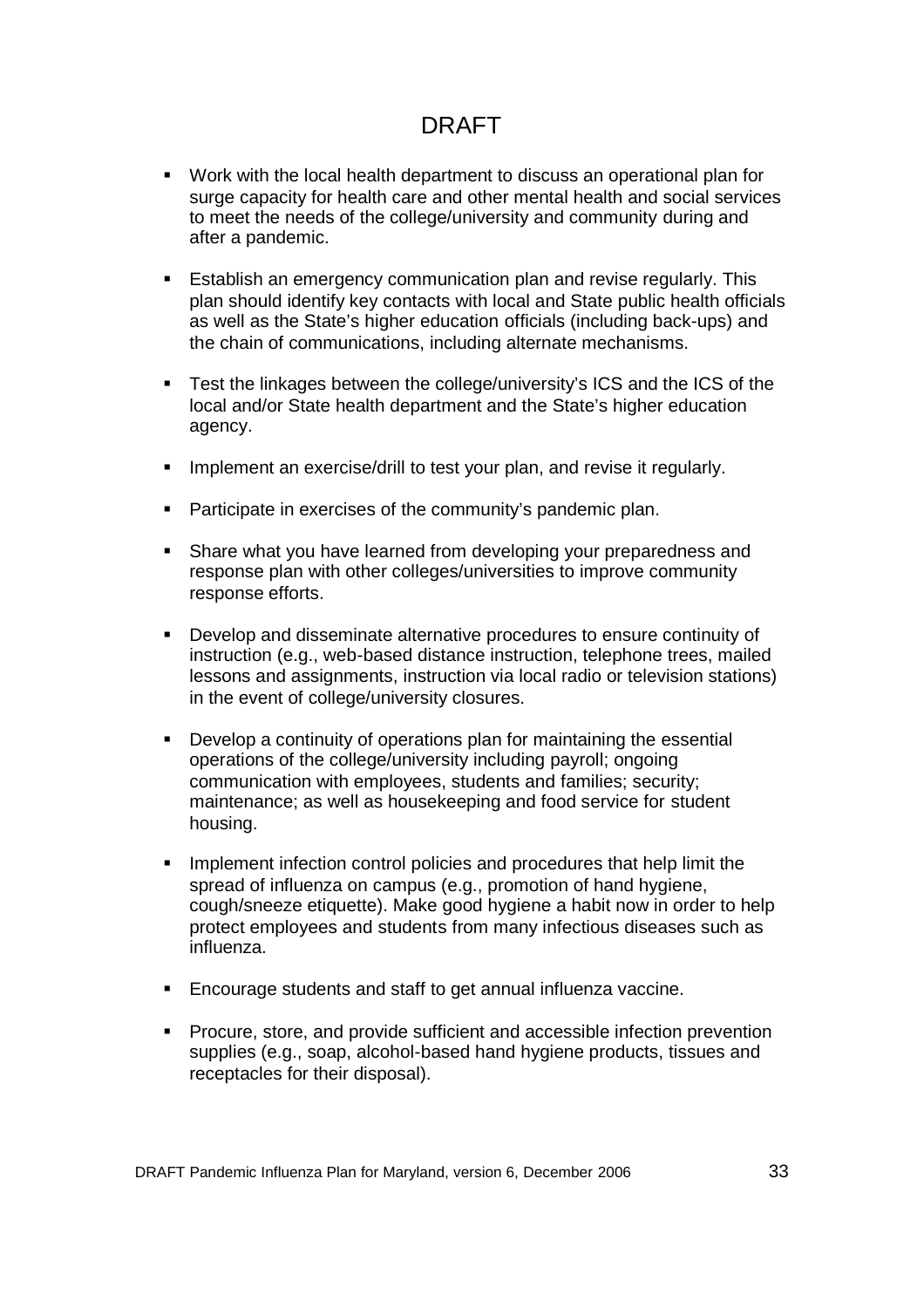- Establish policies for employee and student sick-leave absences unique to pandemic influenza (e.g., non-punitive, liberal leave).
- **Establish sick leave policies for employees and students suspected to be** ill or who become ill on campus. Employees and students with known or suspected pandemic influenza should not remain on campus and should return only after their symptoms resolve and they are physically ready to return to campus.
- Establish a pandemic plan for campus-based health care facilities that addresses issues unique to health care settings. Ensure health services and clinics have identified critical supplies needed to support a surge in demand and take steps to have those supplies on hand.
- Adopt CDC travel recommendations during an influenza pandemic, and be able to support voluntary and mandatory movement restrictions. Recommendations may include restricting travel to and from affected domestic and international areas, recalling non-essential employees working in or near an affected area when an outbreak begins, and distributing health information to persons who are returning from affected areas.
- Assess readiness to meet communications needs in preparation for an influenza pandemic, including regular review, testing, and updating of communications plans that link with public health authorities and other key stakeholders.
- Develop a dissemination plan or communication with employees, students, and families, including lead spokespersons and links to other communication networks. Ensure language, culture, and reading level appropriateness in communications.
- **Develop and test platforms (e.g., hotlines, telephone trees, dedicated** websites, local radio or television) for communicating college/university response and actions to employees, students, and families.
- Ensure the provision of redundant communication systems/channels that allow for the expedited transmission and receipt of information.
- Advise employees and students where to find up-to-date and reliable pandemic information from Federal, State, and local public health sources.
- Disseminate information about the college/university's pandemic preparedness and response plan. This should include the potential impact of a pandemic on student housing closure, and the contingency plans for students who depend on student housing and campus food service,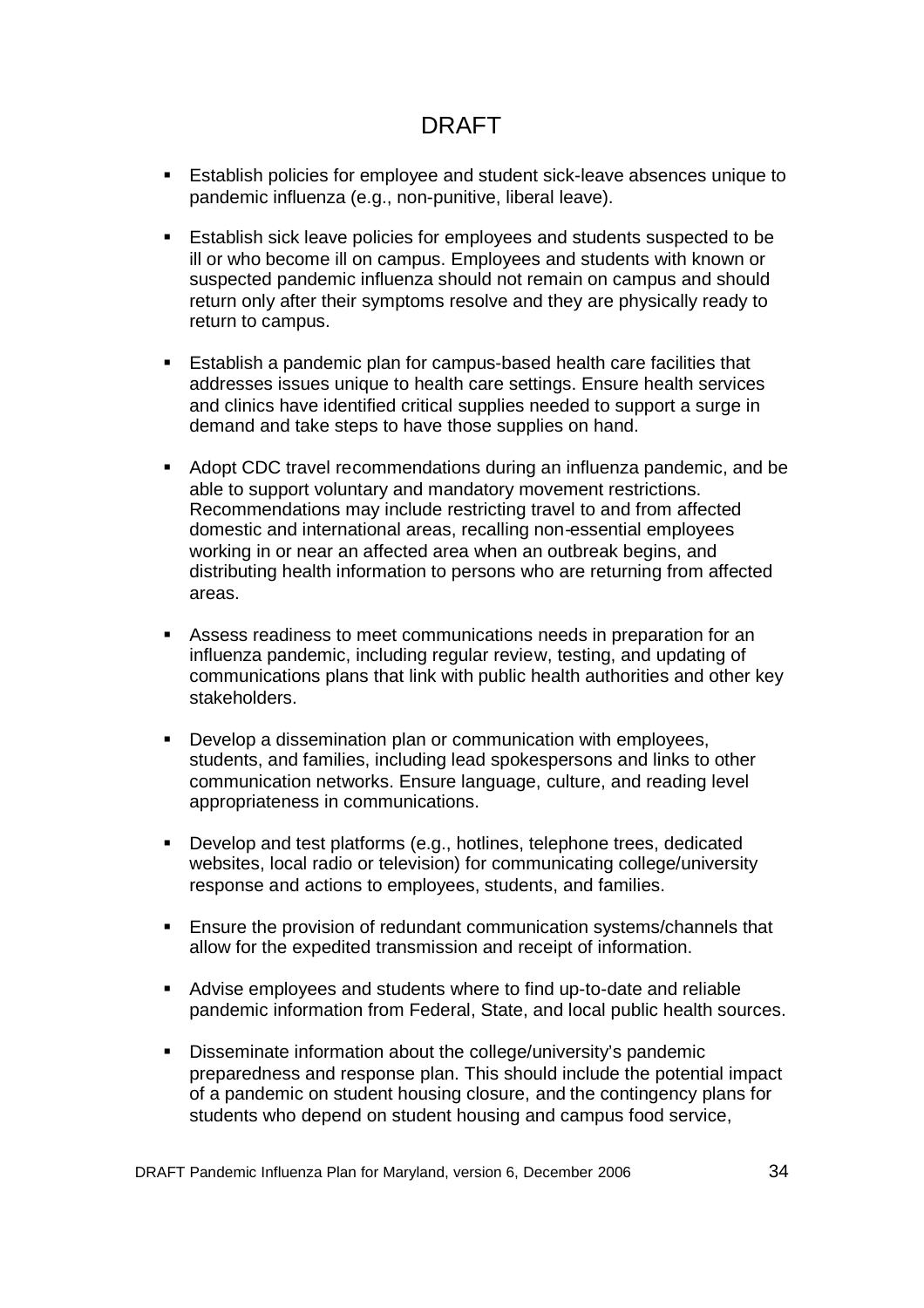including how student safety will be maintained for those who remain in student housing.

- Disseminate information from public health sources covering routine infection control (e.g., hand hygiene, cough/sneeze etiquette), pandemic influenza fundamentals (e.g., signs and symptoms of influenza, modes of transmission), personal and family protection and response strategies, and the at-home care of ill students or employees and their family members.
- Anticipate and plan communications to address the potential fear and anxiety of employees, students, and families that may result from rumors or misinformation.

#### **Maryland Military Department shall:**

 Prepare and maintain plans and procedures to support civil authorities when a pandemic exceeds state and local resources (Maryland National Guard and State Defense Force).

#### **State Police shall:**

- Make field agents available, when possible, to assist other state agencies with search and rescue, evacuation and traffic control, and law enforcement, during a disaster.
- Review state and local authorities and protocols for maintaining public order during a pandemic.
- Coordinate with and support as necessary the Federal and Department of Defense partners operating in and around Maryland and Washington, D.C.
- Coordinate planning and support for medical facilities, public health vaccination and antiviral dispensing clinics, and other government and private sector organizations.
- **Provide 24-hour security for the State Emergency Operations Center** (SEOC) during an emergency, when located on the Capitol complex.
- Be responsible for law enforcement and traffic control on all interstate and state trunk highways during a pandemic and during mass vaccination and mass prophylaxis.
- Use available resources to assist local police agencies with law enforcement and traffic control, when requested by proper local authority to do so.

DRAFT Pandemic Influenza Plan for Maryland, version 6, December 2006 35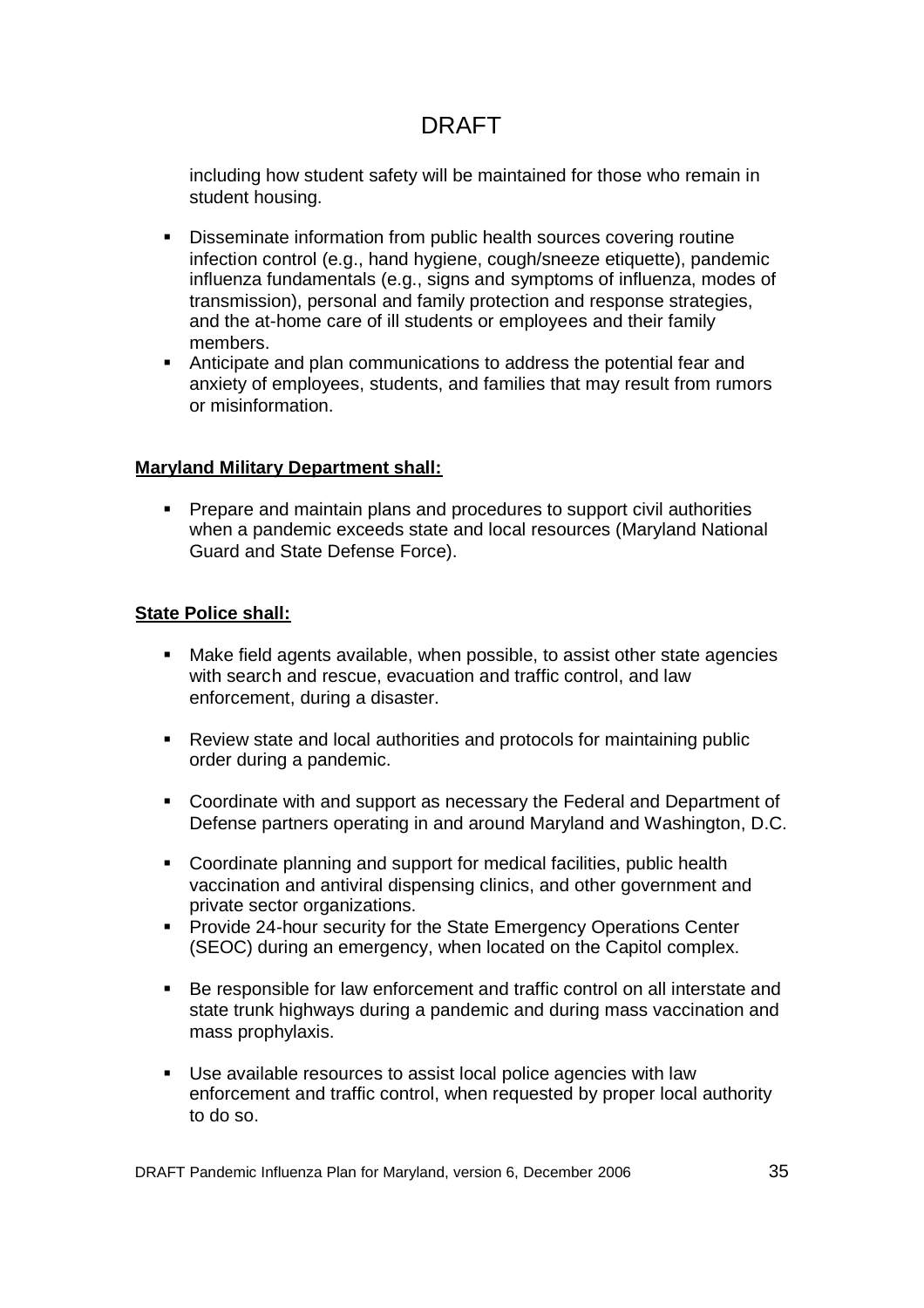- Be responsible for providing assistance that may be required for the State Capitol and prepare plans and procedures to accomplish this.
- Serve as the redundant direction and control net using the State Police radio frequencies. The State Police is responsible for providing personnel to operate the radio console in the State Emergency Operations Center (SEOC), during exercises, drills and emergencies, if needed.
- **Provide backup radio operators to operate the radio console in the SEOC,** as needed.
- **Provide aerial photography on an as needed basis. State helicopters** equipped with cameras shall be utilized to do aerial filming of the identified area and shall provide that information directly to the State Emergency Operations Center.
- **Provide personnel to participate in a preliminary damage assessment** effort and prepare damage survey reports for airports and airport facilities damaged in any type of major disaster in conjunction with the Department of Transportation and the Department of Natural Resources, when requested.
- **Provide transportation and/or reconnaissance, in conjunction with the** Department of Transportation, on an as needed basis.
- Plan for the utilization of agency aircraft available for emergency operations, including records of agency aircraft, pilots, and available airports.
- Coordinate with the Department of Transportation and the Department of Natural Resources for the provision and use of air transportation resources within state government, during a disaster declaration.
- Assist with the relocation of furniture, equipment, and supplies from the State Emergency Operations Center to an alternate site, when feasible.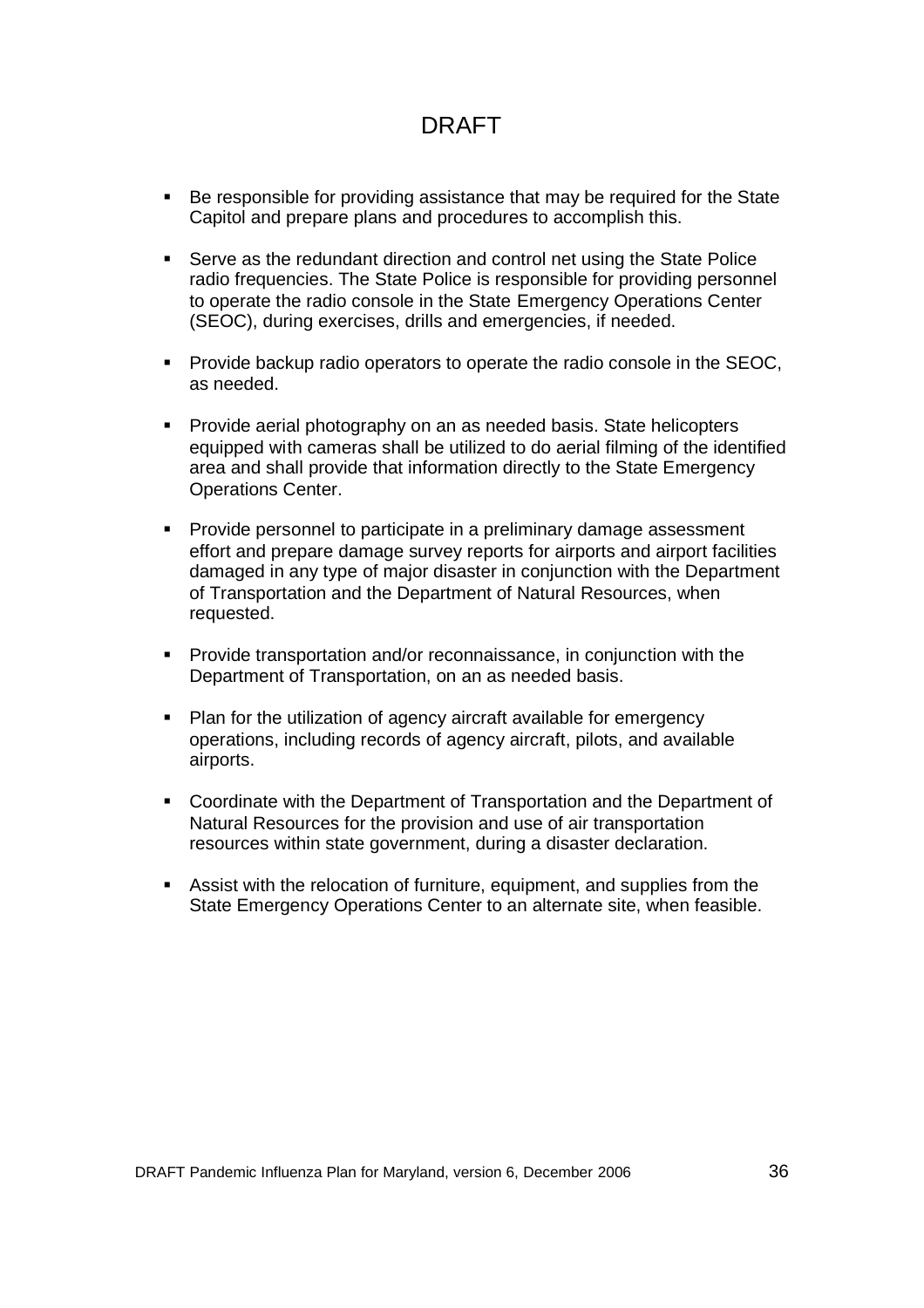#### **ROLES AND RESPONSIBILITIES OF NON-GOVERNMENT ORGANIZATIONS**

- **Faith-based and Community-based Organizations**
- **E** Healthcare Facilities
- **Private-sector Organizations and Businesses**

(Source: Pandemic Influenza Implementation Plan for the National Strategy)

#### **Faith-Based Organizations and Community Based Organizations shall:**

- Assign key staff with the authority to develop, maintain, and act upon an influenza pandemic preparedness and response plan.
- Determine the potential impact of a pandemic on your organization's usual activities and services. Plan for situations likely to require increasing, decreasing, or altering the services your organization delivers.
- Determine the potential impact of a pandemic on outside resources that your organization depends on to deliver its services (e.g., supplies, travel).
- Outline what the organizational structure will be during an emergency and revise periodically. The outline should identify key contacts with multiple back-ups, roles and responsibilities, and who is supposed to report to whom.
- **If Identify and train essential staff (including full-time, part-time, and unpaid global** or volunteer staff) needed to carry on your organization's work during a pandemic. Include back up plans, cross-train staff in other jobs so that if staff are sick, others are ready to come in to carry on the work.
- **Test your response and preparedness plan using an exercise or drill, and** review and revise your plan as needed.
- Communicate with and educate your staff, members, and persons in the community that you serve.
- Find up-to-date, reliable pandemic information and other public health advisories from State and local health departments, emergency management agencies, and HHS. Make this information available to your organization and others.
- Distribute materials with basic information about pandemic influenza: signs and symptoms, how it is spread, ways to protect yourself and your family (e.g., respiratory hygiene and cough etiquette), family preparedness plans, and how to care for ill persons at home.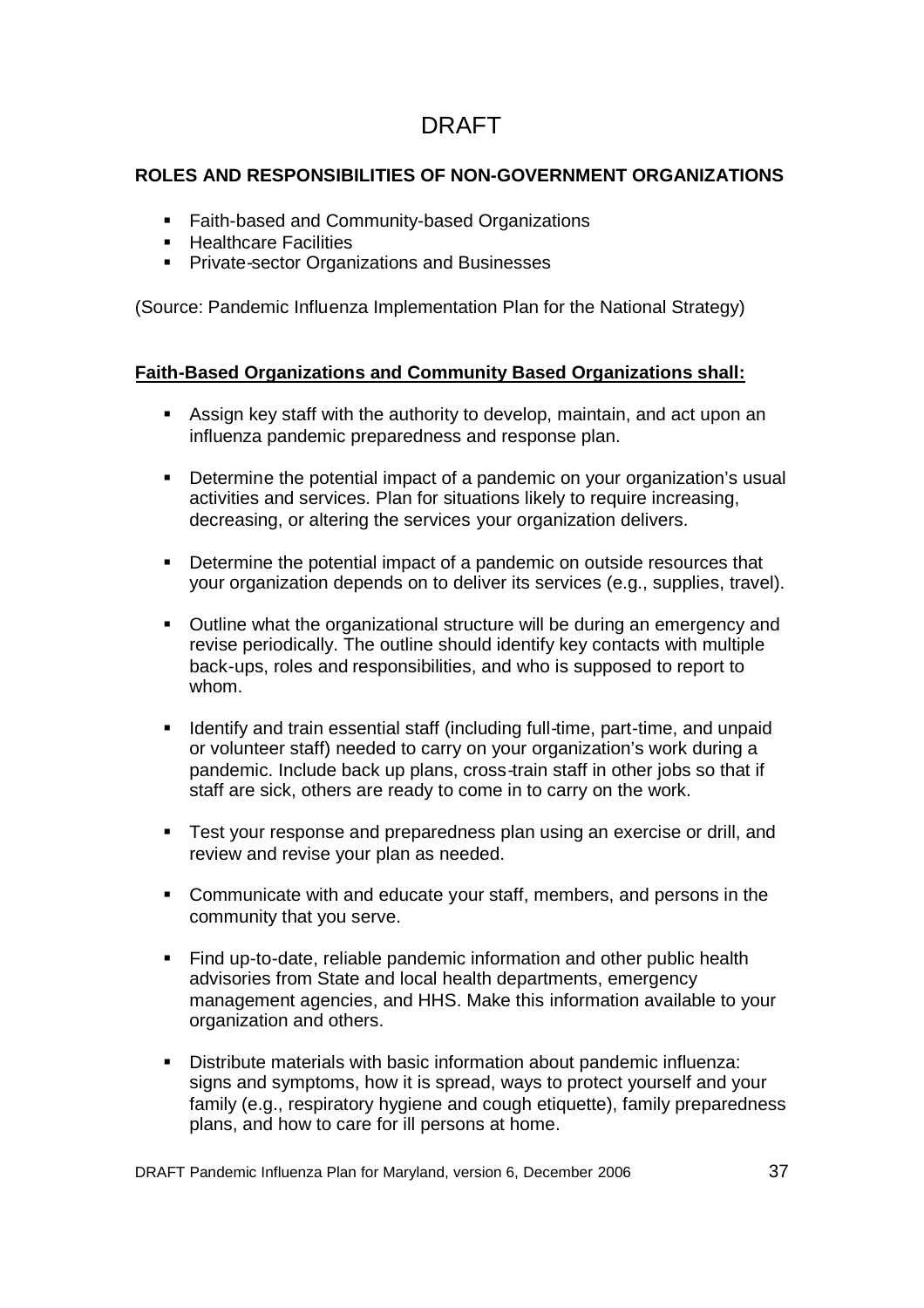- When appropriate, include basic information about pandemic influenza in public meetings (e.g., sermons, classes, trainings, small group meetings, announcements).
- Share information about your pandemic preparedness and response plan with staff members, and persons in the communities that you serve.
- Develop tools to communicate to staff, members, and persons in the communities that you serve information about pandemic status and your organization's actions. This might include websites, flyers, local newspaper announcements, pre-recorded widely distributed phone messages, etc.
- Consider your organization's unique contribution to addressing rumors, misinformation, fear, and anxiety.
- Advise staff, members, and persons in the communities you serve to follow information provided by public health authorities -- State and local health departments, emergency management agencies, and HHS.
- **Ensure that what you communicate is appropriate for the cultures,** languages, and reading levels of your staff, members, and persons in the communities that you serve.
- **Plan for the impact of a pandemic on your staff, members, and the** communities that you serve
- Plan for staff absences during a pandemic due to personal and/or family illnesses, quarantines, and school, business, and public transportation closures. Staff may include full-time, part-time, and volunteer personnel.
- Work with local health authorities to encourage yearly influenza vaccination for staff members, and persons in the communities that you serve.
- Evaluate access to mental health and social services during a pandemic for your staff members, and persons in the communities that you serve; improve access to these services as needed.
- I Identify persons with special needs (e.g., elderly, disabled, limited English speakers) and be sure to include their needs in your response and preparedness plan. Establish relationships with them in advance so they will expect and trust your presence during a crisis.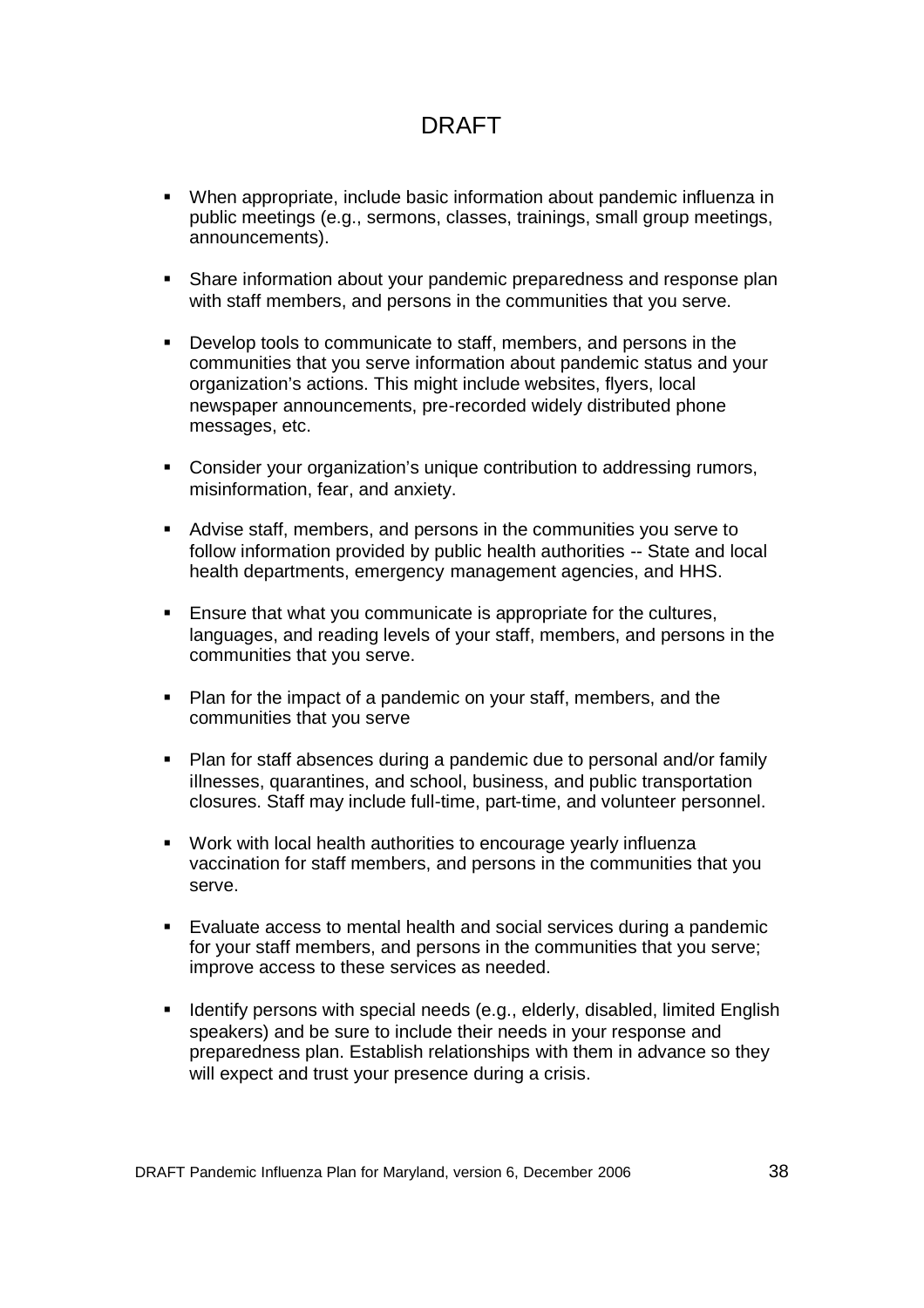- Set up policies for non-penalized leave for personal illness or care for sick family members during a pandemic.
- Set up mandatory sick-leave policies for staff suspected to be ill, or who become ill at the worksite. Employees should remain at home until their symptoms resolve and they are physically ready to return to duty.
- Set up policies for flexible work hours and working from home.
- Evaluate your organization's usual activities and services (including rites and religious practices if applicable) to identify those that may facilitate virus spread from person to person. Set up policies to modify these activities to prevent the spread of pandemic influenza (e.g., guidance for respiratory hygiene and cough etiquette, and instructions for persons with influenza symptoms to stay home and phone the organization rather than visit in person).
- **Follow State and HHS travel recommendations during an influenza** pandemic. Recommendations may include restricting travel to affected domestic and international sites, recalling non-essential staff working in or near an affected site when an outbreak begins, and distributing health information to persons who are returning from affected areas.
- Set procedures for activating your organization's response plan when an influenza pandemic is declared by public health authorities and altering your organization's operations accordingly.
- Allocate resources to protect your staff, members, and persons in the communities that you serve during a pandemic.
- **•** Determine the amount of supplies needed to promote respiratory hygiene and cough etiquette and how they will be obtained.
- Consider focusing your organization's efforts during a pandemic to providing services that are most needed during the emergency (e.g., mental/spiritual health or social services). Coordinate with external organizations and help your community.
- Understand the roles of Federal, State, and local public health agencies and emergency responders and what to expect and what not to expect from each in the event of a pandemic.
- Work with local and/or State public health agencies, emergency responders, local health care facilities, and insurers to understand their plans and what they can provide, share about your preparedness and response plan and what your organization is able to contribute, and take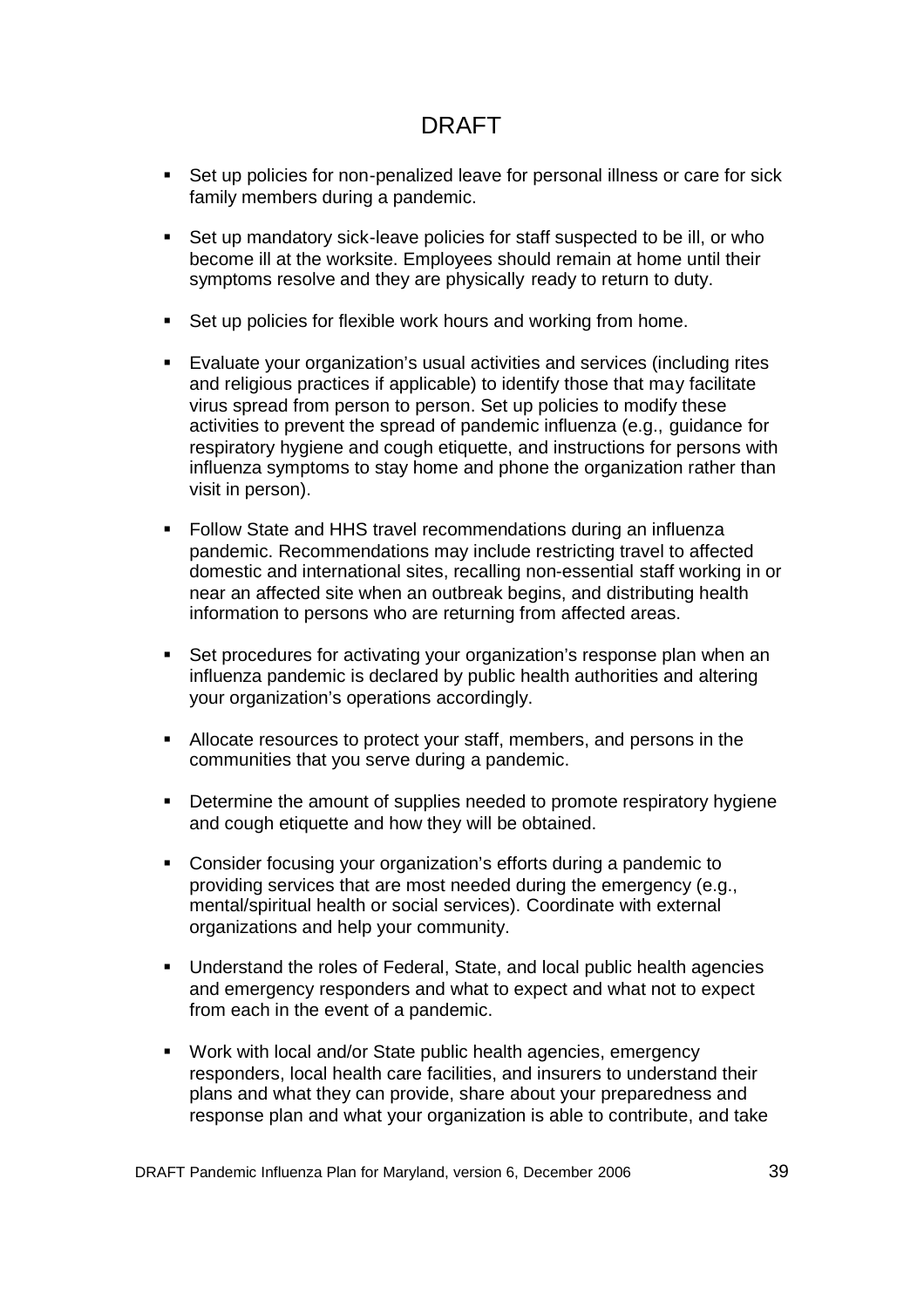part in their planning. Assign a point of contact to maximize communication between your organization and your State and local public health systems.

- Coordinate with emergency responders and local health care facilities to improve availability of medical advice and timely/urgent health care services for your staff, members, and persons in the communities that you serve.
- **Share what you've learned from developing your preparedness and** response plan with other FBOs and CBOs to improve community response efforts.
- Work together with other FBOs and CBOs in your local area and through networks (e.g., denominations, associations) to help your communities prepare for pandemic influenza.

#### **Healthcare Facilities shall:**

- Develop a plan for response to an influenza pandemic. This plan should be developed by an interdisciplinary team and it should be well integrated and coordinated with the facility's plan to address smallpox and other communicable diseases. The elements of a hospital influenza plan are listed in the Hospital Preparedness checklist .
- Develop an internal and external communication plan. The infrastructure for communication should follow the Incident Command System.
- Develop an education and training plan that addresses the needs of staff, patients, family members, and visitors.
- **Ensure protection of healthy workers from exposures in the healthcare** setting through the use of recommended infection control measures; appropriate evaluation management of symptomatic and ill healthcare personnel; distribution and administration of antiviral drugs and/or vaccines to healthcare personnel, as recommended by HHS and DHMH; and provision of psychosocial services to health care workers and their families to help sustain the workforce.
- **Establish systems to effectively screen workers for respiratory symptoms;** reinforce proper use of PPE, hand hygiene and other infection control measures; review time-off policies and have a plan for reassignment of high-risk personnel (e.g., pregnant women, immuno-compromised staff) to low risk duties; promote annual influenza vaccination; and develop a plan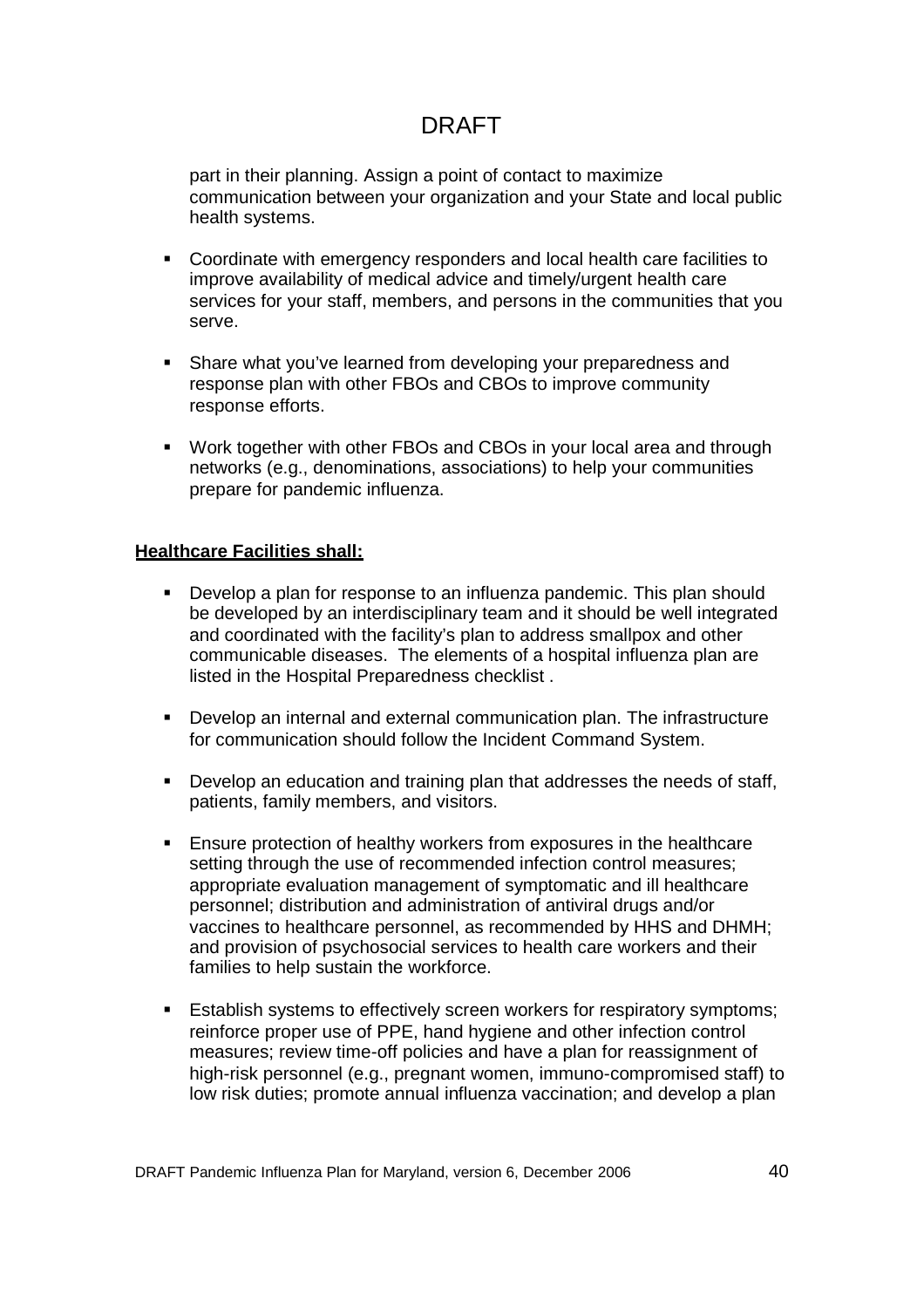to rapidly administer vaccine and antivirals should they become available.

- Determine in advance what criteria and procedures they will use to limit non-patient access to the facility if pandemic influenza spreads through the community. Any variation from normal healthcare access should be communicated to patients, staff and visitors.
- Develop criteria or thresholds for temporary closure of the hospital to new admissions and transfers. The criteria should consider staffing ratios, isolation capacity, and risks to non-influenza patients.
- Develop a plan for security including assessment of building for security/access risks; a defined method of identification of staff and visitors; and enforcement of access by healthcare security services. Local law enforcement should be informed of the plan, however; they might be overburdened during a pandemic and therefore will have limited ability to assist healthcare facilities with security services.
- Develop efficient systems to: 1) identify patients with pandemic influenza versus the worried well; 2) physically separate suspect influenza patients from other patients during waiting and triage to reduce risk of disease transmission; and 3) determine whether hospitalization is required.
- Develop plans to enhance their capacity to triage. These can be oncampus (e.g., additional outpatient clinics, temporary shelters) or offcampus at extension clinic sites.
- Address emergency staffing needs and increased demand for isolation, ICUs, beds, assisted ventilation services and consumable and durable medical supplies.
- Address how essential medical services will be maintained for persons with chronic medical problems served by the healthcare facility (e.g., hemodialysis patients, drug infusion therapy).

(For additional guidance on healthcare facility (both hospital and non-hospital) planning, see Functional Area Guidance: Healthcare Planning in section 2: DHMH Operational Plan for Pandemic Influenza)

#### **Private-sector Organizations and Businesses shall:**

 Identify a pandemic influenza coordinator and/or team with defined roles and responsibilities for preparedness and response planning. The planning process should include input from labor representatives.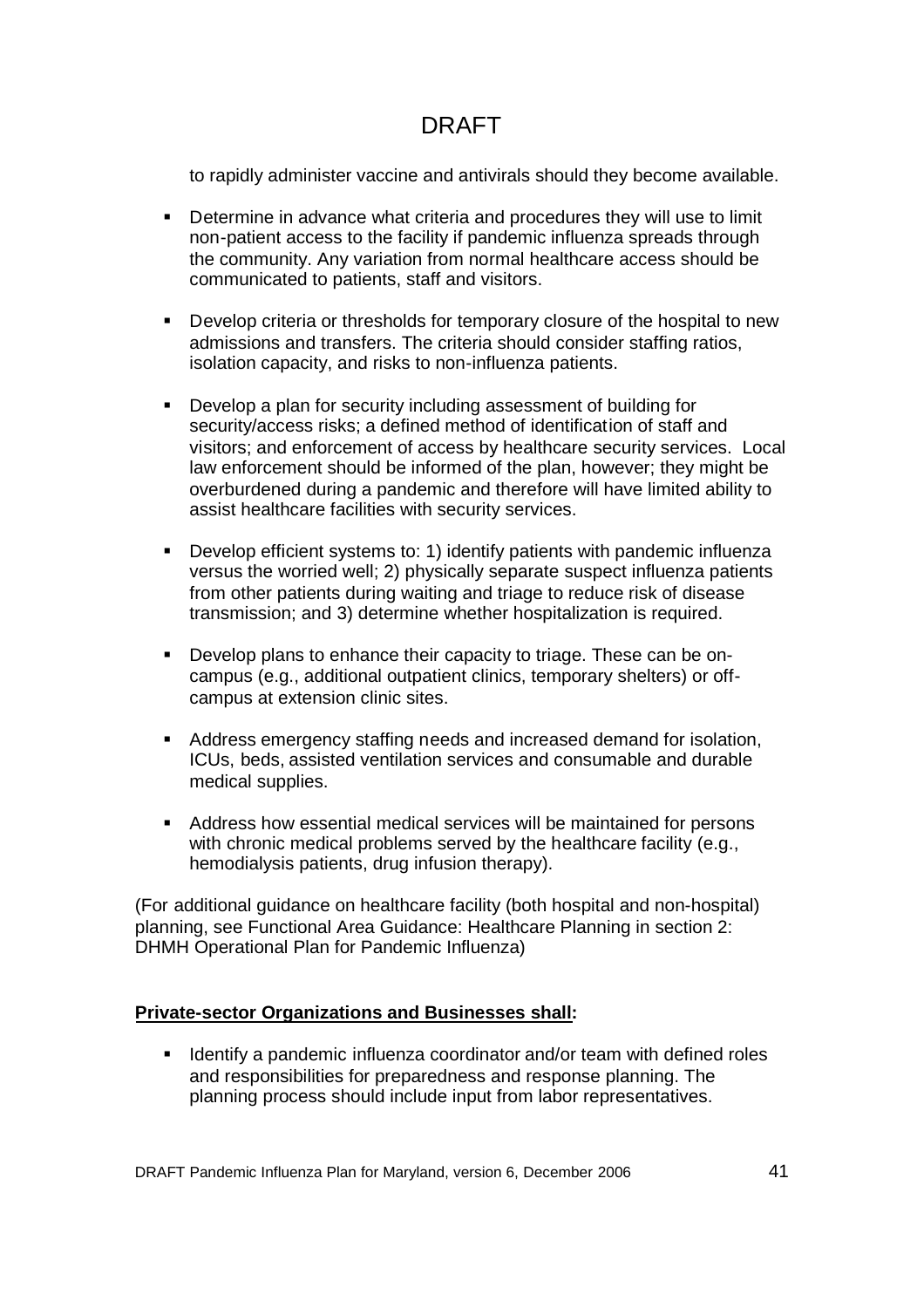- I dentify essential employees and other critical inputs (e.g., raw materials, suppliers, sub-contractor services/products, logistics) required to maintain business operations by location and function during a pandemic.
- Train and prepare ancillary workforce (e.g., contractors, employees in other job titles/descriptions, retirees).
- Develop and plan for scenarios likely to result in an increase or decrease in demand for your products and/or services during a pandemic (e.g., effect of restrictions on mass gatherings, need for hygiene supplies).
- Determine potential impact of a pandemic on organization or business financials using multiple possible scenarios that affect different product lines and/or production sites.
- Determine potential impact of a pandemic on organization-related domestic and international travel (e.g., quarantine, border closures).
- Find up-to-date reliable pandemic information from community public health, emergency management, and other sources and make sustainable links.
- Establish an emergency communications plan and revise periodically. This plan includes identification of key contacts (with back-ups), chain of communications (including suppliers and customers), and processes for tracking and communicating business and employee status.
- Implement and exercise/drill to test your plan and revise periodically.
- **Forecast and allow for employee absence during a pandemic due to** factors such as personal illness, family member illness, community containment measures and quarantines, school and/or business closures, and public transportation closures.
- **IMPLEMENT IMPLEM** Implement guidelines to modify frequency and type of face-to-face contact (e.g., hand-shaking, seating in meetings, office layout, shared workstation) among employees and between employees and customers.
- Encourage and track annual influenza vaccination for employees during regular influenza seasons.
- Evaluate employee access and availability to health care services during a pandemic, and improve services as needed.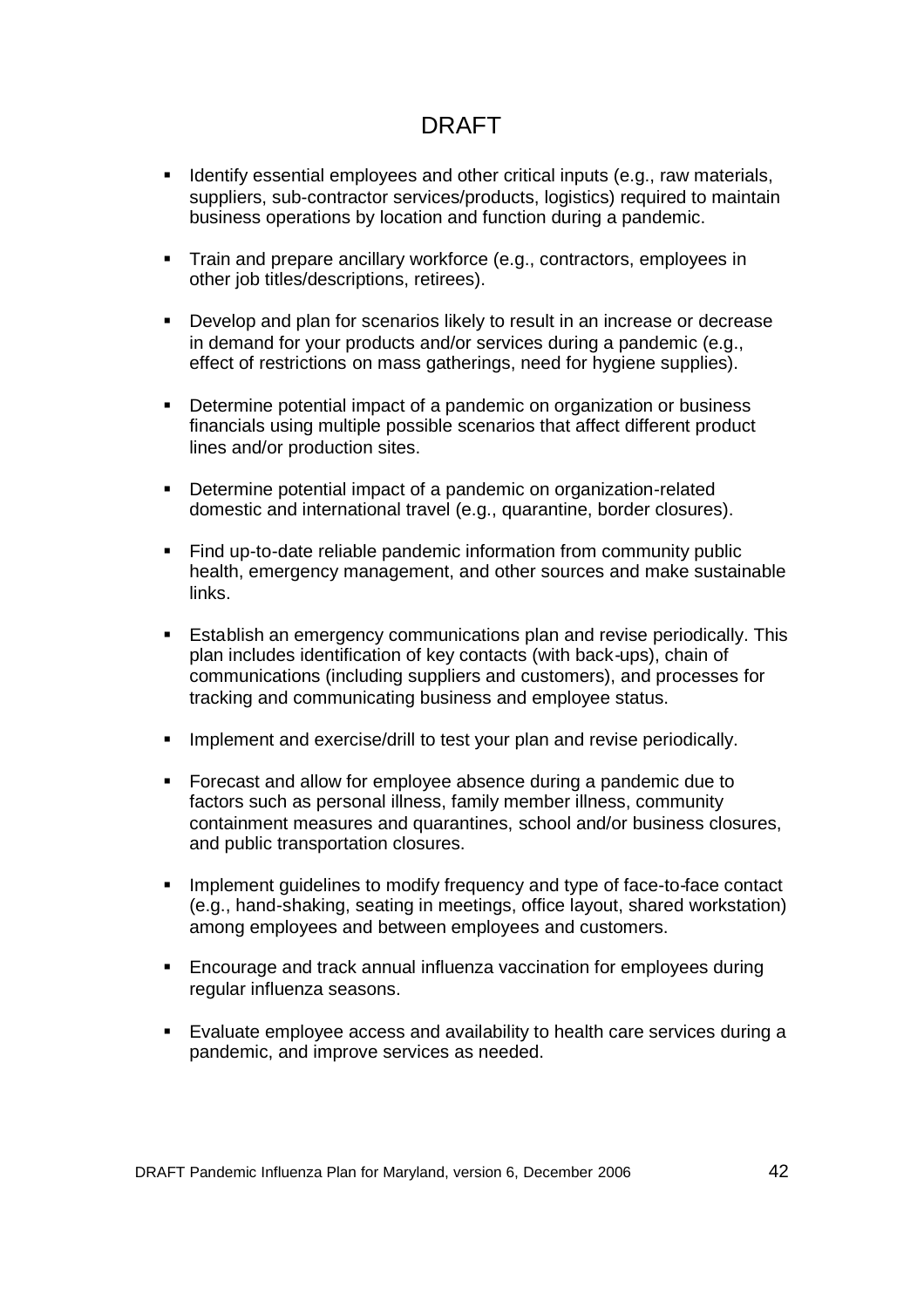- Evaluate and improve access to and availability to mental health and social services during a pandemic, including corporate, community, and faith-based resources, and improve services as needed.
- I Identify employees and key customers with special needs, and incorporate the requirements of such person into your preparedness plan.
- **Establish policies for employee compensation and sick leave absences** unique to a pandemic (e.g., non-punitive, liberal leave), including policies on when a previously ill person is no longer infectious and can return to work after illness.
- Establish policies for flexible worksite (e.g., telecommuting) and flexible work hours (e.g., staggering shifts).
- **Establish policies for preventing influenza spread at the worksite (e.g., I)** promoting respiratory hygiene/cough etiquette, increasing social distancing among employees and between employees and customers, and prompt exclusion of people with influenza symptoms).
- **Establish policies for personnel who have been exposed to pandemic** influenza, are suspected to be ill, or become ill at the worksite (e.g., infection control response, immediate mandatory sick leave).
- **Establish policies for restricting travel to affected geographic areas** (consider both domestic and international sites) and for evacuating employees working in or near an affected area when an outbreak begins, and establish guidance for employees returning from affected areas.
- Set up authorities, triggers, and procedures for activating and terminating the organization's response plan, altering business operations (e.g., shutting down operations in affected areas), and transferring business knowledge to key employees.
- **Provide sufficient and available infection control supplies. The deployment** of infection control measures requires the ready availability of soap and water, hand sanitizer, tissues and waste receptacles, environmental cleaning supplies, for the duration of a pandemic.
- Enhance communications and information technology infrastructure as needed to support employee telecommuting and remote customer access.
- Ensure availability of medical consultation and advice for emergency response.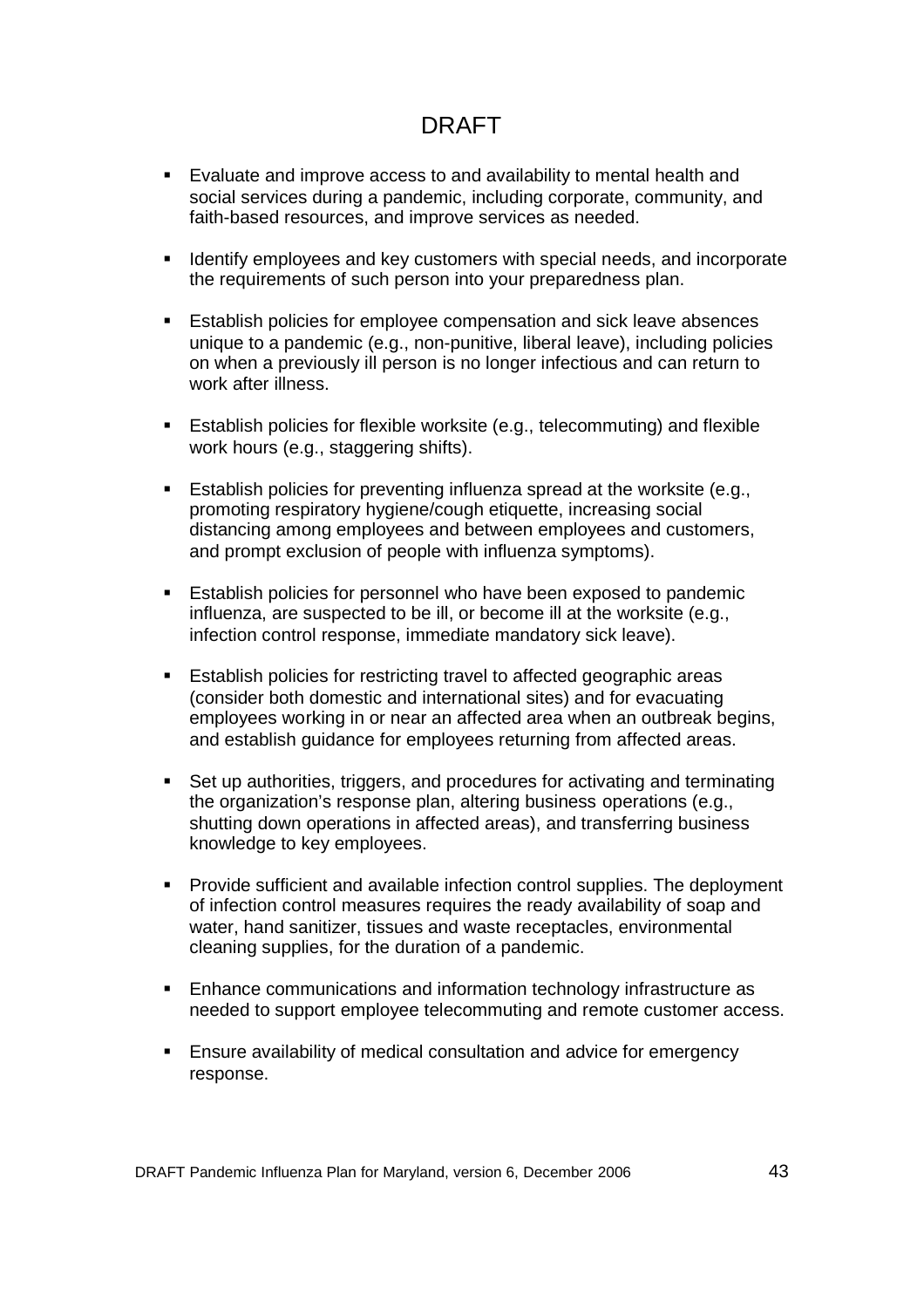- Develop and disseminate programs and materials covering pandemic fundamentals (e.g., signs and symptoms of influenza, modes of transmission), personal and family protection, and response strategies (e.g., hand hygiene, cough/sneeze etiquette, contingency plans).
- Anticipate employee fear and anxiety, rumors, and misinformation and plan communications accordingly.
- Ensure communications are culturally and linguistically appropriate.
- Disseminate information to employees about the organizational pandemic preparedness plan.
- **Provide information for the at-home care of ill employees and family** members.
- Develop platforms (e.g., hotlines, dedicated websites) for communicating pandemic status and actions to employees, vendors, suppliers, and customers inside and outside the worksite in a consistent and timely way, including redundancies in the emergency contact system.
- **I** Identify community sources for timely and accurate pandemic information (domestic and international) and resources for obtaining countermeasures (e.g., vaccines and antiviral medications).
- Collaborate with insurers, health plans, and major health care facilities to share your pandemic plans and understand their capabilities and plans.
- Collaborate with Federal, State, and local public health agencies and/or emergency responders to participate in their planning processes, share your pandemic plans, and understand their capabilities and plans.
- Communicate with local and/or State public health agencies and/or emergency responders about the assets and/or services your business could contribute to the community.
- Share best practices with other businesses in your community, chambers of commerce, and associations to improve community response efforts.